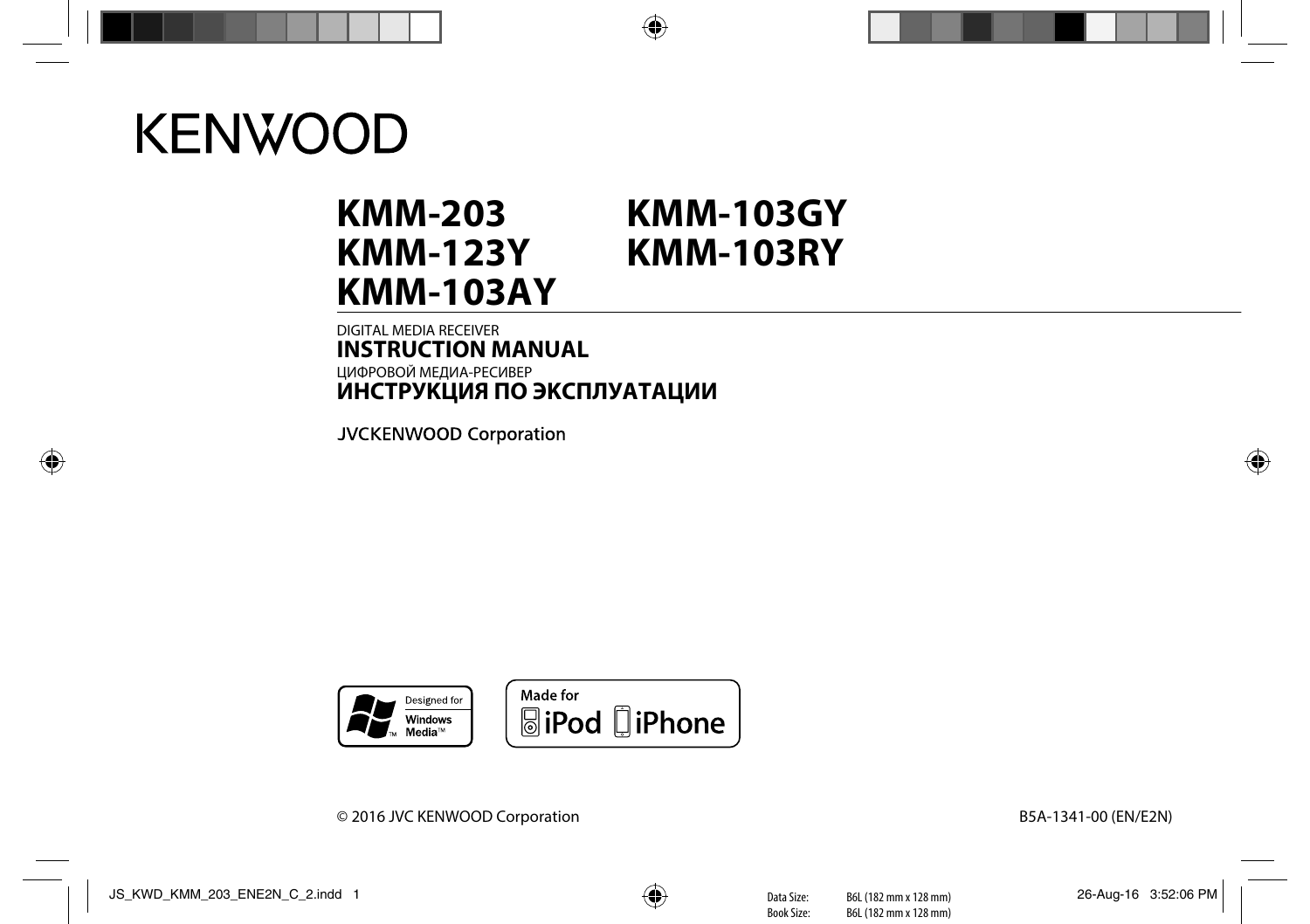

**Information on Disposal of Old Electrical and Electronic Equipment and Batteries (applicable for countries that have adopted separate waste collection systems)** Products and batteries with the symbol (crossed-out wheeled bin) cannot be disposed as household waste.

Old electrical and electronic equipment and batteries should be recycled at a facility capable of handling these items and their waste byproducts.

Contact your local authority for details in locating a recycle facility nearest to you. Proper recycling and waste disposal will help conserve resources whilst preventing detrimental effects on our health and the environment.

Notice: The sign "Pb" below the symbol for batteries indicates that this battery contains lead.

#### **Declaration of Conformity with regard to the RE Directive 2014/53/EU Declaration of Conformity with regard to the RoHS Directive 2011/65/EU**

#### **Manufacturer:**

JVC KENWOOD Corporation 3-12, Moriya-cho, Kanagawa-ku, Yokohama-shi, Kanagawa, 221-0022, Japan **EU Representative:** JVCKENWOOD NEDERLAND B.V.

Amsterdamseweg 37, 1422 AC UITHOORN, The Netherlands

#### **Декларация соответствия относительно Директивы 2014/53/EU RE Декларация соответствия относительно Директивы 2011/65/EU об ограничении содержания вредных веществ**

## **Производитель:**

i

ДжейВиСи КЕНВУД Корпорейшн 3-12, Moriya-cho, Kanagawa-ku, Yokohama-shi, Kanagawa, 221-0022, Япония **Представительство в EC:**

# ДжейВиСиКЕНВУД Нидерланд Би.Ви.

Amsterdamseweg 37, 1422 AC UITHOORN, Нидерланды

### **English**

Hereby, JVCKENWOOD declares that the radio equipment "KMM-203/KMM-123Y/KMM-103AY/KMM-103GY/ KMM-103RY" is in compliance with Directive 2014/53/EU. The full text of the EU declaration of conformity is available at the following internet address: http://www.kenwood.com/cs/ce/eudoc/

#### **Français**

Par la présente, JVCKENWOOD déclare que l'équipement radio « KMM-203/KMM-123Y/KMM-103AY/KMM-103GY/ KMM-103RY » est conforme à la directive 2014/53/UE. L'intégralité de la déclaration de conformité UE est disponible à l'adresse Internet suivante : http://www.kenwood.com/cs/ce/eudoc/

#### **Deutsch**

Hiermit erklärt JVCKENWOOD, dass das Funkgerät "KMM-203/KMM-123Y/KMM-103AY/KMM-103GY/ KMM-103RY" der Richtlinie 2014/53/EU entspricht. Der volle Text der EU-Konformitätserklärung steht unter der folgenden Internetadresse zur Verfügung: http://www.kenwood.com/cs/ce/eudoc/

#### **Nederlands**

Hierbij verklaart JVCKENWOOD dat de radioapparatuur "KMM-203/KMM-123Y/KMM-103AY/KMM-103GY/ KMM-103RY" in overeenstemming is met Richtlijn 2014/53/EU.

De volledige tekst van de EU-verklaring van overeenstemming is te vinden op het volgende internetadres:

http://www.kenwood.com/cs/ce/eudoc/

#### **Italiano**

Con la presente, JVCKENWOOD dichiara che l΄apparecchio radio "KMM-203/KMM-123Y/KMM-103AY/KMM-103GY/ KMM-103RY" è conforme alla Direttiva 2014/53/UE. Il testo integrale della dichiarazione di conformità UE è disponibile al seguente indirizzo internet: http://www.kenwood.com/cs/ce/eudoc/

#### **Español**

Por la presente, JVCKENWOOD declara que el equipo de radio "KMM-203/KMM-123Y/KMM-103AY/KMM-103GY/ KMM-103RY" cumple la Directiva 2014/53/EU. El texto completo de la declaración de conformidad con la UE está disponible en la siguiente dirección de internet: http://www.kenwood.com/cs/ce/eudoc/

#### **Português**

Deste modo, a JVCKENWOOD declara que o equipamento de rádio "KMM-203/KMM-123Y/KMM-103AY/ KMM-103GY/KMM-103RY" está em conformidade com a Diretiva 2014/53/UE. O texto integral da declaração de conformidade da UE está disponível no seguinte endereço de internet: http://www.kenwood.com/cs/ce/eudoc/

#### **Polska**

Niniejszym, JVCKENWOOD deklaruje, że sprzęt radiowy "KMM-203/KMM-123Y/KMM-103AY/KMM-103GY/ KMM-103RY" jest zgodny z dyrektywą 2014/53/UE. Pełny tekst deklaracji zgodności EU jest dostępny pod adresem:

http://www.kenwood.com/cs/ce/eudoc/

## **Český**

Společnost JVCKENWOOD tímto prohlašuje, že rádiové zařízení "KMM-203/KMM-123Y/KMM-103AY/ KMM-103GY/KMM-103RY" splňuje podmínky směrnice 2014/53/EU.

Plný text EU prohlášení o shodě je dostupný na následující internetové adrese:

http://www.kenwood.com/cs/ce/eudoc/

#### **Magyar**

JVCKENWOOD ezennel kijelenti, hogy a "KMM-203/ KMM-123Y/KMM-103AY/KMM-103GY/KMM-103RY" rádióberendezés megfelel a 2014/53/EU irányelvnek. Az EU konformitási nyilatkozat teljes szövege az alábbi weboldalon érhető el:

http://www.kenwood.com/cs/ce/eudoc/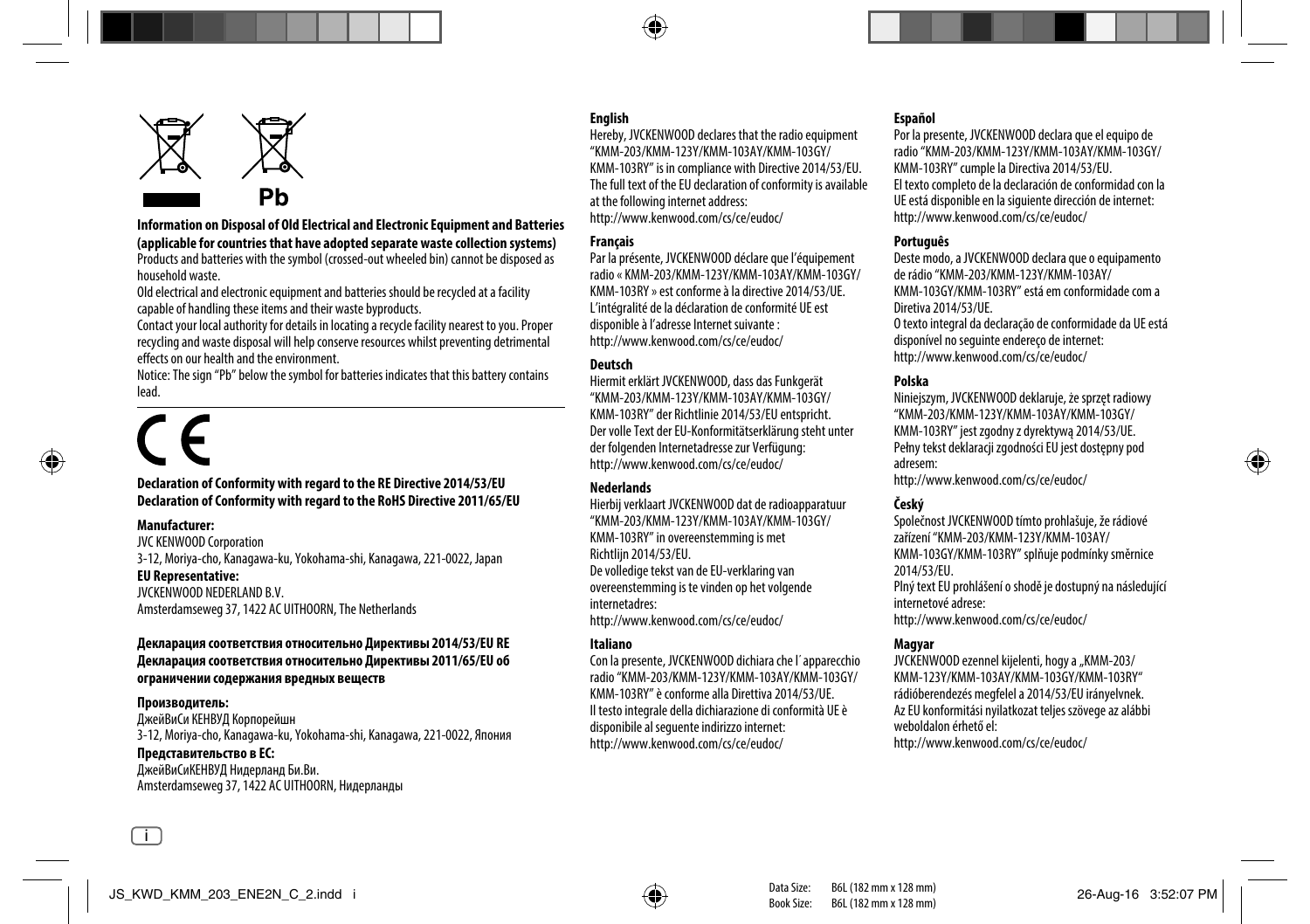#### **Svenska**

Härmed försäkrar JVCKENWOOD att radioutrustningen "KMM-203/KMM-123Y/ KMM-103AY/KMM-103GY/KMM-103RY" är i enlighet med direktiv 2014/53/EU. Den fullständiga texten av EU-försäkran om överensstämmelse finns på följande Internetadress:

http://www.kenwood.com/cs/ce/eudoc/

#### **Suomi**

JVCKENWOOD julistaa täten, että radiolaite "KMM-203/KMM-123Y/KMM-103AY/ KMM-103GY/KMM-103RY" on direktiivin 2014/53/EU mukainen. EU-vaatimustenmukaisuusvakuutusvaatimus

löytyy kokonaisuudessaan seuraavasta internetosoitteesta:

http://www.kenwood.com/cs/ce/eudoc/

#### **Slovensko**

S tem JVCKENWOOD izjavlja, da je radijska oprema »KMM-203/KMM-123Y/KMM-103AY/ KMM-103GY/KMM-103RY« v skladu z Direktivo 2014/53/EU. Celotno besedilo direktive EU o skladnosti je dostopno na tem spletnem naslovu: http://www.kenwood.com/cs/ce/eudoc/

#### **Slovensky**

Spoločnosť JVCKENWOOD týmto vyhlasuje, že rádiové zariadenie "KMM-203/KMM-123Y/ KMM-103AY/KMM-103GY/KMM-103RY" vyhovuje smernici 2014/53/EÚ. Celý text EÚ vyhlásenia o zhode nájdete na

nasledovnej internetovej adrese: http://www.kenwood.com/cs/ce/eudoc/

#### **Dansk**

Herved erklærer JVCKENWOOD, at radioudstyret "KMM-203/KMM-123Y/KMM-103AY/ KMM-103GY/KMM-103RY" er i overensstemmelse med Direktiv 2014/53/EU. EU-overensstemmelseserklæringens fulde ordlyd er tilgængelig på følgende internetadresse: http://www.kenwood.com/cs/ce/eudoc/

#### **Ελληνικά**

Με το παρόν, η JVCKENWOOD δηλώνει ότι ο ραδιοεξοπλισμός «KMM-203/KMM-123Y/ KMM-103AY/KMM-103GY/KMM-103RY» συμμορφώνεται με την Οδηγία 2014/53/ΕΕ. Το πλήρες κείμενο της δήλωσης συμμόρφωσης της ΕΕ είναι διαθέσιμο στην ακόλουθη διεύθυνση στο διαδίκτυο:

http://www.kenwood.com/cs/ce/eudoc/

### **Eesti**

Käesolevaga JVCKENWOOD kinnitab, et "KMM-203/KMM-123Y/KMM-103AY/ KMM-103GY/KMM-103RY" raadiovarustus on vastavuses direktiiviga 2014/53/EL. ELi vastavusdeklaratsiooni terviktekst on kättesaadav järgmisel internetiaadressil: http://www.kenwood.com/cs/ce/eudoc/

#### **Latviešu**

JVCKENWOOD ar šo deklarē, ka radio aparatūra "KMM-203/KMM-123Y/KMM-103AY/ KMM-103GY/KMM-103RY" atbilst direktīvas 2014/53/ES prasībām. Pilns ES atbilstības deklarācijas teksts ir pieejams šādā tīmekļa adresē: http://www.kenwood.com/cs/ce/eudoc/

## **Lietuviškai**

Šiuo JVCKENWOOD pažymi, kad radijo įranga "KMM-203/KMM-123Y/KMM-103AY/ KMM-103GY/KMM-103RY" atitinka 2014/53/EB direktyvos reikalavimus. Visą EB direktyvos atitikties deklaracijos tekstą galite rasti šiuo internetiniu adresu: http://www.kenwood.com/cs/ce/eudoc/

#### **Malti**

B'dan, JVCKENWOOD jiddikjara li t-tagħmir tar-radju "KMM-203/KMM-123Y/KMM-103AY/ KMM-103GY/KMM-103RY" huwa konformi mad-Direttiva 2014/53/UE.

It-test kollu tad-dikjarazzjoni ta' konformità huwa disponibbli fl-indirizz intranet li ġej: http://www.kenwood.com/cs/ce/eudoc/

#### **HRVATSKI / SRPSKI JEZIK**

JVCKENWOOD ovim izjavljuje da je radio oprema "KMM-203/KMM-123Y/KMM-103AY/ KMM-103GY/KMM-103RY" u skladu s Direktivom 2014/53/EU.

Cjeloviti tekst deklaracije Europske unije o usklađenosti dostupan je na sljedećoj internet adresi:

http://www.kenwood.com/cs/ce/eudoc/

#### **ROMÂNĂ**

Prin prezenta, JVCKENWOOD declară că echipamentul radio "KMM-203/KMM-123Y/ KMM-103AY/KMM-103GY/KMM-103RY" este în conformitate cu Directiva 2014/53/UE. Textul integral al declarației de conformitate UE este disponibil la urmatoarea adresă de internet: http://www.kenwood.com/cs/ce/eudoc/

#### **БЪЛГАРСКИ**

С настоящото JVCKENWOOD декларира, че радиооборудването на "KMM-203/KMM-123Y/ KMM-103AY/KMM-103GY/KMM-103RY" е в съответствие с Директива 2014/53/ЕС. Пълният текст на ЕС декларацията за съответствие е достъпен на следния интернет адрес:

http://www.kenwood.com/cs/ce/eudoc/

#### **Turkish**

Burada, JVCKENWOOD "KMM-203/KMM-123Y/ KMM-103AY/KMM-103GY/KMM-103RY" radyo ekipmanının 2014/53/AB Direktifine uygun olduğunu bildirir. AB uyumluluk deklarasyonunun tam metni

aşağıdaki internet adresinde mevcuttur. http://www.kenwood.com/cs/ce/eudoc/

#### **Русский**

JVCKENWOOD настоящим заявляет, что радиооборудование «KMM-203/KMM-123Y/ KMM-103AY/KMM-103GY/KMM-103RY» соответствует Директиве 2014/53/EU. Полный текст декларации соответствия ЕС доступен по следующему адресу в сети Интернет: http://www.kenwood.com/cs/ce/eudoc/

#### **Українська**

Таким чином, компанія JVCKENWOOD заявляє, що радіообладнання «KMM-203/KMM-123Y/ KMM-103AY/KMM-103GY/KMM-103RY» відповідає Директиві 2014/53/EU. Повний текст декларації про відповідність ЄС можна знайти в Інтернеті за такою адресою: http://www.kenwood.com/cs/ce/eudoc/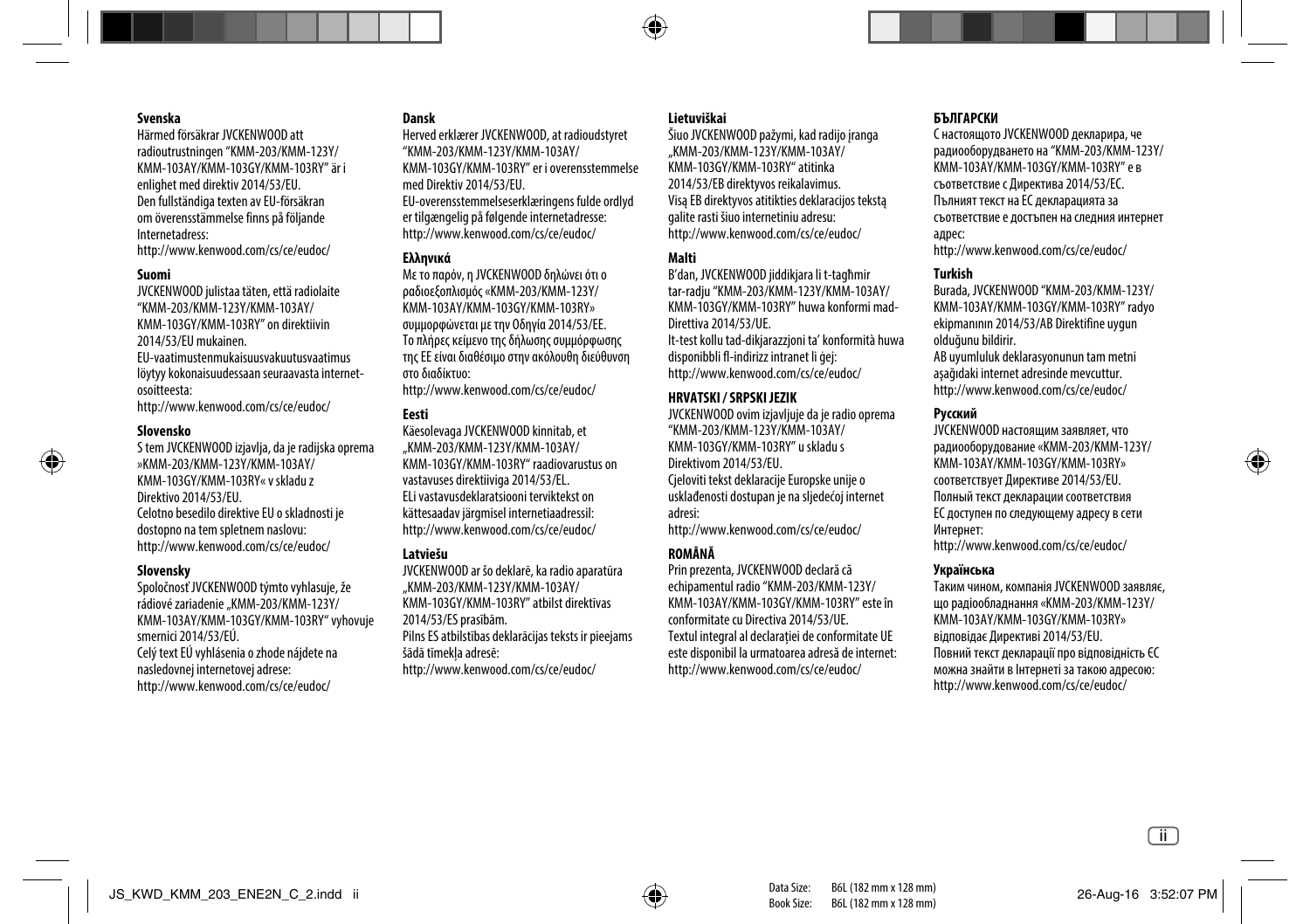| <b>BEFORE USE</b> |  |
|-------------------|--|
| <b>BASICS</b>     |  |
|                   |  |

## **GETTING STARTED 3**

- 1 Select the display language and cancel the demonstration
- 2 Set the clock and date
- 3 Set the initial settings

| <b>RADIO</b>                                         | 5  |
|------------------------------------------------------|----|
| USB/iPod/ANDROID                                     | 7  |
| AUX                                                  | 9  |
| <b>AUDIO SETTINGS</b>                                | 10 |
| DISPLAY SETTINGS                                     | 11 |
| <b>TROUBLESHOOTING</b>                               | 12 |
| <b>REFERENCES</b><br>Maintenance<br>More information | 13 |
| <b>SPECIFICATIONS</b>                                | 15 |
| <b>INSTALLATION/</b><br><b>CONNECTION</b>            | 16 |

# **CONTENTS BEFORE USE**

# **IMPORTANT**

- To ensure proper use, please read through this manual before using this product. It is especially important that you read and observe Warning and Caution in this manual.
- Please keep the manual in a safe and accessible place for future reference.

# **WARNING**

• **Do not operate any function that takes your attention away from safe driving.**

# **Caution**

# **Volume setting:**

- Adjust the volume so that you can hear sounds outside the car to prevent accidents.
- Lower the volume before playing digital sources to avoid damaging the speakers by the sudden increase of the output level. **General:**
- Avoid using the external device if it might hinder safe driving.
- Make sure all important data has been backed up. We shall bear no responsibility for any loss of recorded data.
- Never put or leave any metallic objects (such as coins or metal tools) inside the unit, to prevent a short circuit.
- Depending on the types of cars, the antenna will automatically extend when you turn on the unit with the antenna control wire connected
	- **( 17)**. Turn off the unit or change the source to STANDBY when parking at a low ceiling area.

# **How to read this manual**

- Operations are explained mainly using buttons on the faceplate of **KMM-203**.
- English indications are used for the purpose of explanation. You can select the display language from the **[FUNCTION]** menu. **( 5)**
- **[XX]** indicates the selected items.
- $\rightarrow$  XX) indicates references are available on the stated page.

2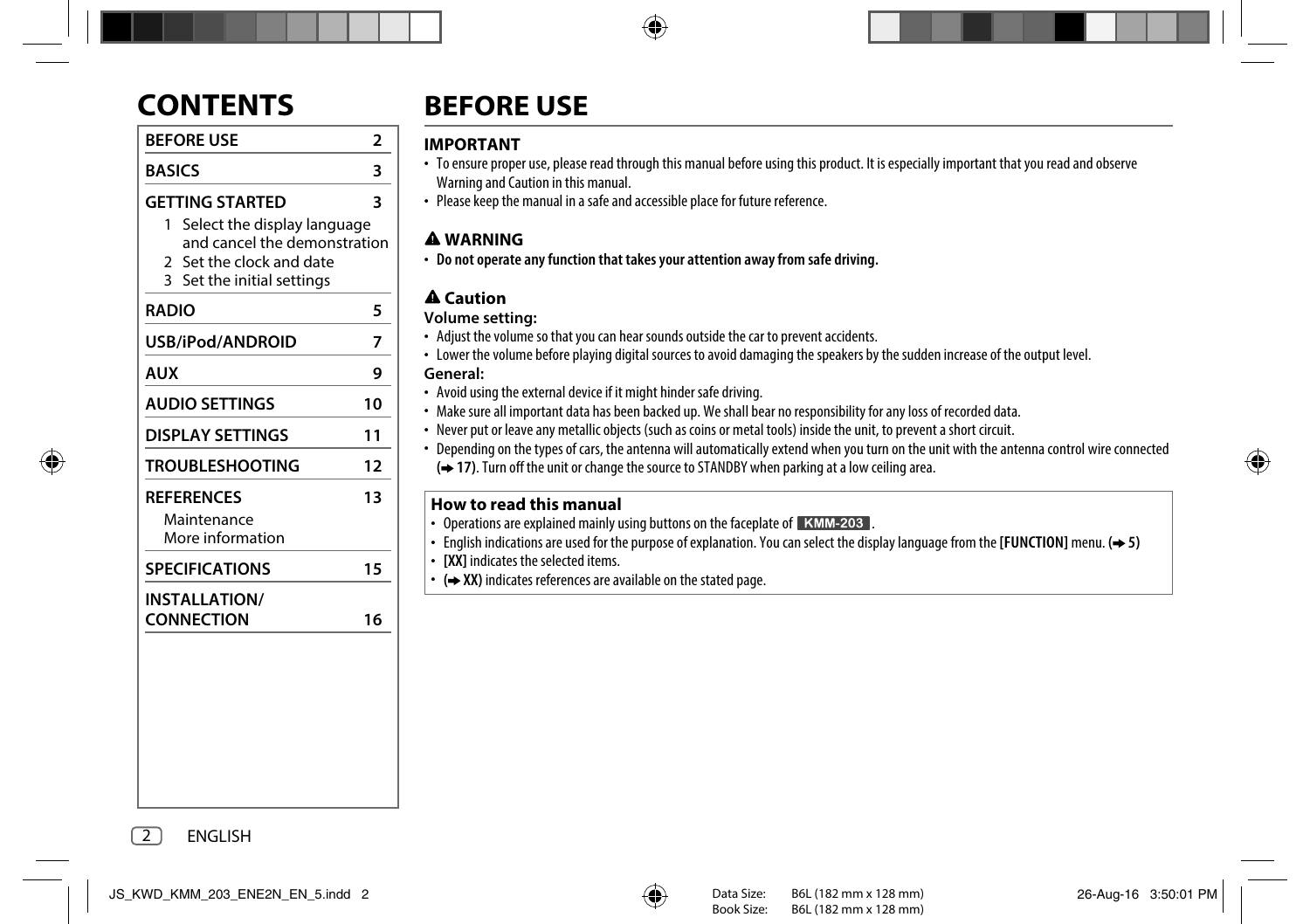# **BASICS**

# **GETTING STARTED**

# **Faceplate**



Detach button



| <b>To</b>                      | On the faceplate                                                     |
|--------------------------------|----------------------------------------------------------------------|
| Turn on the power              | Press $\cup$ <b>SRC</b> .<br>• Press and hold to turn off the power. |
| <b>Adjust the volume</b>       | Turn the volume knob.                                                |
| Select a source                | Press $\bigcirc$ <b>SRC</b> repeatedly.                              |
| Change the display information | Press <b>DISP</b> repeatedly. $(\rightarrow 14)$                     |



#### **Select the display language and cancel the demonstration 1**

When you turn on the power (or after you reset the unit), the display shows: "SEL LANGUAGE"  $\rightarrow$  "PRESS"  $\rightarrow$ "VOLUME KNOB"

**1 Turn the volume knob to select [ENG] (English), [RUS] (Russian) or [SPA] (Spanish), then press the knob.**

**[ENG]** is selected for the initial setup. Then, the display shows: "CANCEL DEMO" $\rightarrow$ "PRESS"  $\rightarrow$  "VOLUME KNOB".

- **2 Press the volume knob. [YES]** is selected for the initial setup.
- **3 Press the volume knob again.** "DEMO OFF" appears.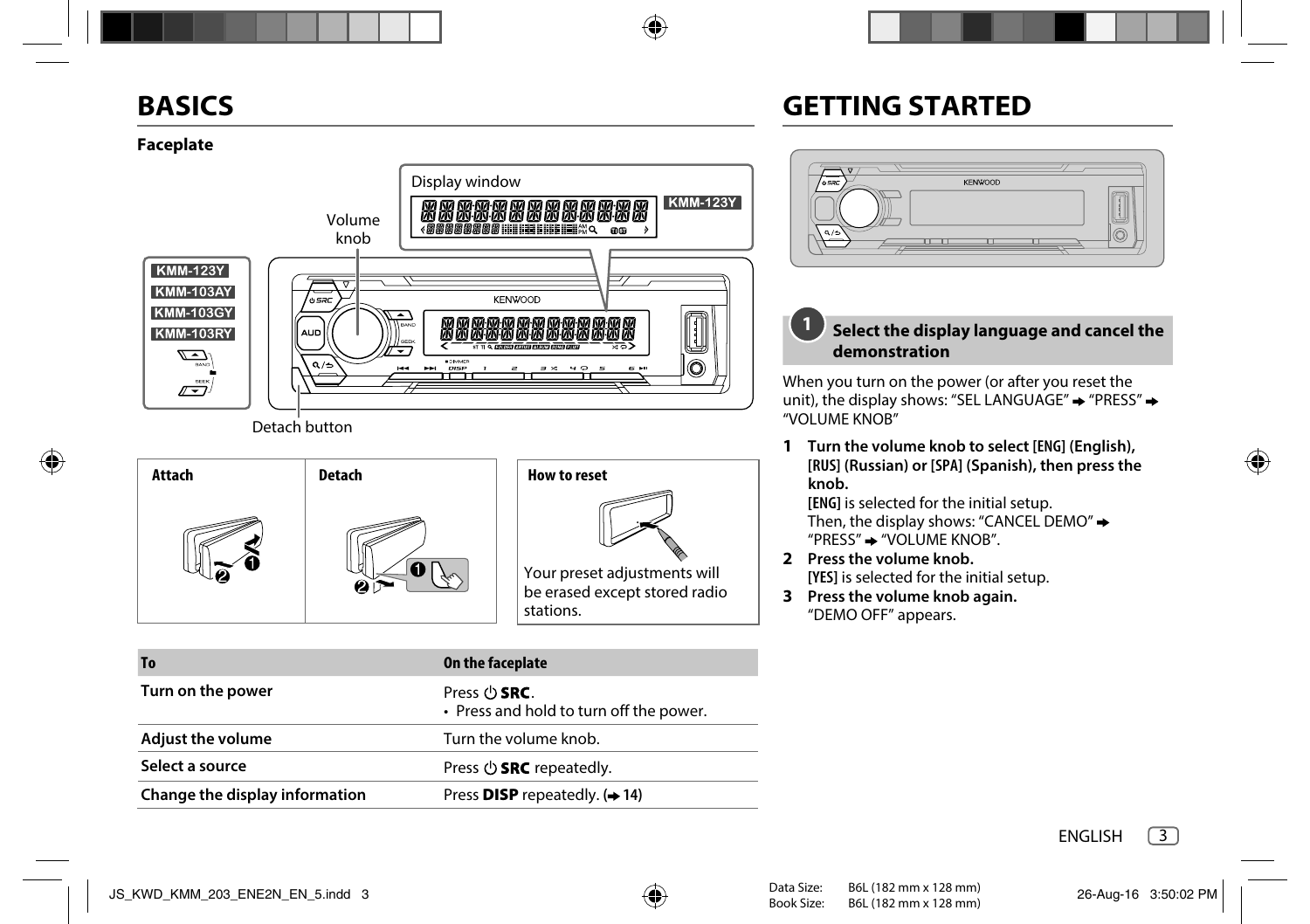# **GETTING STARTED**

# **2**

# **Set the clock and date**

- **1 Press the volume knob to enter [FUNCTION].**
- **2 Turn the volume knob to select [CLOCK], then press the knob.**

# **To adjust the clock**

- **3 Turn the volume knob to select [CLOCK ADJUST], then press the knob.**
- **4 Turn the volume knob to make the settings, then press the knob.**  $H$ our  $\rightarrow$  Minute
- **5 Turn the volume knob to select [CLOCK FORMAT], then press the knob.**
- **6 Turn the volume knob to select [12H] or [24H], then press the knob.**

# **To set the date**

- **7 Turn the volume knob to select [DATE FORMAT], then press the knob.**
- **8 Turn the volume knob to select [DD/MM/YY] or [MM/DD/YY], then press the knob.**
- **9 Turn the volume knob to select [DATE SET], then press the knob.**
- **10 Turn the volume knob to make the settings, then press the knob.**  $Day \rightarrow Month \rightarrow Year$  or Month  $\rightarrow Dav \rightarrow Year$

# **11 Press and hold**  $Q / \Delta$  **to exit.**

To return to the previous setting item, press  $Q / \triangle$ .

# **Set the initial settings**

- **1** Press  $\bigcirc$  **SRC** repeatedly to enter STANDBY.
- **2 Press the volume knob to enter [FUNCTION].**
	- Pressing **AUD** enters **[AUDIO CONTROL]** directly.
- **3 Turn the volume knob to select an item (see the following table), then press the knob.**
- **4 Repeat step 3 until the desired item is selected or activated.**
- **5** Press and hold  $Q \rightarrow$  to exit.

To return to the previous setting item, press  $Q/\Delta$ .

| <b>AUDIO CONTROL</b> |                                                                                                                                                                                                                                                                                                                                                                      |  |
|----------------------|----------------------------------------------------------------------------------------------------------------------------------------------------------------------------------------------------------------------------------------------------------------------------------------------------------------------------------------------------------------------|--|
| <b>SWITCH PREOUT</b> | <b>REAR/SUB-W or REAR/SUBWOOFER: Selects whether rear speakers</b><br>or a subwoofer are connected to the line out terminals on the rear<br>(through an external amplifier). $(4.17)$                                                                                                                                                                                |  |
| <b>SP SELECT</b>     | $OFF/5/4/6\times9/6/0EM$ : Selects according to the speaker size (5 inches<br>or 4 inches, $6\times9$ inches or 6 inches) or OEM speakers for optimum<br>performance.                                                                                                                                                                                                |  |
| <b>DISPLAY</b>       |                                                                                                                                                                                                                                                                                                                                                                      |  |
| <b>EASY MENU</b>     | (For KMM-123Y)<br>When entering [FUNCTION]<br><b>ON: ZONE 1 illumination changes to white color. ;</b><br>OFF: ZONE 1 illumination remains as [COLOR SELECT] color. (→ 11)<br>• ZONE 2 illumination changes to white color when you enter<br>[FUNCTION], irregardless of the [EASY MENU] setting.<br>• Refer to the illustration on page 11 for ZONE identification. |  |
| <b>TUNER SETTING</b> |                                                                                                                                                                                                                                                                                                                                                                      |  |
| <b>PRESET TYPE</b>   | <b>NORMAL:</b> Memorizes one station for each preset button in each band<br>(FM1/FM2/FM3/MW/LW).; MIX: Memorizes one station for each preset<br>button, regardless of the selected band.                                                                                                                                                                             |  |
| <b>SYSTEM</b>        |                                                                                                                                                                                                                                                                                                                                                                      |  |
| <b>KEY BEEP</b>      | ON: Activates the keypress tone. ; OFF: Deactivates.                                                                                                                                                                                                                                                                                                                 |  |
| <b>SOURCE SELECT</b> |                                                                                                                                                                                                                                                                                                                                                                      |  |
| <b>BUILT-IN AUX</b>  | <b>ON:</b> Enables AUX in source selection. ; <b>OFF</b> : Disables. $(\rightarrow 9)$                                                                                                                                                                                                                                                                               |  |
| <b>P-OFF WAIT</b>    | Applicable only when the demonstration mode is turned off.<br>Sets the duration when the unit will automatically turn off (while in<br>standby mode) to save the battery.<br>20M: 20 minutes ; 40M: 40 minutes ; 60M: 60 minutes ;<br>OFF $-$ - $-$ or WAIT TIME $  -$ : Cancels                                                                                     |  |

Default: **XX**

4

**3**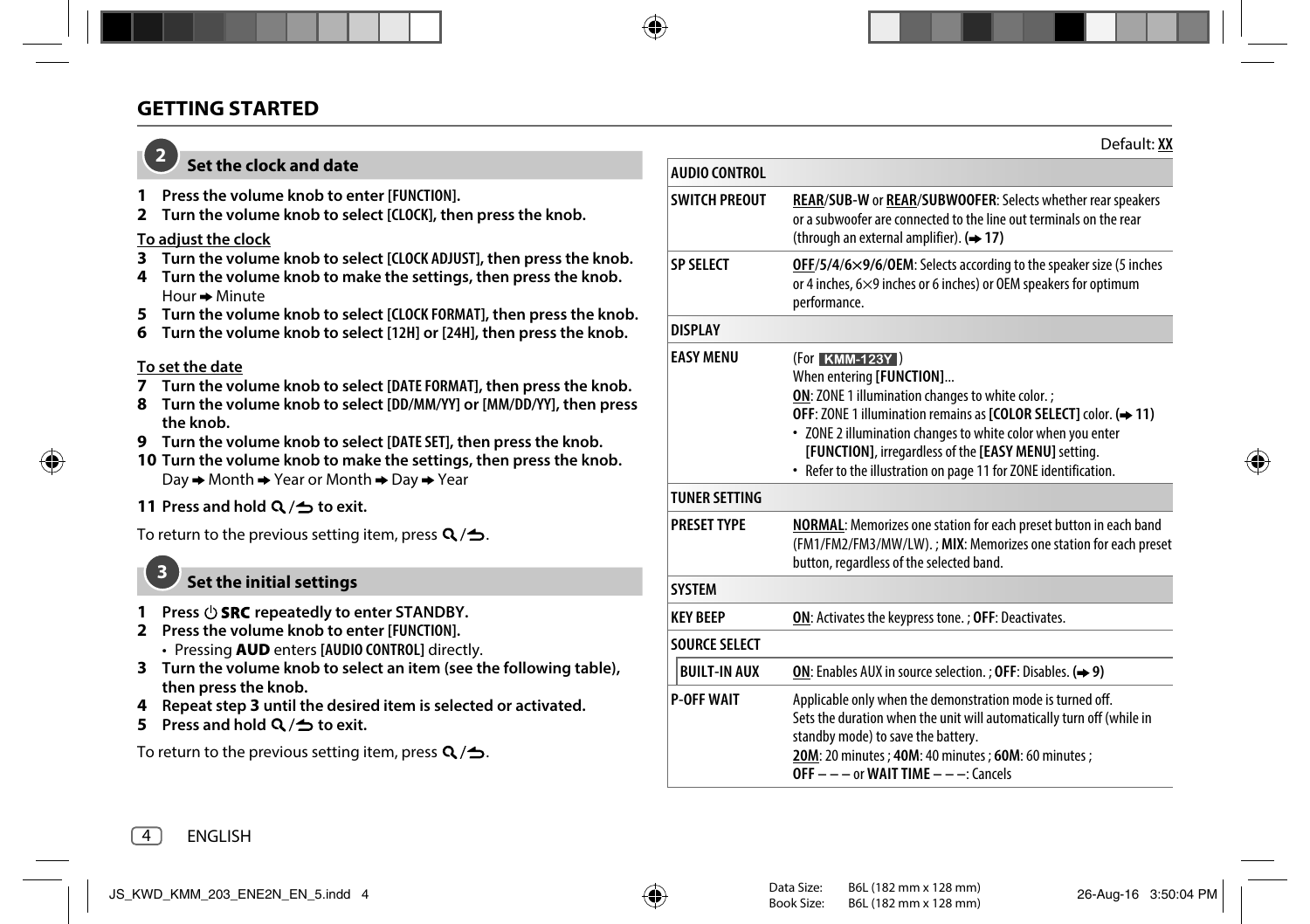# **GETTING STARTED**

# **RADIO**

| <b>F/W UPDATE</b>    |                                                                                                                                                                                          |
|----------------------|------------------------------------------------------------------------------------------------------------------------------------------------------------------------------------------|
| <b>UPDATE SYSTEM</b> |                                                                                                                                                                                          |
| F/W UP xxxx          | YES: Starts upgrading the firmware.; NO: Cancels<br>(upgrading is not activated).<br>For details on how to update the firmware, see<br><www.kenwood.com ce="" cs=""></www.kenwood.com> . |
| <b>CLOCK</b>         |                                                                                                                                                                                          |
| <b>CLOCK DISPLAY</b> | <b>ON:</b> The clock time is shown on the display even when<br>the unit is turned off. ; OFF: Cancels.                                                                                   |
| <b>ENGLISH</b>       | Select the display language for [FUNCTION] menu and                                                                                                                                      |
| <b>РУССКИЙ</b>       | music information if applicable.<br>By default, [ENGLISH] is selected.                                                                                                                   |
| <b>ESPANOL</b>       |                                                                                                                                                                                          |



# **Search for a station**

- **1** Press  $\bigcirc$  **SRC** repeatedly to select TUNER.
- **2** Press ▲ BAND repeatedly to select FM1/FM2/FM3/MW/LW.
- **3** Press  $\left| \blacktriangleleft \right|$   $\blacktriangleright \blacktriangleright$  to search for a station.
- To change the searching method for  $\leftarrow \leftarrow$  /  $\rightarrow$  Figures  $\bullet$  **SEEK** repeatedly.
	- **AUTO1** : Automatically search for a station.
	- **AUTO2** : Search for a preset station.
	- **MANUAL** : Manually search for a station.
- **To store a station**: Press and hold one of the number buttons (**1** to **6**).
- **To select a stored station**: Press one of the number buttons (**1** to **6**).

# **Other settings**

- **1 Press the volume knob to enter [FUNCTION].**
- **2 Turn the volume knob to select an item (→ 6)**, then press the knob.
- **3 Repeat step 2 until the desired item is selected/activated or follow the instructions stated on the selected item.**
- **4** Press and hold  $Q/\rightarrow$  to exit.

To return to the previous setting item, press  $Q/\Delta$ .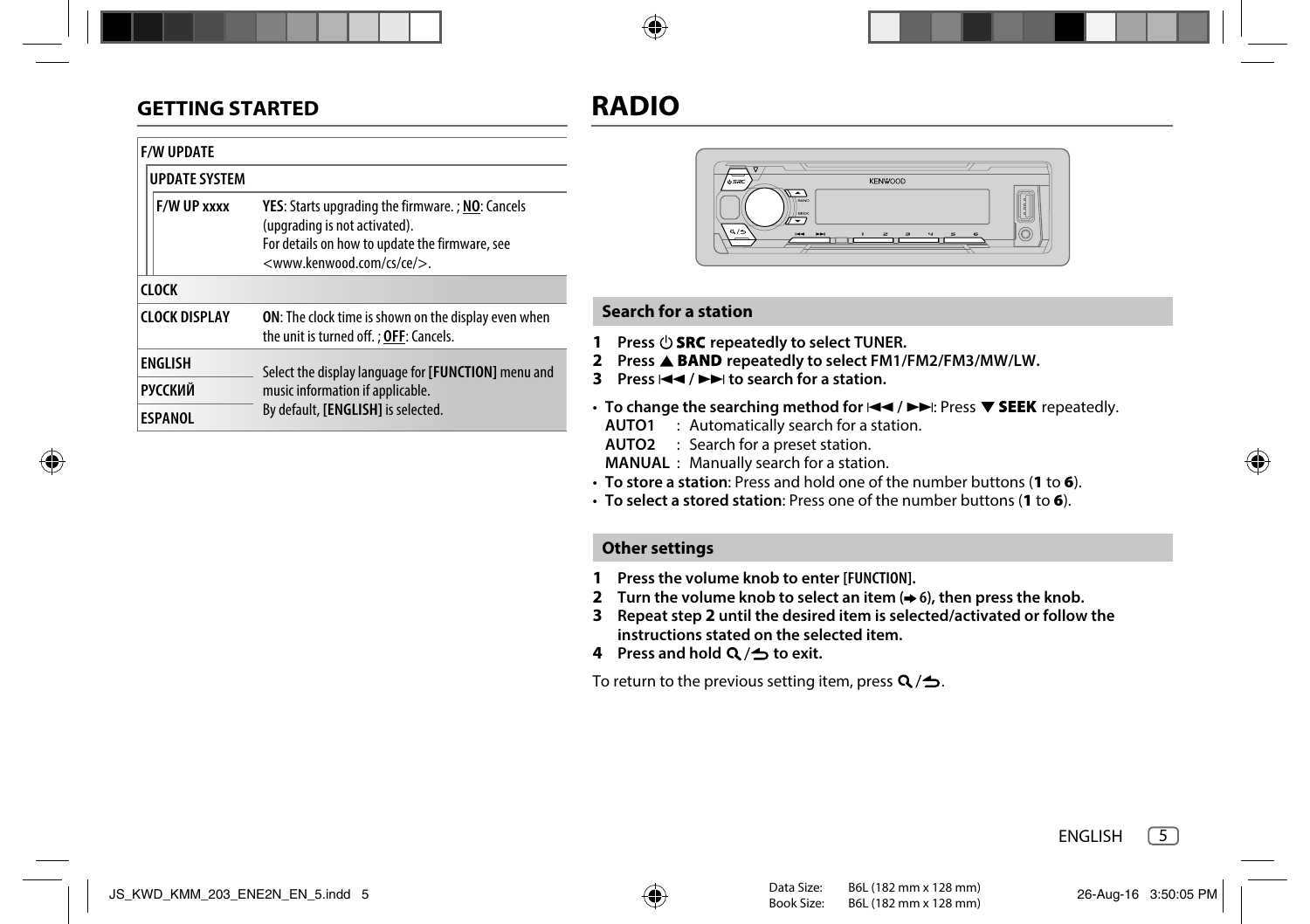|                              | Default: XX                                                                                                                                                                                                                       |
|------------------------------|-----------------------------------------------------------------------------------------------------------------------------------------------------------------------------------------------------------------------------------|
| <b>TUNFR SFTTING</b>         |                                                                                                                                                                                                                                   |
| <b>LOCAL SEEK</b>            | <b>ON:</b> Searches only stations with good reception. ; <b>OFF</b> : Cancels.<br>• Settings made are applicable only to the selected source/station. Once you change<br>the source/station, you need to make the settings again. |
| <b>AUTO</b><br><b>MEMORY</b> | YES: Automatically starts memorizing 6 stations with good reception. ; NO: Cancels.<br>• Selectable only if [NORMAL] is selected for [PRESET TYPE]. $(\rightarrow 4)$                                                             |
| <b>MONO SET</b>              | <b>ON:</b> Improves the FM reception, but the stereo effect may be lost.; <b>OFF</b> : Cancels.                                                                                                                                   |
| <b>NEWS SET</b>              | <b>ON:</b> The unit will temporarily switch to News Programme if available. ; OFF: Cancels.                                                                                                                                       |
| REGIONAL                     | ON: Switches to another station only in the specific region using the "AF" control.;<br>OFF: Cancels.                                                                                                                             |
| AF SFT                       | ON: Automatically searches for another station broadcasting the same program<br>in the same Radio Data System network with better reception when the current<br>reception is poor.; OFF: Cancels.                                 |
| TI                           | <b>ON:</b> Allows the unit to temporarily switch to Traffic Information if available<br>("Tl" lights up). ; OFF: Cancels.                                                                                                         |
| <b>PTY SFARCH</b>            | 1 Turn the volume knob to select the available Program Type. (See the following.)<br>2 Turn the volume knob to select the PTY language (ENGLISH/FRENCH/<br>GERMAN), then press the knob.<br>3 Press III / IDI to start searching. |
| <b>CLOCK</b>                 |                                                                                                                                                                                                                                   |
| <b>TIME SYNC</b>             | ON: Synchronizes the unit's time to the Radio Data System station time.;<br>OFF: Cancels.                                                                                                                                         |

# **Available Program Type for [PTY SEARCH]**

|       | SPEECH: NEWS, AFFAIRS, INFO (information), SPORT, EDUCATE, DRAMA, |
|-------|-------------------------------------------------------------------|
|       | CULTURE, SCIENCE, VARIED, WEATHER, FINANCE, CHILDREN,             |
|       | SOCIAL, RELIGION, PHONE IN, TRAVEL, LEISURE, DOCUMENT             |
| MUSIC | : POP M (music), ROCK M (music), EASY M (music), LIGHT M          |
|       | (music), CLASSICS, OTHER M (music), JAZZ, COUNTRY,                |

**NATION M** (music), **OLDIES**, **FOLK M** (music) The unit will search for the Program Type categorized under **[SPEECH]** or **[MUSIC]** if selected.

- **[LOCAL SEEK]**/**[MONO SET]**/**[NEWS SET]**/**[REGIONAL]**/**[AF SET]**/**[TI]**/ **[PTY SEARCH]** is selectable only when the band is FM1/FM2/FM3.
- If the volume is adjusted during reception of traffic information or news bulletin, the adjusted volume is memorized automatically. It will be applied the next time traffic information or news bulletin is turned on.

6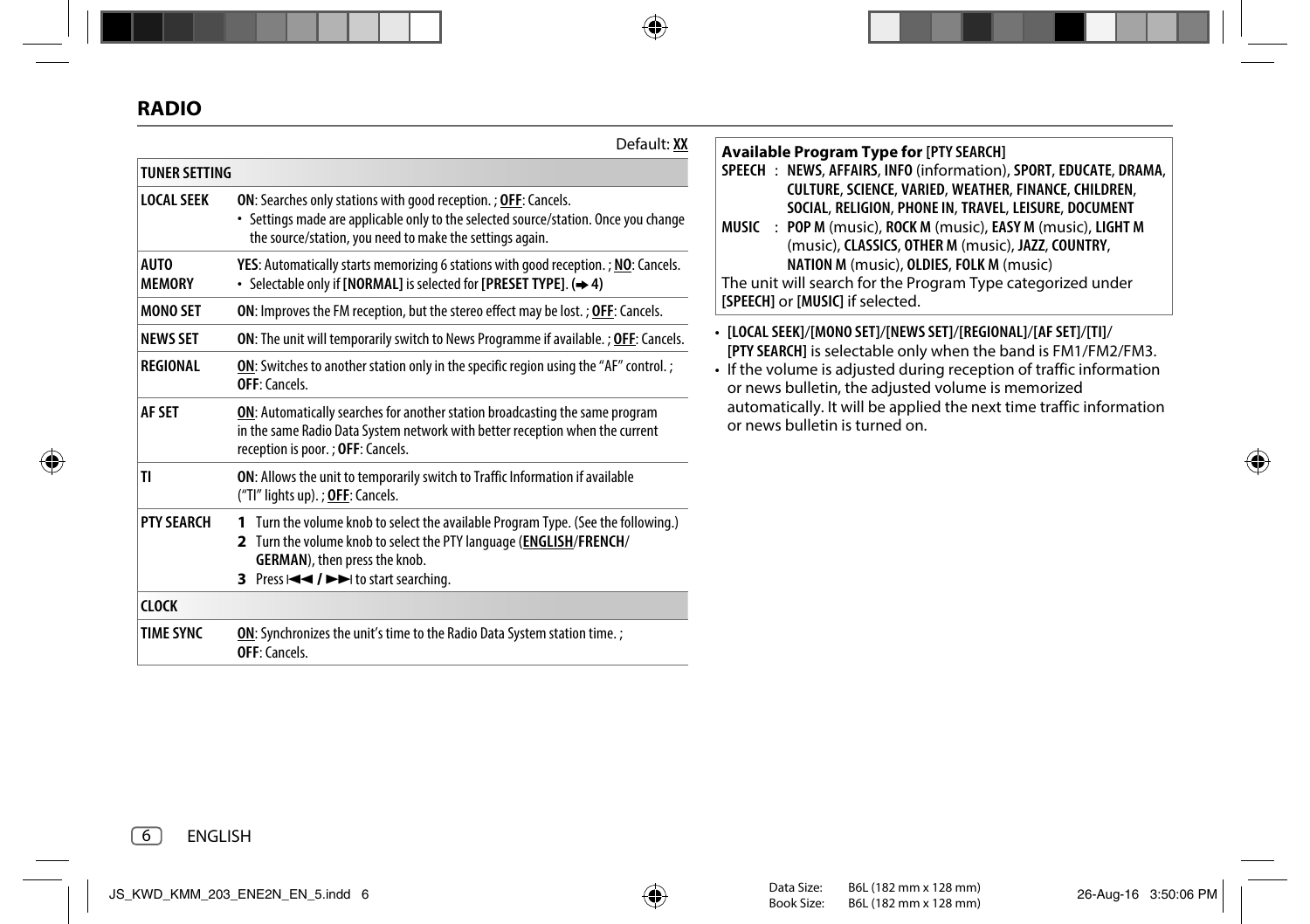# **Start playback**

The source changes automatically and playback starts.

## USB input terminal



\*1 KCA-iP102 : 30-pin type, KCA-iP103 : Lightning type \*2 Do not leave the cable inside the car when not using.



| To                     | On the faceplate                                                                                                     |
|------------------------|----------------------------------------------------------------------------------------------------------------------|
| Playback/pause         | Press 6 ▶ II.                                                                                                        |
| Reverse/Fast-forward*4 | Press and hold $\blacktriangleleft \blacktriangleleft$ / $\blacktriangleright \blacktriangleright$ .                 |
| Select a file          | Press $\left \leftarrow\right $ $\left \leftarrow\right $ .                                                          |
| Select a folder*5      | Press $\triangle$ / $\nabla$ .                                                                                       |
| Repeat play*6          | Press $4 \bigcirc$ repeatedly.                                                                                       |
|                        | FILE REPEAT/FOLDER REPEAT/ALL REPEAT: MP3/WMA/WAV/FLAC file<br>FILE REPEAT/FOLDER REPEAT/REPEAT OFF: iPod or ANDROID |
| Random play*6          | Press $3 \times$ repeatedly.                                                                                         |
|                        | FOLDER RANDOM/RANDOM OFF: MP3/WMA/WAV/FLAC file, iPod or<br><b>ANDROID</b>                                           |
|                        | Press and hold $3 \times 3$ to select ALL RANDOM.                                                                    |

\*3 When connecting an Android device, "Press [VIEW] to install KENWOOD MUSIC PLAY APP" is shown. Follow the instructions to install the application. You can also install the latest version of KENWOOD MUSIC PLAY application on your Android device before connecting. For more information, visit <www.kenwood.com/cs/ce/>.

- \*4 For ANDROID: Applicable only when **[BROWSE MODE]** is selected. **( 8)**
- \*5 Only for MP3/WMA/WAV/FLAC files. This does not work for iPod/ANDROID.
- \*6 For iPod/ANDROID: Applicable only when **[MODE OFF]**/**[BROWSE MODE]** is selected. **( 8)**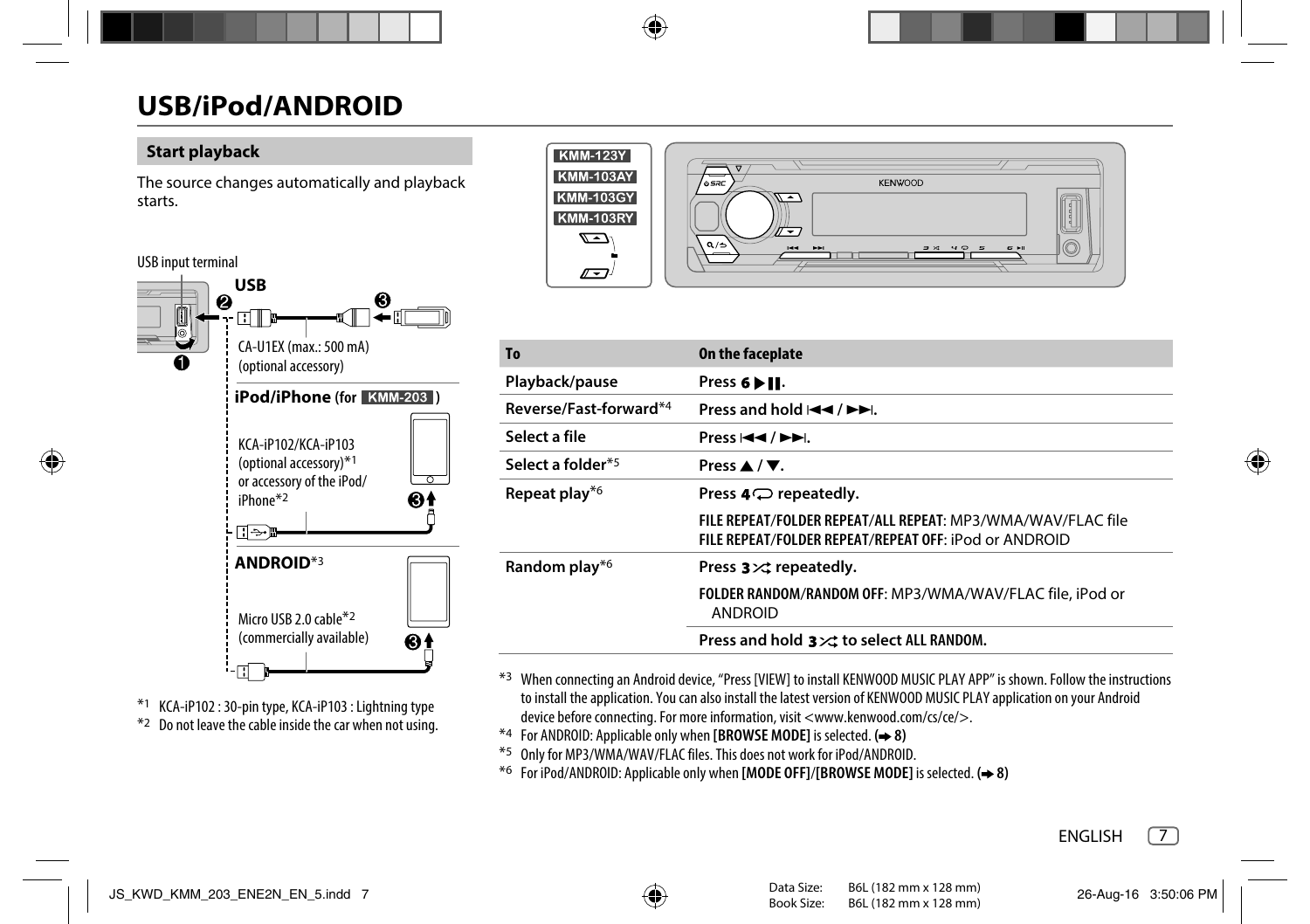# **Select control mode**

**While in iPod source, press 5 repeatedly.**

**MODE ON** : Control iPod using the iPod itself. However, you can still play/ pause, file skip, fast-forward or reverse from this unit. **MODE OFF** : Control iPod from this unit.

### **While in ANDROID source, press 5 repeatedly.**

**BROWSE MODE** : Control Android device from this unit via KENWOOD MUSIC PLAY application installed in the Android device.

**HAND MODE** : Control Android device using the Android device itself via other media player applications installed in the Android device. However, you can still play/pause and file skip from this unit.

# **Select music drive**

## **While in USB source, press 5 repeatedly.**

Stored songs in the following drive will be played back.

- Selected internal or external memory of a smartphone (Mass Storage Class).
- Selected drive of a multiple drives device.

# **Select a file from a folder/list**

For iPod/ANDROID, applicable only when **[MODE OFF]**/**[BROWSE MODE]** is selected.

- **1 Press**  $Q/\Delta$
- **2 Turn the volume knob to select a folder/list, then press the knob.**
- **3 Turn the volume knob to select a file, then press the knob.**

**Quick Search (applicable only for USB and ANDROID source)** If you have many files, you can search through them quickly.

**Turn the volume knob quickly to browse through the list quickly.**

**Skip Search (applicable only for iPod and ANDROID source) Press**  $\leftarrow$  **/**  $\rightarrow$  **1 to search at a preset skip search ratio.**  $\rightarrow$  **9, [SKIP SEARCH])**

• Pressing and holding  $\blacktriangleright \blacktriangleright$  searches at a 10% ratio.

**Alphabet search (applicable only for iPod and ANDROID source)** You can search for a file according to the first character.

## **For iPod source**

- **1 Turn the volume knob quickly to enter character search.**
- **2 Turn the volume knob to select the character.**
	- Select " $*$ " to search for a character other than A to Z, 0 to 9.
- **3** Press  $\leftarrow$  /  $\rightarrow$  to move to the entry position.
	- You can enter up to 3 characters.
- **4 Press the volume knob to start searching.**

## **For ANDROID source**

- **1 Press** J **/** K **to enter character search.**
- **2 Turn the volume knob to select the character.**
	- **^A^**: Upper case letters (A to Z)
	- **\_A\_**: Lower case letters (a to z)
	- **-0-**: Numbers (0 to 9)
	- \*\*\*: Character other than A to Z, 0 to 9
- **3 Press the volume knob to start searching.**
- To return to the root folder/first file/top menu, press **5**.
- To return to the previous setting item, press  $Q/\spadesuit$ .
- To cancel, press and hold  $\mathbf{Q}/\mathbf{D}$ .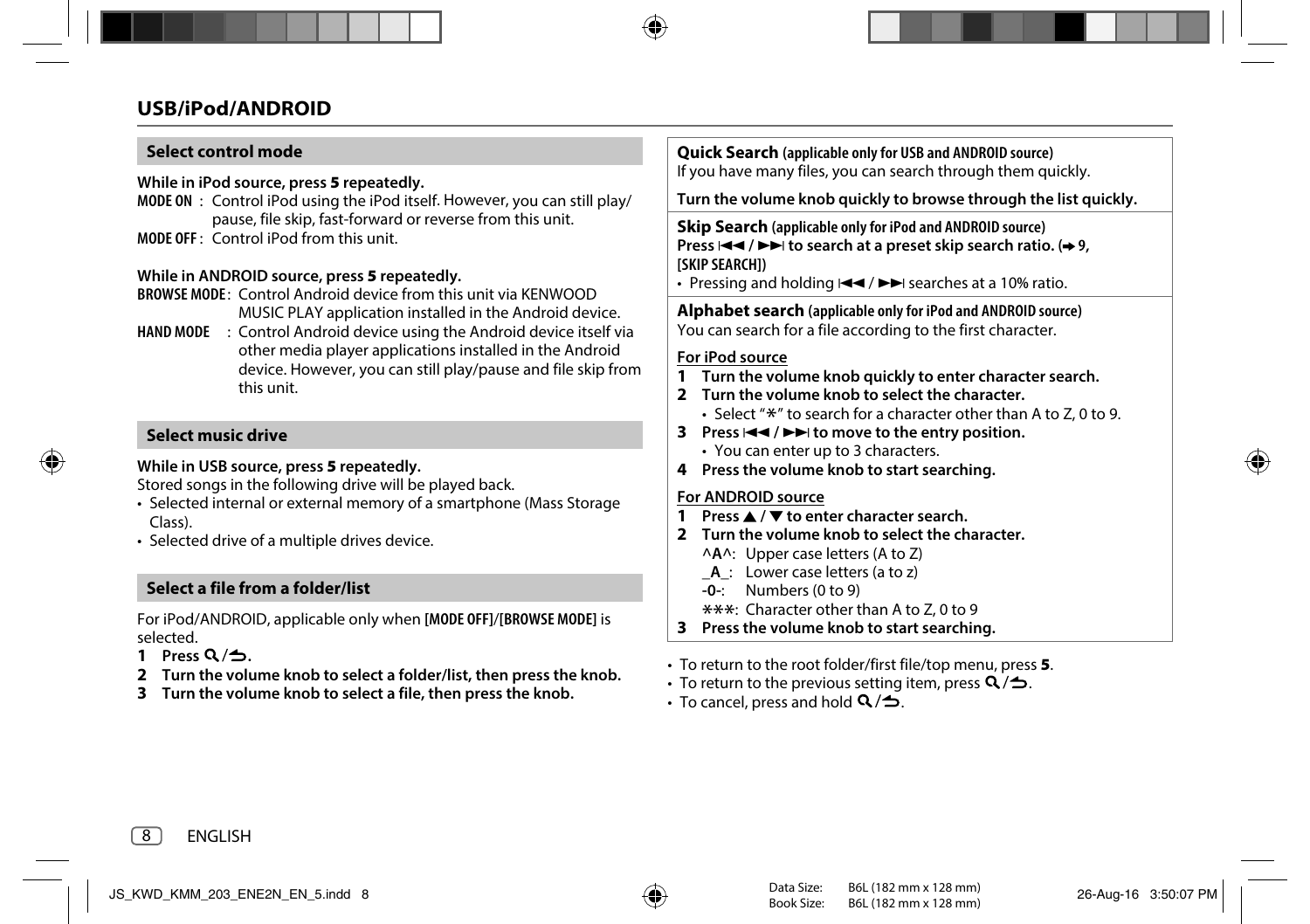## **Listen to TuneIn Radio/TuneIn Radio Pro/Aupeo (for )**

While listening to Tuneln Radio, Tuneln Radio Pro or Aupeo, connect the iPod/iPhone to the USB input terminal of the unit.

• The unit will output the sound from these applications.

# **Other settings**

**USB**

- **1 Press the volume knob to enter [FUNCTION].**
- **2 Turn the volume knob to select an item (see the following table), then press the knob.**
- **3 Repeat step 2 until the desired item is selected or activated.**
- **4** Press and hold  $Q/\rightarrow$  to exit.

To return to the previous setting item, press  $Q/\Delta$ .

Default: **XX**

| פכטו               |                                                                                                                                                                                       |
|--------------------|---------------------------------------------------------------------------------------------------------------------------------------------------------------------------------------|
| <b>MUSIC DRIVE</b> | <b>DRIVE CHANGE:</b> The next drive ( <b>[DRIVE 1]</b> to <b>[DRIVE 5]</b> ) is selected<br>automatically and playback starts.<br>Repeat steps 1 to 3 to select the following drives. |
| <b>SKIP SEARCH</b> | 0.5%/1%/5%/10%: While listening to iPod or ANDROID source, selects<br>the skip search ratio over the total files.                                                                     |

# **AUX**

## **Preparation:**

Select **[ON]** for **[BUILT-IN AUX]** in **[SOURCE SELECT]**. **( 4)**

# **Start listening**

**1 Connect a portable audio player (commercially available).**

Auxiliary input jack



3.5 mm stereo mini plug with "L" shaped connector (commercially available)

- **2 Press**  $\langle \cdot \rangle$  **SRC** repeatedly to select AUX.
- **3 Turn on the portable audio player and start playback.**

# **Set the AUX name**

While listening to a portable audio player connected to the unit...

- **1 Press the volume knob to enter [FUNCTION].**
- **2 Turn the volume knob to select [SYSTEM], then press the knob.**
- **3 Turn the volume knob to select [AUX NAME SET], then press the knob.**
- **4 Turn the volume knob to select an item, then press the knob. AUX** (default)/**DVD**/**PORTABLE**/**GAME**/**VIDEO**/**TV**
- **5** Press and hold  $Q / \Delta$  to exit.

To return to the previous setting item, press  $Q/\Delta$ .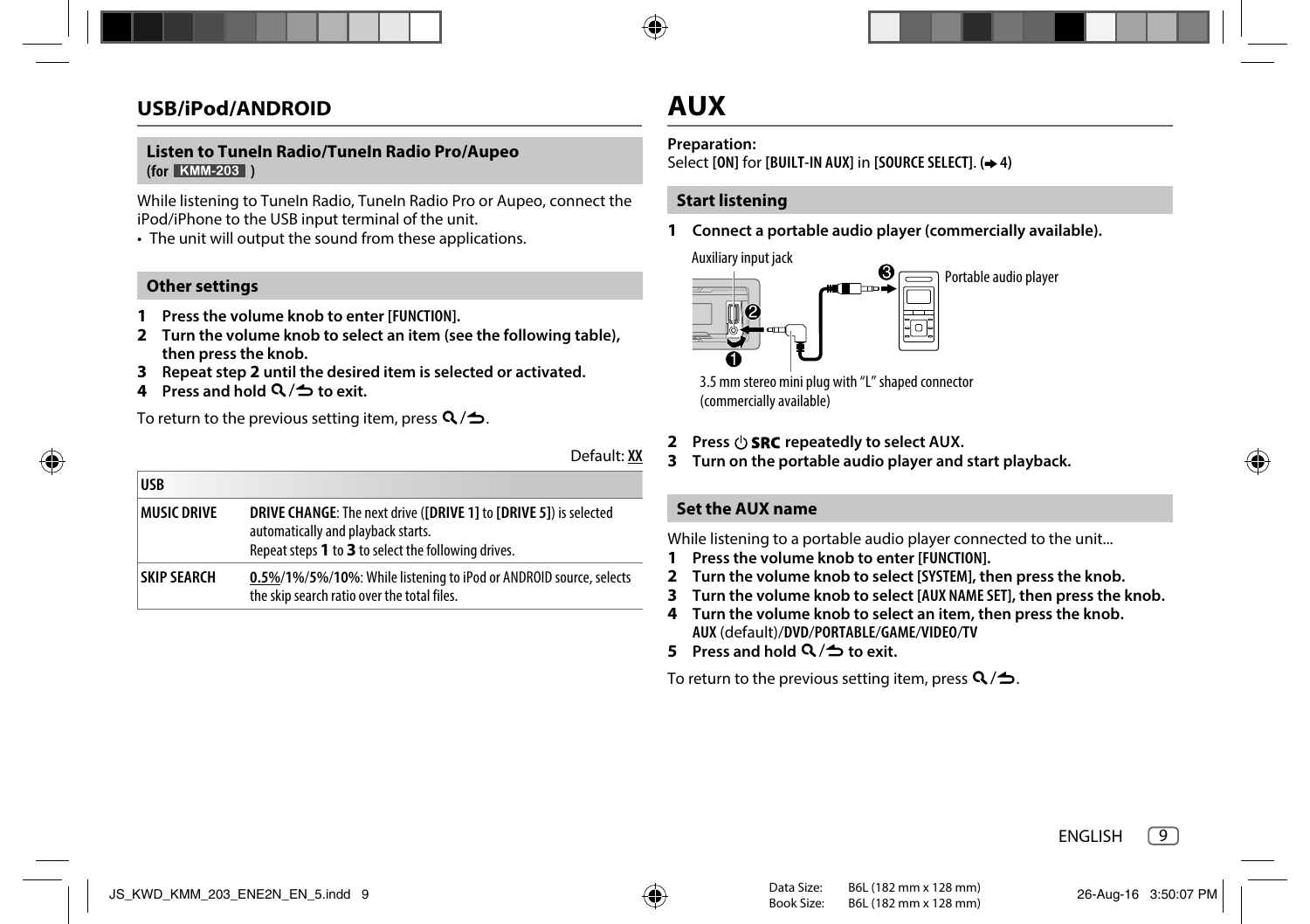# **AUDIO SETTINGS**

While listening to any source...

- **1 Press AUD to enter [AUDIO CONTROL] directly.**
- **2 Turn the volume knob to select an item (see the following table), then press the knob.**
- **3 Repeat step 2 until the desired item is selected or activated.**
- **4** Press and hold **Q** /**⇒** to exit.

To return to the previous setting item, press  $Q/\spadesuit$ .

Default: **XX**

| AUDIO CONTROL      |                                                   |                                                                          |  |
|--------------------|---------------------------------------------------|--------------------------------------------------------------------------|--|
| SUB-W I FVFI       | $-15$ to $+15(0)$                                 | Adjusts the subwoofer output level.                                      |  |
| <b>BASS LEVEL</b>  | $-8$ to $+8$ (+2)                                 | Adjusts the level to memorize for each source. (Before                   |  |
| MID I FVFI         | $-8$ to $+8$ (+1)                                 | making an adjustment, select the source you want                         |  |
| TRE LEVEL          | $-8$ to $+8$ (+1)                                 | to adjust.)                                                              |  |
|                    | <b>EQ PRO</b> (This setting is stored to [USER].) |                                                                          |  |
| <b>BASS ADJUST</b> | <b>BASS CTR FRO</b>                               | 60/80/100/200 or 60HZ/80HZ/100HZ/200HZ:<br>Selects the center frequency. |  |
|                    | <b>BASS LEVEL</b>                                 | $-8$ to $+8$ ( $+2$ ): Adjusts the level.                                |  |
|                    | <b>BASS Q FACTOR</b>                              | 1.00/1.25/1.50/2.00: Adjusts the quality factor.                         |  |
|                    | <b>BASS EXTEND</b>                                | <b>ON:</b> Turns on the extended bass. ; OFF: Cancels.                   |  |
| <b>MID ADJUST</b>  | <b>MID CTR FRQ</b>                                | 0.5KHZ/1.0KHZ/1.5KHZ/2.5KHZ: Selects the center<br>frequency.            |  |
|                    | <b>MID LEVEL</b>                                  | $-8$ to $+8$ ( $+1$ ): Adjusts the level.                                |  |
|                    | <b>MID Q FACTOR</b>                               | 0.75/1.00/1.25: Adjusts the quality factor.                              |  |
| <b>TRE ADJUST</b>  | TRE CTR FRO                                       | 10.0KHZ/12.5KHZ/15.0KHZ/17.5KHZ: Selects the<br>center frequency.        |  |
|                    | <b>TRF I FVFI</b>                                 | $-8$ to $+8$ ( $+1$ ): Adjusts the level.                                |  |
|                    |                                                   |                                                                          |  |

| <b>PRESET EO</b>                | DRIVE EO/TOP40/POWERFUL/ROCK/POPS/EASY/JAZZ/NATURAL/<br><b>USER:</b> Selects a preset equalizer suitable to the music genre. (Select<br>[USER] to use the settings made in [EQ PRO].)<br>[DRIVE EQ] is a preset equalizer that reduces noise outside the car or<br>running noise of the tyres. |  |
|---------------------------------|------------------------------------------------------------------------------------------------------------------------------------------------------------------------------------------------------------------------------------------------------------------------------------------------|--|
| <b>BASS BOOST</b>               | LV1/LV2/LV3 or LEVEL1/LEVEL2/LEVEL3: Selects your preferred<br>bass boost level.; OFF: Cancels.                                                                                                                                                                                                |  |
| <b>LOUDNESS</b>                 | LV1/LV2 or LEVEL1/LEVEL2: Selects your preferred low and high<br>frequencies boost to produce a well-balanced sound at a low volume<br>level.: OFF: Cancels.                                                                                                                                   |  |
| <b>SUBWOOFER SET</b>            | ON: Turns on the subwoofer output. ; OFF: Cancels.                                                                                                                                                                                                                                             |  |
| <b>LPF SUBWOOFER</b>            | THROUGH: All signals are sent to the subwoofer.;<br>85HZ/120HZ/160HZ: Audio signals with frequencies lower than<br>85 Hz/120 Hz/160 Hz are sent to the subwoofer.                                                                                                                              |  |
| <b>SUB-W PHASE</b>              | REVERSE (180°)/NORMAL (0°): Selects the phase of the subwoofer<br>output to be in line with the speaker output for optimum<br>performance. (Selectable only if a setting other than [THROUGH] is<br>selected for <b>[LPF SUBWOOFER]</b> .)                                                     |  |
| <b>FADER</b>                    | R15 to F15 (0): Adjusts the rear and front speaker output balance.                                                                                                                                                                                                                             |  |
| <b>BALANCE</b>                  | L15 to R15 (0): Adjusts the left and right speaker output balance.                                                                                                                                                                                                                             |  |
| VOI UMF OFFSFT                  | For AUX: $-8$ to $+8$ (0); For other sources: $-8$ to 0: Preset the initial<br>volume level of each source. (Before adjustment, select the source you<br>want to adjust.)                                                                                                                      |  |
| SOUND RECNSTR                   | ON: Creates realistic sound by compensating the high-frequency<br>(Sound reconstruction) components and restoring the rise-time of the waveform that are lost<br>in audio data compression. ; OFF: Cancels.                                                                                    |  |
| [SUBWOOFER SET] is set to [ON]. | • [SUB-W LEVEL]/[SUBWOOFER SET]/[LPF SUBWOOFER]/[SUB-W PHASE] is<br>selectable only if [SWITCH PREOUT] is set to [SUB-W] or [SUBW00FER]. (→ 4)<br>· [SUB-W LEVEL]/[LPF SUBWOOFER]/[SUB-W PHASE] is selectable only if                                                                          |  |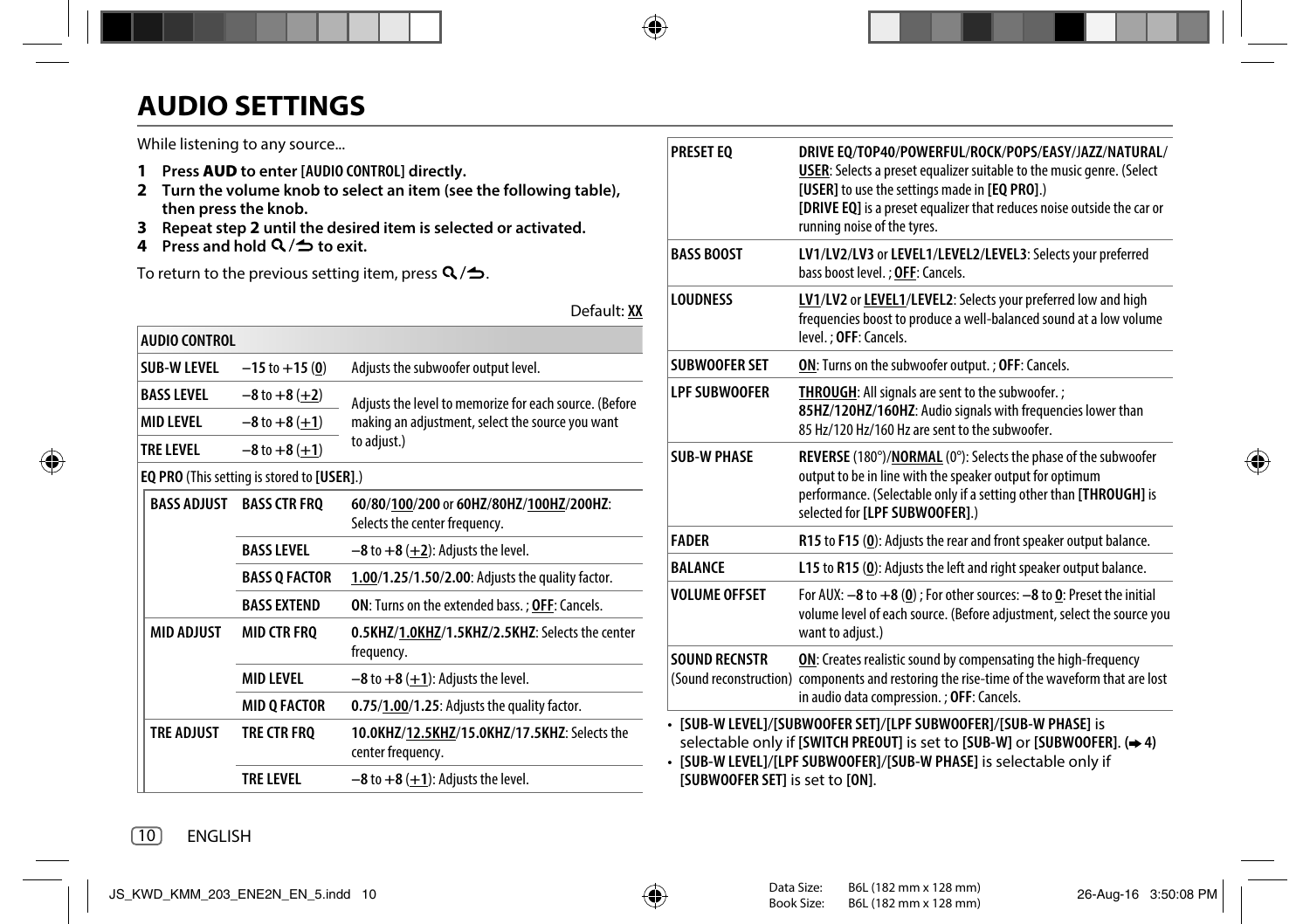# **DISPLAY SETTINGS**

#### **KMM-123Y**



# **Set the dimmer**

# **Press and hold DISP (DIMMER) to turn on or off the dimmer.**

• If you have set **[DIMMER TIME]**, it will be canceled once you press and hold this button.

# **Other settings**

- **1 Press the volume knob to enter [FUNCTION].**
- **2 Turn the volume knob to select an item (see the following table), then press the knob.**
- **3 Repeat step 2 until the desired item is selected/activated or follow the instructions stated on the selected item.**
- **4** Press and hold  $Q/\nightharpoonup$  to exit.

To return to the previous setting item, press  $Q/\spadesuit$ .

|                     | Deiauit. W                                                                                                                                                                                                                                                                                                                                     |
|---------------------|------------------------------------------------------------------------------------------------------------------------------------------------------------------------------------------------------------------------------------------------------------------------------------------------------------------------------------------------|
| <b>DISPLAY</b>      |                                                                                                                                                                                                                                                                                                                                                |
| <b>COLOR SELECT</b> | (For KMM-123Y)<br>Select color for ALL ZONE, ZONE 1 and ZONE 2 separately.                                                                                                                                                                                                                                                                     |
|                     | 1 Select a zone. (See the illustration on the left column)<br>2 Select a color for the selected zone.<br>VARIABLE SCAN/CUSTOM R/G/B/preset colors*                                                                                                                                                                                             |
|                     | To make your own color, select [CUSTOM R/G/B]. The color you have<br>made will be stored in [CUSTOM R/G/B].<br>1 Press the volume knob to enter the detailed color adjustment.<br>2 Press $\leftarrow$ / $\rightarrow$ to select the color ( $R/G/B$ ) to adjust.<br>3 Turn the volume knob to adjust the level (0 to 9), then press the knob. |
| <b>DIMMER</b>       | Dim the illumination.<br>ON: Dimmer is turned on. ; OFF: Cancels.<br>DIMMER TIME: Set the dimmer on and off time.<br>1 Turn the volume knob to adjust the [ON] time, then press the knob.<br>2 Turn the volume knob to adjust the [OFF] time, then press the knob.<br>(Default: [ON]: 18:00; [OFF]: 6:00)                                      |
| <b>BRIGHTNESS</b>   | O to 31: Select your preferred brightness level for display illumination.<br>(For KMM-123Y)<br>1 Select a zone. (See the illustration on the left column.)<br>2 0 to 31: Select your preferred brightness level for the selected zone.                                                                                                         |
| <b>TEXT SCROLL</b>  | <b>AUTO/ONCE:</b> Select whether to scroll the display information<br>automatically, or scroll only once.; OFF: Cancels.                                                                                                                                                                                                                       |

\* Preset colors: **RED1**/**RED2**/**RED3**/**PURPLE1**/**PURPLE2**/**PURPLE3**/**PURPLE4**/**BLUE1**/ **BLUE2**/**BLUE3**/**SKYBLUE1**/**SKYBLUE2**/**LIGHTBLUE**/**AQUA1**/**AQUA2**/**GREEN1**/ **GREEN2**/**GREEN3**/**YELLOWGREEN1**/**YELLOWGREEN2**/**YELLOW**/**ORANGE1**/**ORANGE2**/ **ORANGERED**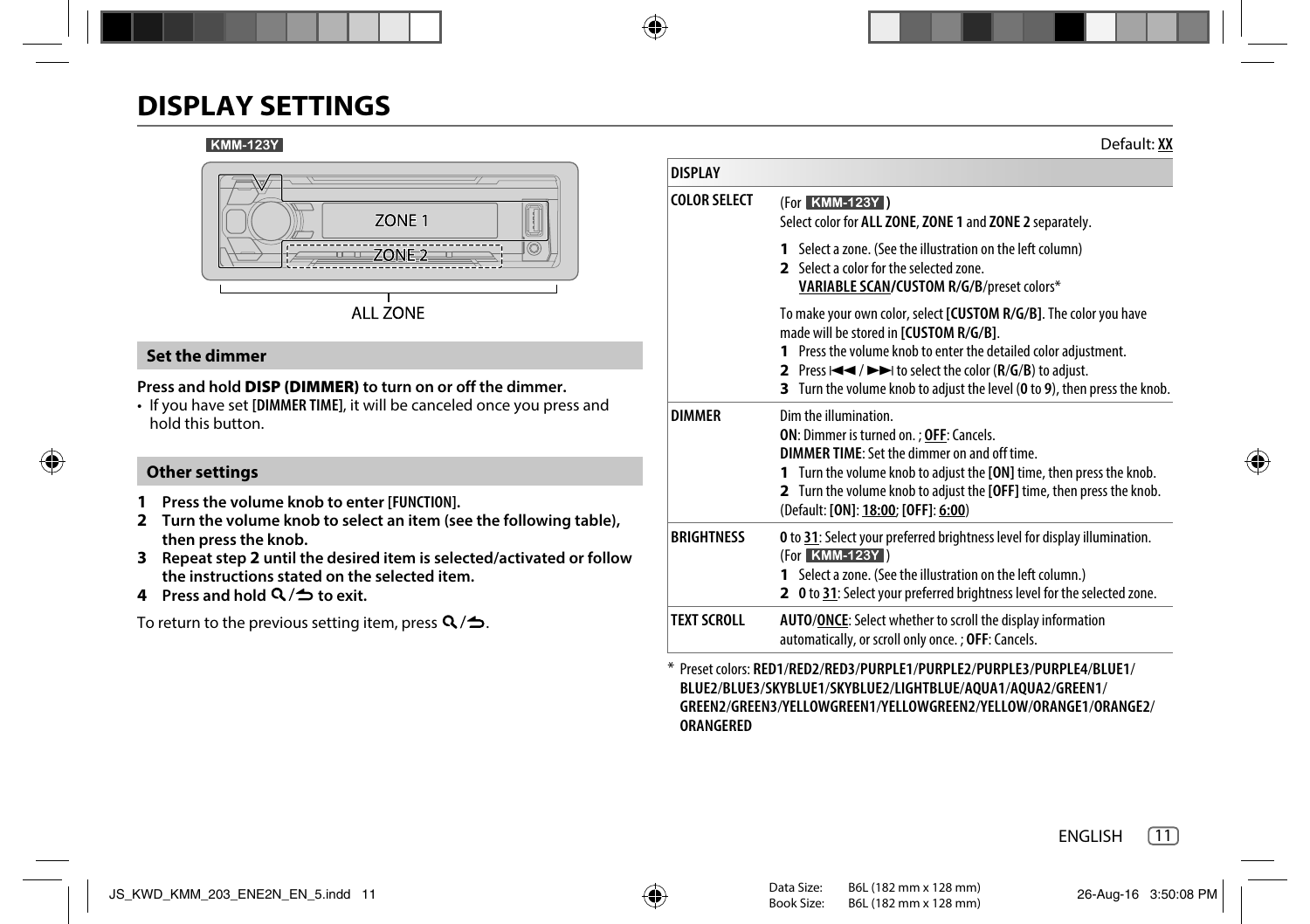# **TROUBLESHOOTING**

| Symptom  |                                                                                                                                                                                                                                                                                               | <b>Remedy</b>                                                                                                                                   |          | Symptom                                                               | <b>Remedy</b>                                                                                                                                                                                                                                                                                                                                                                                                                        |
|----------|-----------------------------------------------------------------------------------------------------------------------------------------------------------------------------------------------------------------------------------------------------------------------------------------------|-------------------------------------------------------------------------------------------------------------------------------------------------|----------|-----------------------------------------------------------------------|--------------------------------------------------------------------------------------------------------------------------------------------------------------------------------------------------------------------------------------------------------------------------------------------------------------------------------------------------------------------------------------------------------------------------------------|
|          | Sound cannot be heard.                                                                                                                                                                                                                                                                        | • Adjust the volume to the optimum level.<br>• Check the cords and connections.                                                                 |          | "NO DEVICE"                                                           | Connect a USB device, and change the source to USB again.                                                                                                                                                                                                                                                                                                                                                                            |
| General  |                                                                                                                                                                                                                                                                                               |                                                                                                                                                 |          | "COPY PRO"                                                            | A copy-protected file is played.                                                                                                                                                                                                                                                                                                                                                                                                     |
|          | "MISWIRING CHECK WIRING<br>THEN PWR ON" appears.                                                                                                                                                                                                                                              | Turn the power off, then check to be sure the terminals<br>of the speaker wires are insulated properly. Turn the                                | USB/iPod | "NA DEVICE"                                                           | Connect a supported USB device, and check the connections.                                                                                                                                                                                                                                                                                                                                                                           |
|          |                                                                                                                                                                                                                                                                                               | power on again.                                                                                                                                 |          | "NO MUSIC"                                                            | Connect a USB device that contains playable audio files.                                                                                                                                                                                                                                                                                                                                                                             |
|          | "PROTECTING SEND SERVICE"<br>appears.                                                                                                                                                                                                                                                         | Send the unit to the nearest service center.                                                                                                    |          | "iPod ERROR"                                                          | • Reconnect the iPod.<br>• Reset the iPod.                                                                                                                                                                                                                                                                                                                                                                                           |
|          | • Sound cannot be heard.<br>• The unit does not turn on.<br>• Information shown on the<br>display is incorrect.                                                                                                                                                                               | Clean the connectors. $(\rightarrow 13)$                                                                                                        |          | • Sound cannot<br>be heard during<br>playback.<br>• Sound output only | • Reconnect the Android device.<br>• If in [HAND MODE], launch any media player application<br>on the Android device and start playback.<br>• If in [HAND MODE], relaunch the current media player<br>application or use another media player application.<br>• Restart the Android device.<br>• If this does not solve the problem, the connected Android<br>device is unable to route the audio signal to unit. $(\rightarrow 13)$ |
|          | The unit does not work at all.                                                                                                                                                                                                                                                                | Reset the unit. $(4, 3)$                                                                                                                        |          | from the Android<br>device.                                           |                                                                                                                                                                                                                                                                                                                                                                                                                                      |
| Radio    | • Radio reception is poor.<br>• Static noise while listening<br>to the radio.                                                                                                                                                                                                                 | Connect the antenna firmly.                                                                                                                     |          |                                                                       |                                                                                                                                                                                                                                                                                                                                                                                                                                      |
|          | "READING" keeps flashing.                                                                                                                                                                                                                                                                     | Do not use too many hierarchical levels or folders.                                                                                             |          |                                                                       | • Make sure KENWOOD MUSIC PLAY APP is installed on the<br>Android device. $(\Rightarrow 7)$                                                                                                                                                                                                                                                                                                                                          |
|          | Elapsed playing time is not<br>correct.                                                                                                                                                                                                                                                       | This is caused by how the files are recorded.                                                                                                   | ANDROID  | [BROWSE MODE].                                                        | • Reconnect the Android device and select the appropriate<br>control mode.<br>• If this does not solve the problem, the connected Android                                                                                                                                                                                                                                                                                            |
|          | Correct characters are not<br>• This unit can only display uppercase letters, numbers,<br>and a limited number of symbols.<br>displayed (e.g. album name).<br>• Depending on the display language you have<br>selected $(\Rightarrow 5)$ , some characters may not be<br>displayed correctly. |                                                                                                                                                 |          |                                                                       | device does not support [BROWSE MODE]. (→ 13)                                                                                                                                                                                                                                                                                                                                                                                        |
| USB/iPod |                                                                                                                                                                                                                                                                                               |                                                                                                                                                 |          | "NO DEVICE" or<br>"READING" keeps<br>flashing.                        | • Switch off the developer options on the Android device.<br>• Reconnect the Android device.<br>• If this does not solve the problem, the connected Android<br>device does not support [BROWSE MODE]. (→ 13)                                                                                                                                                                                                                         |
|          | "NA FILE"                                                                                                                                                                                                                                                                                     | Make sure the media contains supported audio files.<br>$(\rightarrow 13)$                                                                       |          | Playback is intermittent<br>or sound skips.                           | Turn off the power saving mode on the Android device.                                                                                                                                                                                                                                                                                                                                                                                |
|          | "READ ERROR"                                                                                                                                                                                                                                                                                  | Copy the files and folders onto the USB device again. If<br>this does not solve the problem, reset the USB device or<br>use another USB device. |          | "ANDROID ERROR"/<br>"NA DEVICE"                                       | • Reconnect the Android device.<br>• Restart the Android device.                                                                                                                                                                                                                                                                                                                                                                     |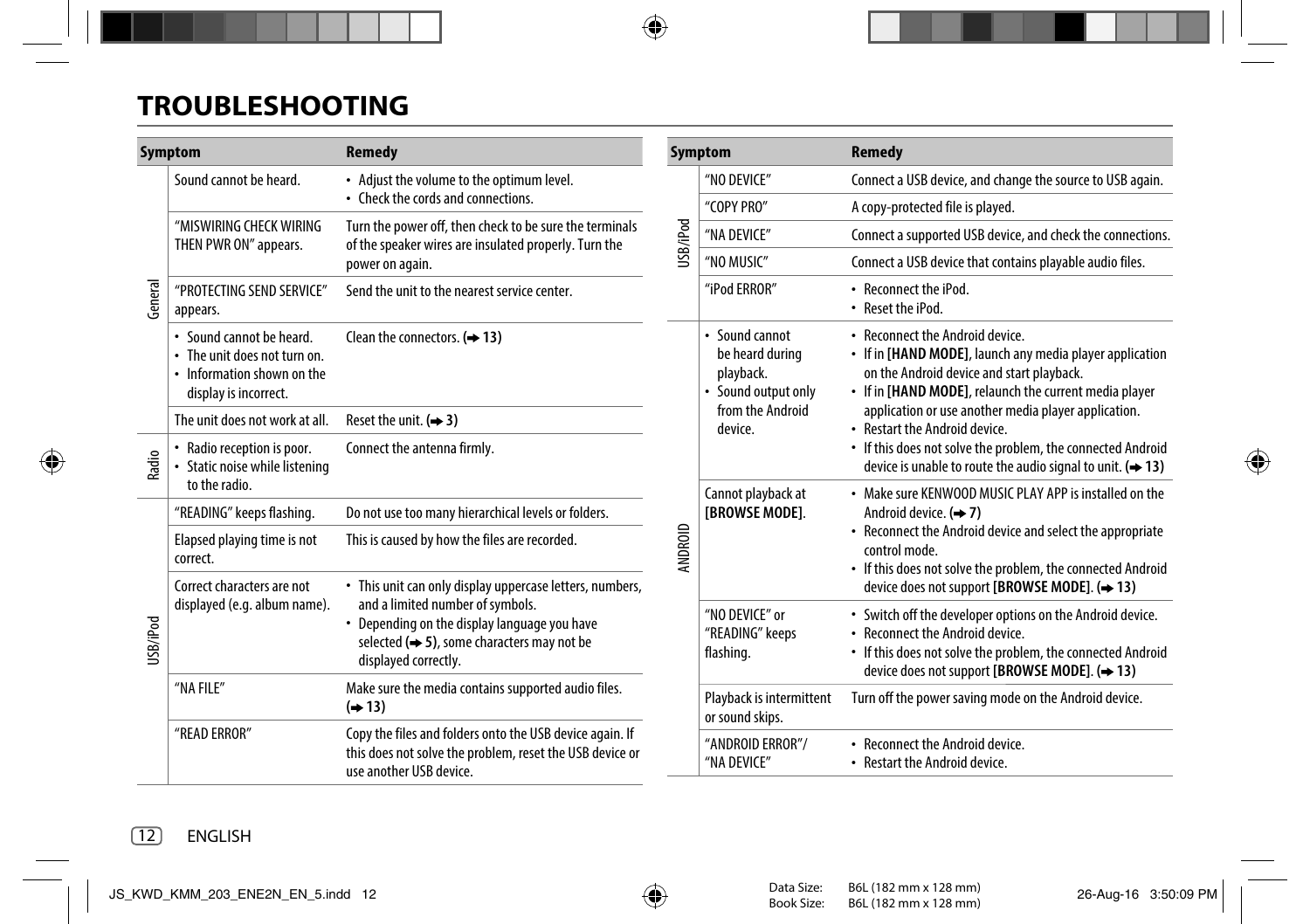# **REFERENCES**

# **Maintenance**

## **Cleaning the unit**

Wipe off dirt on the faceplate with a dry silicone or soft cloth.

# **Cleaning the connector**

Detach the faceplate and clean the connector gently with a cotton swab, being careful not to damage the connector.



Connector (on the reverse side of the faceplate)

# **More information**

- For: Latest firmware updates and latest compatible item list
	- Any other latest information

Visit <www.kenwood.com/cs/ce/>.

# **Playable files**

- Playable audio file for USB mass storage class device: MP3 (.mp3), WMA (.wma), WAV (.wav), FLAC (.flac)
- Playable USB device file system: FAT12, FAT16, FAT32 Even when audio files comply with the standards listed above, playback may be impossible depending on the types or conditions of media or device.
- For detailed information and notes about the playable audio files, visit <www.kenwood.com/cs/ce/audiofile/>.

# **About USB devices**

- You cannot connect a USB device via a USB hub.
- Connecting a cable whose total length is longer than 5 m may result in abnormal playback.
- This unit cannot recognize a USB device whose rating is other than 5 V and exceeds 1 A.

# **About iPod/iPhone**

Made for

- iPod touch (2nd, 3rd, 4th, 5th, and 6th generation)
- iPod classic
- iPod nano (3rd, 4th, 5th, 6th, and 7th generation)
- iPhone 3G, 3GS, 4, 4S, 5, 5S, 5C, 6, 6 Plus, 6S, 6S Plus, SE
- You cannot operate iPod if "KENWOOD" or " $\checkmark$ " is displayed on iPod.
- Depending on the version of the operating system of the iPod/iPhone, some functions may not operate on this unit.

# **About Android device**

- This unit supports Android OS 4.1 and above.
- Some Android devices (with OS 4.1 and above) may not fully support Android Open Accessory (AOA) 2.0.
- If the Android device supports both mass storage class device and AOA 2.0, this unit always playback via AOA 2.0 as priority.

# **Muting upon the reception of a phone call**

Connect the MUTE wire to your telephone using a commercial telephone accessory. **( 17)**

# **When a call comes in, "CALL" appears.** (The audio system pauses.)

• To continue listening to the audio system during a call, press  $(1)$  **SRC**, "CALL" disappears and the audio system resumes.

**When the call ends, "CALL" disappears.** (The audio system resumes.)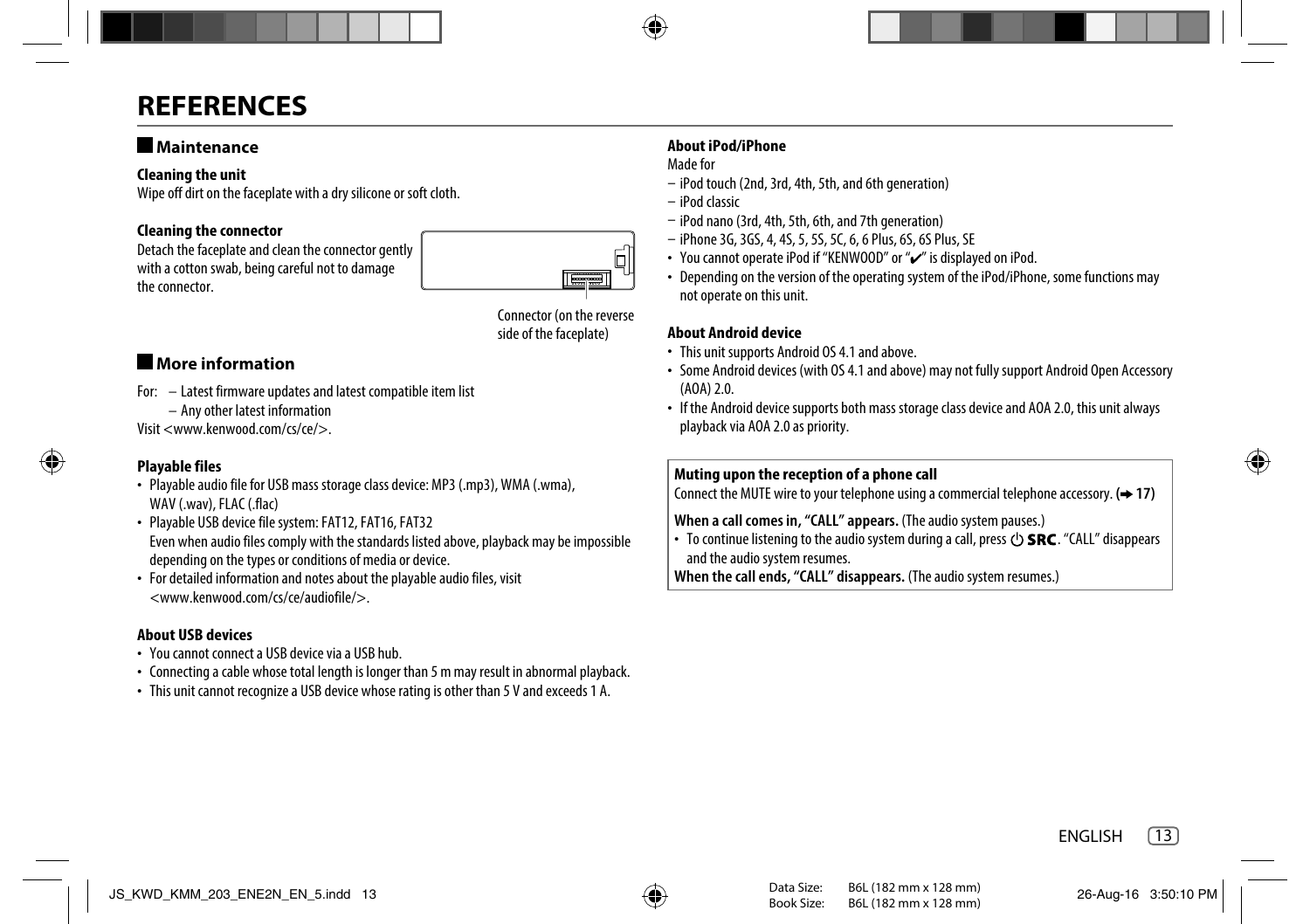# **REFERENCES**

### **Change the display information**

Each time you press **DISP**, the display information changes.

• If the information is unavailable or not recorded, "NO TEXT", "NO INFO", or other information (eg. station name, playing time) appears.

|                 | <b>Display information</b>                                                                                                                                                                                                    |                                                                                                                                                                                                                                                                                                    |  |  |
|-----------------|-------------------------------------------------------------------------------------------------------------------------------------------------------------------------------------------------------------------------------|----------------------------------------------------------------------------------------------------------------------------------------------------------------------------------------------------------------------------------------------------------------------------------------------------|--|--|
| Source name     | KMM-203 / KMM-103AY / KMM-103GY / KMM-103RY                                                                                                                                                                                   | <b>KMM-123Y</b>                                                                                                                                                                                                                                                                                    |  |  |
| <b>STANDBY</b>  | Source name $\rightarrow$ Clock $\rightarrow$ (back to the beginning)                                                                                                                                                         | Source name (Date/Clock)                                                                                                                                                                                                                                                                           |  |  |
| TUNER           | Frequency $\rightarrow$ Clock $\rightarrow$ (back to the beginning)                                                                                                                                                           | Frequency (Date/Clock)                                                                                                                                                                                                                                                                             |  |  |
|                 | (For FM Radio Data System stations only)<br>Station name → Radio text → Radio text + → Title/Artist → Frequency →<br>$Clock \rightarrow (back to the beginning)$                                                              | (For FM Radio Data System stations only)<br>Station name (Date/Clock) $\rightarrow$ Radio text (Date/Clock) $\rightarrow$ Radio text+ (R.TEXT+) $\rightarrow$<br>Title (Artist) $\rightarrow$ Title (Date/Clock) $\rightarrow$ Frequency (Date/Clock) $\rightarrow$ (back to the beginning)        |  |  |
| <b>USB</b>      | (For MP3/WMA/WAV/FLAC files)<br>Music title/Artist $\rightarrow$ Album title/artist $\rightarrow$ Folder name $\rightarrow$ File name $\rightarrow$<br>Playing time $\rightarrow$ Clock $\rightarrow$ (back to the beginning) | (For MP3/WMA/WAV/FLAC files)<br>Music title (Artist) $\rightarrow$ Music title (Album title) $\rightarrow$ Music title (Date/Clock) $\rightarrow$<br>File name (Folder name) $\Rightarrow$ File name (Date/Clock) $\Rightarrow$ Playing time (Date/Clock) $\Rightarrow$<br>(back to the beginning) |  |  |
| iPod or ANDROID | When [MODE OFF]/[BROWSE MODE] is selected. $(\rightarrow 8)$<br>Music title/Artist $\rightarrow$ Album title/Artist $\rightarrow$ Playing time $\rightarrow$ Clock $\rightarrow$<br>(back to the beginning)                   | When [BROWSE MODE] is selected. $(\Rightarrow 8)$<br>Music title (Artist) $\rightarrow$ Music title (Album name) $\rightarrow$ Music title (Date/Clock) $\rightarrow$<br>Playing time (Date/Clock) $\rightarrow$ (back to the beginning)                                                           |  |  |
| AUX             | Source name $\rightarrow$ Clock $\rightarrow$ (back to the beginning)                                                                                                                                                         | Source name (Date/Clock)                                                                                                                                                                                                                                                                           |  |  |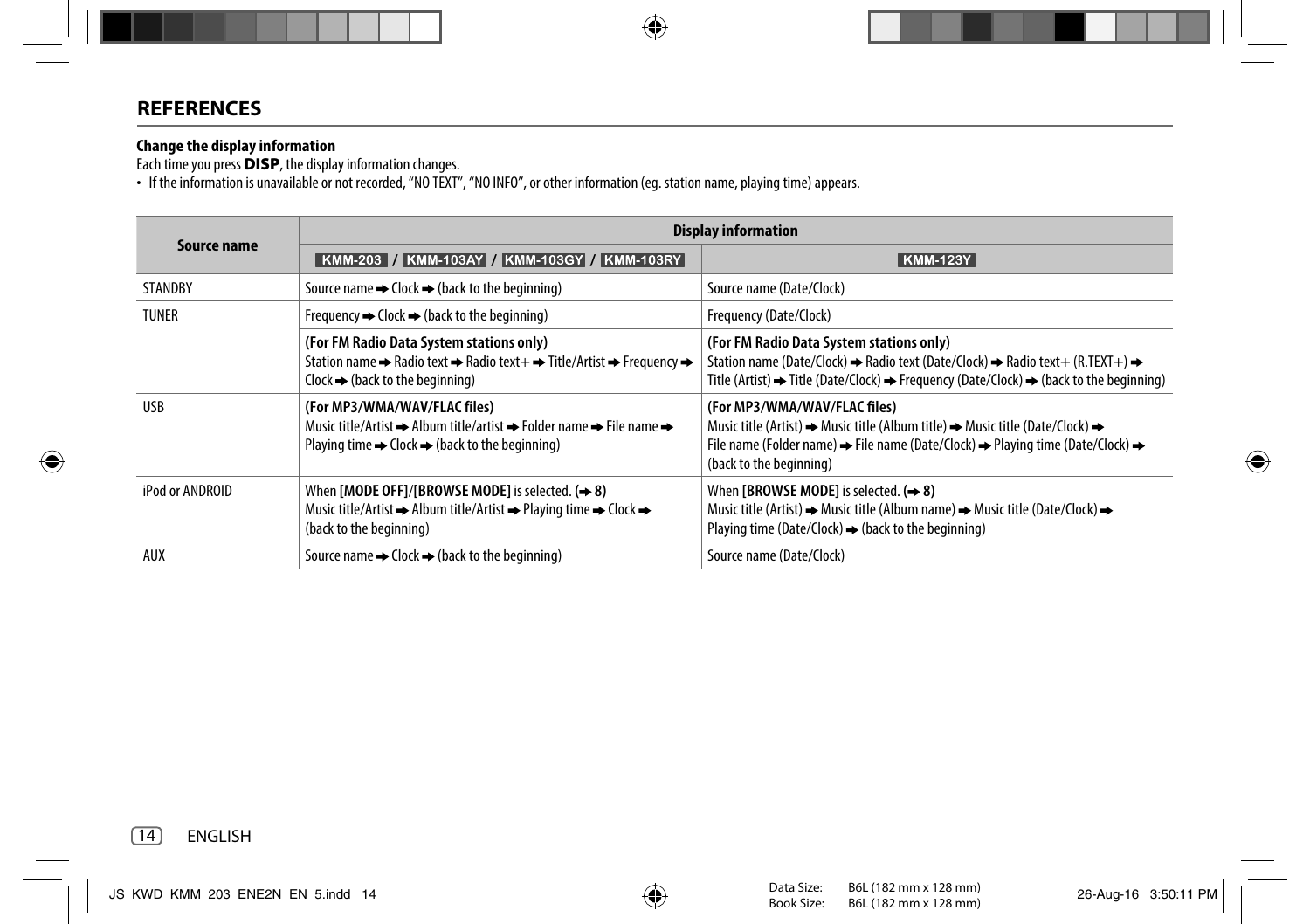# **SPECIFICATIONS**

| <b>Tuner</b> | <b>FM</b><br><b>Frequency Range</b>     |                                                    | 87.5 MHz - 108.0 MHz (50 kHz space)       |  |
|--------------|-----------------------------------------|----------------------------------------------------|-------------------------------------------|--|
|              |                                         | Usable Sensitivity $(S/N = 26 dB)$                 | $0.71 \mu V/75 \Omega$                    |  |
|              |                                         | <b>Quieting Sensitivity</b><br>$(DIN S/N = 46 dB)$ | $2.0 \mu V/75 \Omega$                     |  |
|              |                                         | Frequency Response $(\pm 3$ dB)                    | 30 Hz - 15 kHz                            |  |
|              |                                         | Signal-to-Noise Ratio (MONO)                       | 64 dB                                     |  |
|              |                                         | Stereo Separation (1 kHz)                          | 40 dB                                     |  |
|              | MW                                      | <b>Frequency Range</b>                             | 531 kHz - 1 611 kHz (9 kHz space)         |  |
|              | (AM)                                    | Usable Sensitivity ( $S/N = 20$ dB)                | 28.2 µV                                   |  |
|              | LW                                      | <b>Frequency Range</b>                             | 153 kHz - 279 kHz (9 kHz space)           |  |
|              | (AM)                                    | Usable Sensitivity ( $S/N = 20$ dB)                | 50.0 µV                                   |  |
|              | <b>USB Standard</b>                     |                                                    | USB 1.1, USB 2.0 Full Speed               |  |
|              | <b>File System</b>                      |                                                    | FAT12/16/32                               |  |
|              | <b>Maximum Supply Current</b>           |                                                    | $DC5V$ $- 1A$                             |  |
|              | Frequency Response $(\pm 1 \text{ dB})$ |                                                    | 20 Hz - 20 kHz                            |  |
|              | Signal-to-Noise Ratio (1 kHz)           |                                                    | 105 dB                                    |  |
| USB          | <b>Dynamic Range</b>                    |                                                    | 88 dB                                     |  |
|              | <b>Channel Separation</b>               |                                                    | 90 dB                                     |  |
|              |                                         | MP3 Decode                                         | Compliant with MPEG-1/2 Audio Layer-3     |  |
|              | <b>WMA</b> Decode                       |                                                    | <b>Compliant with Windows Media Audio</b> |  |
|              |                                         | <b>WAV Decode</b>                                  | Linear-PCM                                |  |
|              | <b>FLAC Decode</b>                      |                                                    | FLAC file (Up to 48 kHz/16 bit)           |  |

|           | <b>Maximum Output Power</b>                                | $50 W \times 4$                   |                                        |  |
|-----------|------------------------------------------------------------|-----------------------------------|----------------------------------------|--|
|           | <b>Full Bandwidth Power</b>                                |                                   | 22 W $\times$ 4 (at less than 1 % THD) |  |
|           | Speaker Impedance                                          | $40 - 80$                         |                                        |  |
| Audio     | <b>Tone Action</b>                                         | Bass                              | $100 Hz + 8 dB$                        |  |
|           |                                                            | Middle                            | $1.0$ kHz $+8$ dB                      |  |
|           |                                                            | Treble                            | 12.5 kHz $+8$ dB                       |  |
|           | Preout Level/Load (USB)                                    | 2 500 mV/10 kΩ                    |                                        |  |
|           | Preout Impedance                                           | $< 600 \Omega$                    |                                        |  |
|           |                                                            |                                   |                                        |  |
|           | Frequency Response $(\pm 3 \text{ dB})$                    | 20 Hz - 20 kHz                    |                                        |  |
| Auxiliary | Input Maximum Voltage                                      | 1000 mV                           |                                        |  |
|           | Input Impedance                                            | 30 kQ                             |                                        |  |
|           | <b>Operating Voltage</b>                                   |                                   | 14.4 V (10.5 V - 16 V allowable)       |  |
|           | <b>Maximum Current Consumption</b>                         | 10 A                              |                                        |  |
| General   | <b>Operational Temperature Range</b>                       | $-10^{\circ}$ C $- +60^{\circ}$ C |                                        |  |
|           | Installation Size ( $W \times H \times D$ )                |                                   | 182 mm $\times$ 53 mm $\times$ 114mm   |  |
|           | Net Weight (includes Trimplate,<br><b>Mounting Sleeve)</b> | 0.6 kg                            |                                        |  |

Subject to change without notice.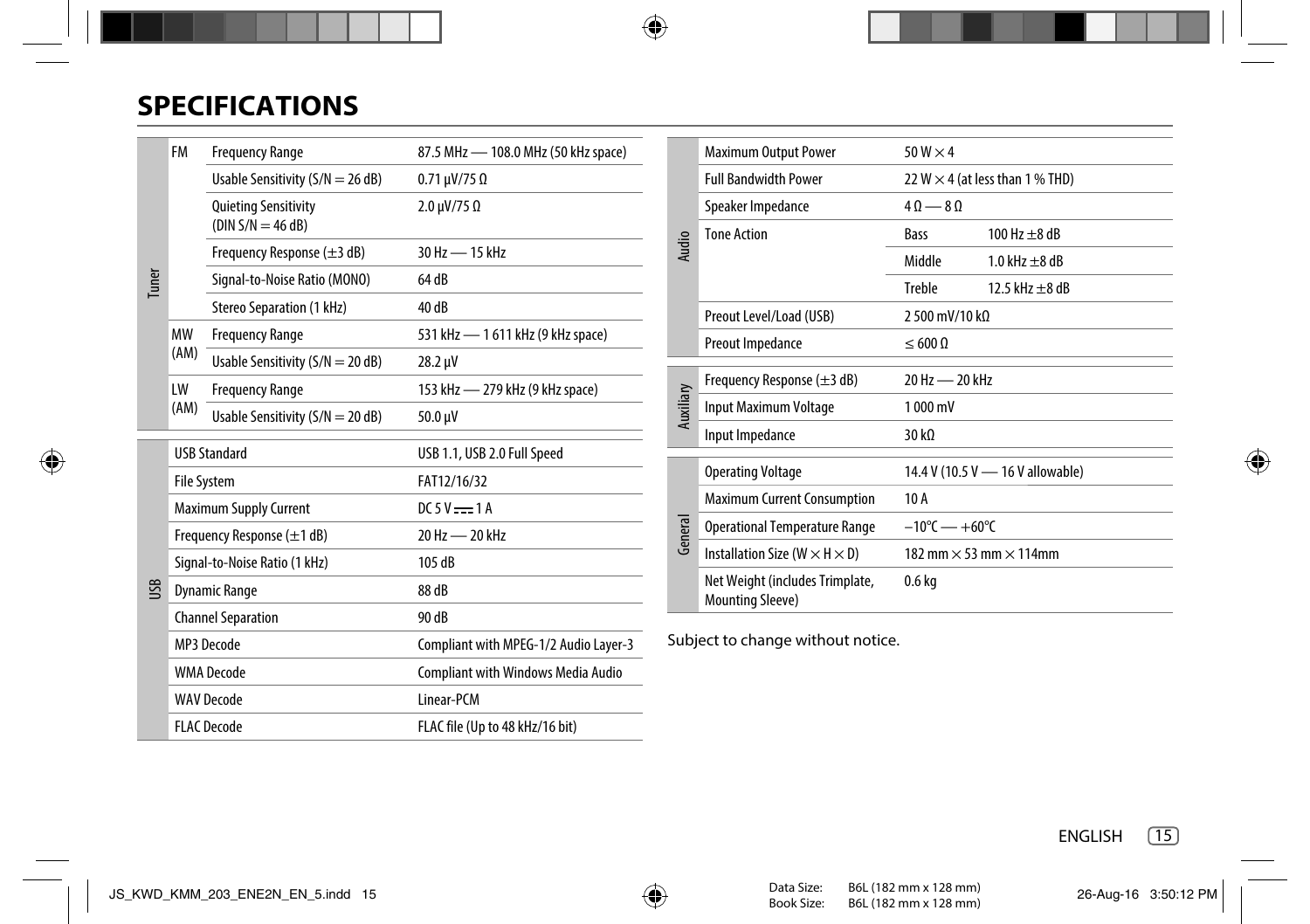# **INSTALLATION/CONNECTION**

# **Warning**

- The unit can only be used with a 12 V DC power supply, negative ground.
- Disconnect the battery's negative terminal before wiring and mounting.
- Do not connect Battery wire (yellow) and Ignition wire (red) to the car chassis or Ground wire (black) to prevent a short circuit.
- Insulate unconnected wires with vinyl tape to prevent a short circuit.
- Be sure to ground this unit to the car's chassis again after installation.

# **Caution**

- For safety's sake, leave wiring and mounting to professionals. Consult the car audio dealer.
- Install this unit in the console of your vehicle. Do not touch the metal parts of this unit during and shortly after use of the unit. Metal parts such as the heat sink and enclosure become hot.
- Do not connect the  $\ominus$  wires of speakers to the car chassis or Ground wire (black), or connect them in parallel.
- Mount the unit at an angle of less than 30º.
- If your vehicle wiring harness does not have the ignition terminal, connect Ignition wire (red) to the terminal on the vehicle's fuse box which provides 12 V DC power supply and is turned on and off by the ignition key.
- Keep all cables away from heat dissipate metal parts.
- After the unit is installed, check whether the brake lamps, blinkers, wipers, etc. on the car are working properly.
- If the fuse blows, first make sure the wires are not touching car's chassis, then replace the old fuse with one that has the same rating.

# **Basic procedure**

- **1** Remove the key from the ignition switch, then disconnect the  $\ominus$  terminal of the **car battery.**
- **2 Connect the wires properly.** See Wiring connection. ( $\rightarrow$  17)
- **3 Install the unit to your car.** See Installing the unit (in-dash mounting).
- **4** Connect the  $\ominus$  terminal of the car battery.
- **5** Reset the unit.  $(4)$  3)



# **How to remove the unit**

- **1 Detach the faceplate.**
- **2 Remove the trim plate.**
- **3 Insert the extraction keys deeply into the slots on each side, then follow the arrows as shown on the illustration.**

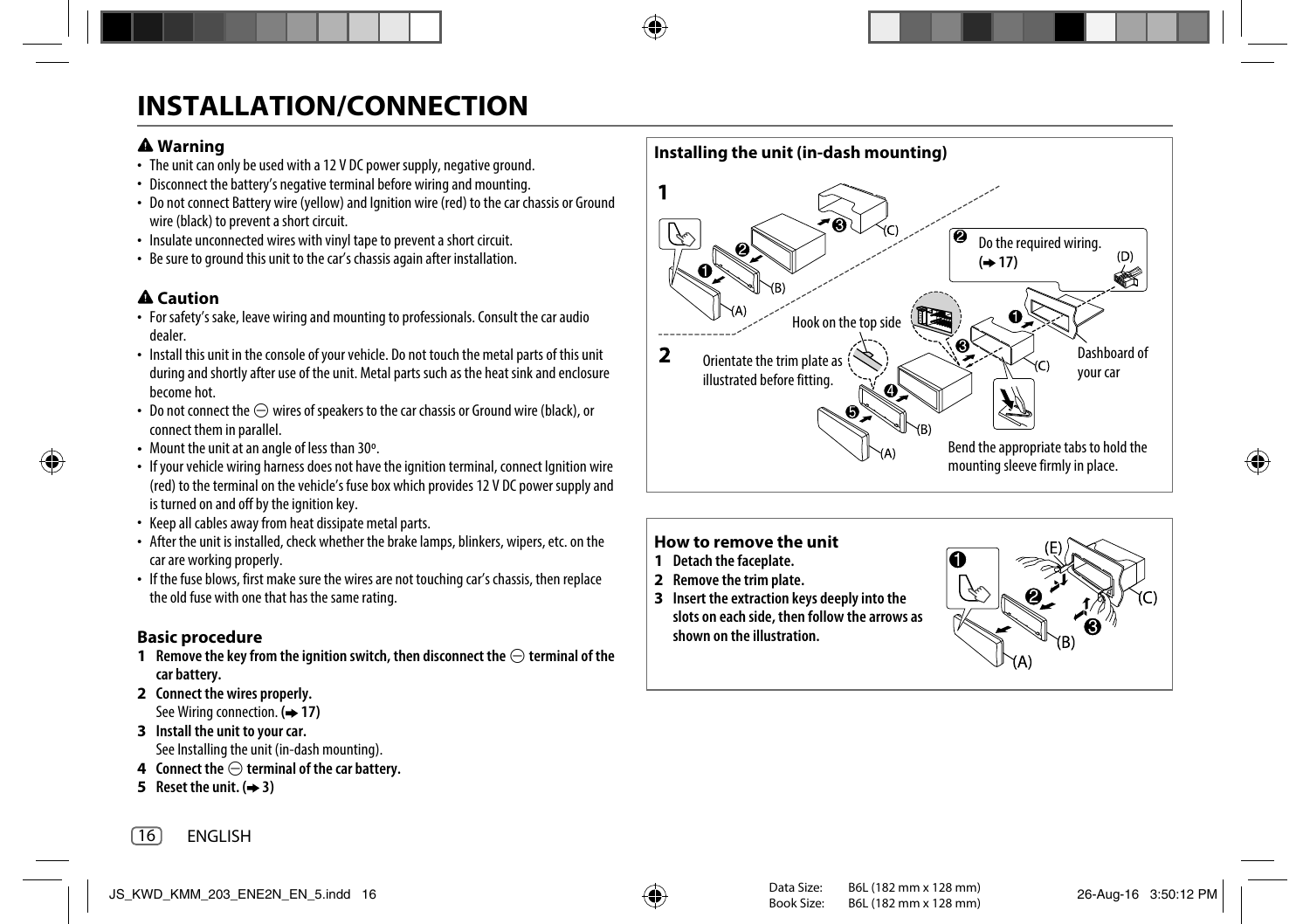# **INSTALLATION/CONNECTION**

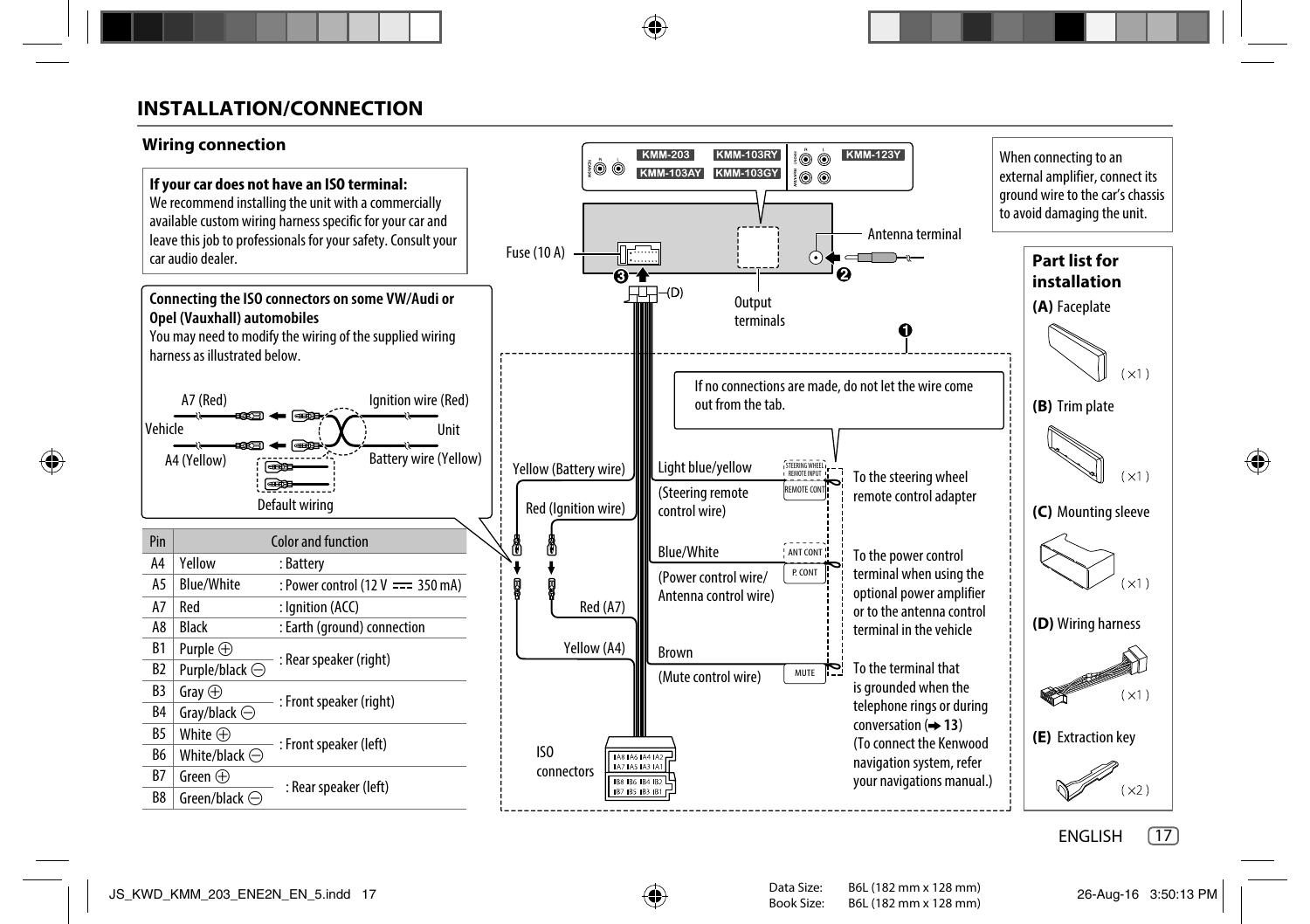| <u>.ОДЕРЖАНИЕ</u>                                                                                                                                           |                |
|-------------------------------------------------------------------------------------------------------------------------------------------------------------|----------------|
| ПОДГОТОВКА К<br>ЭКСПЛУАТАЦИИ                                                                                                                                | $\overline{2}$ |
| ОСНОВНЫЕ СВЕДЕНИЯ                                                                                                                                           | 3              |
| НАЧАЛО ЭКСПЛУАТАЦИИ<br>Выбор языка отображения и<br>1<br>отмена демонстрации<br>Установка часов и даты<br>2<br>$\mathbf{z}$<br>Установка начальных настроек | ٦              |
| <b>РАДИОПРИЕМНИК</b>                                                                                                                                        | 5              |
| USB/iPod/ANDROID                                                                                                                                            | 7              |
| <b>AUX</b>                                                                                                                                                  | 9              |
| ЗВУКОВЫЕ НАСТРОЙКИ                                                                                                                                          | 10             |
| НАСТРОЙКИ ДИСПЛЕЯ                                                                                                                                           | 11             |
| УСТРАНЕНИЕ ПРОБЛЕМ                                                                                                                                          | 12             |
| СПРАВОЧНЫЕ МАТЕРИАЛЫ 13<br>Обслуживание<br>Дополнительная информация                                                                                        |                |
| <b>ТЕХНИЧЕСКИЕ</b><br><b>ХАРАКТЕРИСТИКИ</b>                                                                                                                 | 15             |
| УСТАНОВКА И<br>ПОДКЛЮЧЕНИЕ                                                                                                                                  | 16             |
|                                                                                                                                                             |                |

# **CОДЕРЖАНИЕ ПОДГОТОВКА К ЭКСПЛУАТАЦИИ**

# **ВАЖНО**

- В целях обеспечения надлежащей эксплуатации, пожалуйста, перед тем как приступить к эксплуатации данного изделия, внимательно прочтите настоящее руководство. Особенно важно, чтобы вы прочли и соблюдали все указания в данном руководстве, отмеченные словами Предупреждение и Внимание.
- Пожалуйста, держите данное руководство в надежном и доступном месте для обращения к нему за справками в будущем.

 **ПРЕДУПРЕЖДЕНИЕ** • **Не используйте функции, которые отвлекают внимание и мешают безопасному вождению.**

# **Внимание**

## **Настройка громкости:**

- Отрегулируйте громкость таким образом, чтобы слышать звуки за пределами автомобиля для предотвращения аварий.
- Уменьшите громкость перед воспроизведением, чтобы предотвратить повреждение динамиков из-за внезапного повышения уровня громкости на выходе.

## **Общие характеристики:**

- Не используйте внешние устройства, если это может отрицательно повлиять на безопасность движения.
- Убедитесь в том, что созданы резервные копии всех важных данных. Мы не несем ответственность за потерю записанных данных.
- Никогда не оставляйте металлические предметы (например, монеты или металлические инструменты) внутри устройства во избежание коротких замыканий.
- В зависимости от типа автомобиля антенна может автоматически выдвигаться при включении устройства, если подключен провод управления антенной **( 17)**. При парковке в месте с низким потолком выключайте устройство или переключайте источник в режим STANDBY.

# **Как пользоваться данным руководством**

- Операции объясняются в основном с использованием кнопок на передней панели модели . КММ-203.
- В объяснительных целях используются индикации на английском языке. Вы можете выбрать язык отображения из меню **[FUNCTION]**. **( 5) [XX]** обозначает выбранные элементы.
	-
- **( XX)** означает, что материалы доступны на указанной странице.

2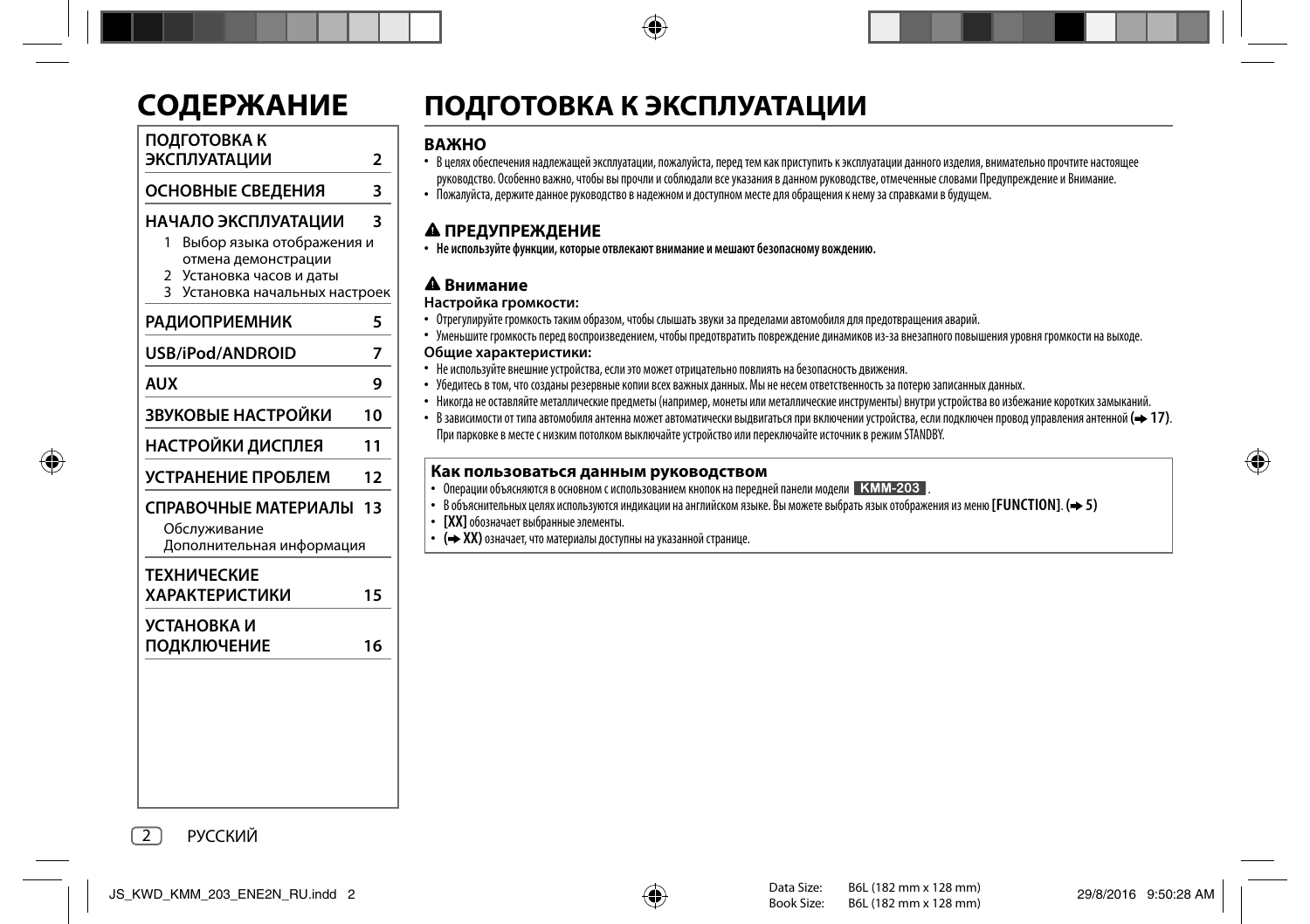# **ОСНОВНЫЕ СВЕДЕНИЯ**

# **НАЧАЛО ЭКСПЛУАТАЦИИ**

# **Передняя панель**



Кнопка отсоединения

| Прикрепление | Отсоединение | Порядок сброса                                                                               |
|--------------|--------------|----------------------------------------------------------------------------------------------|
|              |              | Запрограммированные настройки,<br>кроме сохраненных в памяти<br>радиостанций, будут удалены. |

| Задача                            | На передней панели                                                                    |
|-----------------------------------|---------------------------------------------------------------------------------------|
| Включение питания                 | Нажмите кнопку ( SRC.<br>• Нажмите и удерживайте нажатой, чтобы<br>отключить питание. |
| Настройка громкости               | Поверните ручку регулировки громкости.                                                |
| Выберите источник                 | Нажмите кнопку ( <sup>1</sup> ) <b>SRC</b> несколько раз.                             |
| Изменение отображаемой информации | Нажмите кнопку DISP несколько раз. (+ 14)                                             |



#### **Выбор языка отображения и отмена демонстрации 1**

При включении питания (или после сброса устройства) на дисплее отображается следующая информация:  $"$ SEL LANGUAGE"  $\rightarrow$  "PRESS" $\rightarrow$  "VOLUME KNOB"

- **1 Поверните ручку регулировки громкости для выбора [ENG] (Aнглийский), [RUS] (Pусский) или [SPA] (Испанский), а затем нажмите ее.** В качестве начальной настройки выбрано значение **[ENG]**. Затем на дисплее отображается: "CANCEL DEMO" "PRESS" "VOLUME KNOB".
- **2 Нажмите ручку регулировки громкости.** В качестве начальной настройки выбрано значение **[YES]**.
- **3 Нажмите ручку регулировки громкости еще раз.** Отображается надпись "DEMO OFF".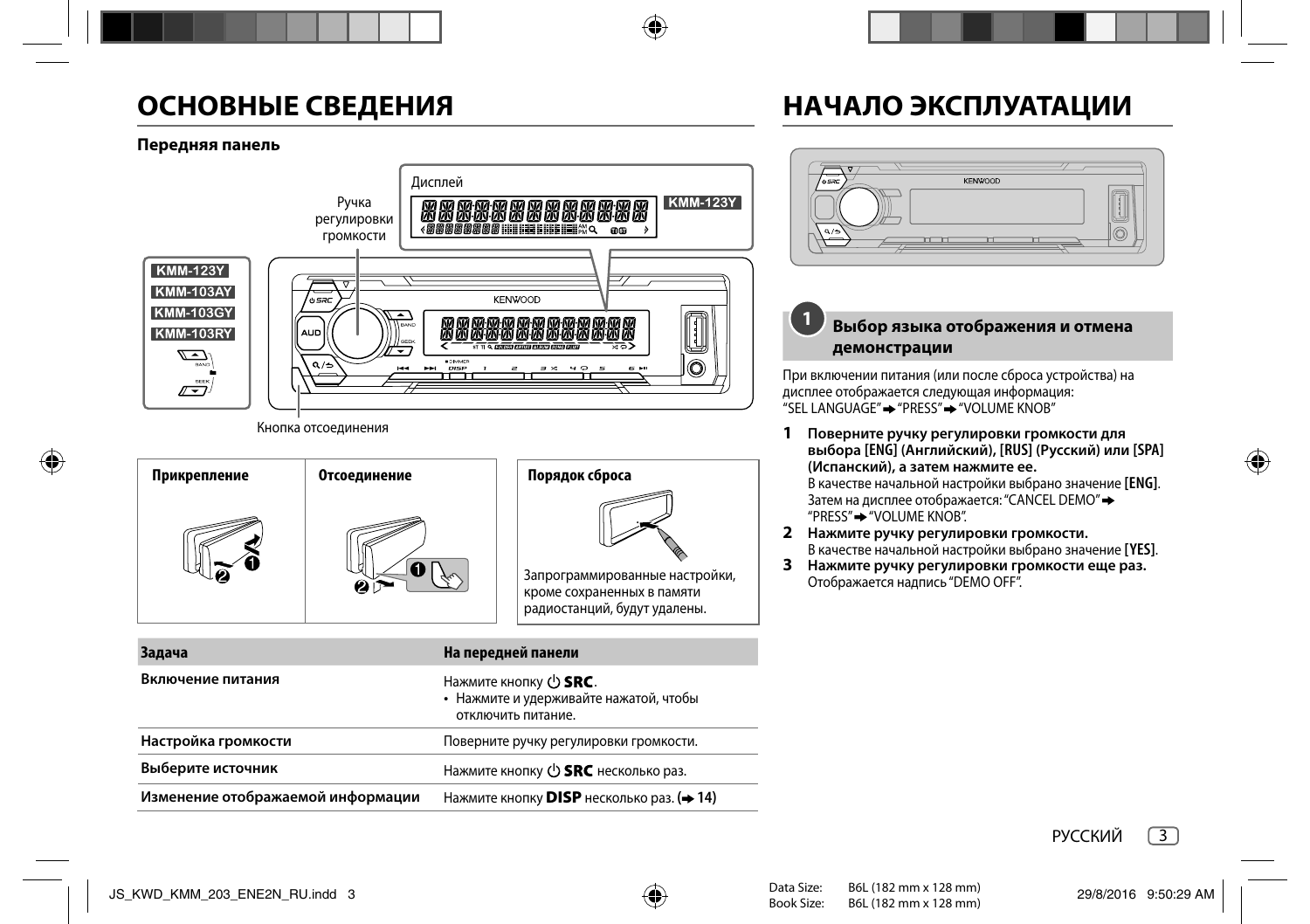

## **Установка часов и даты**

- **1 Нажмите ручку регулировки громкости для перехода в режим**
- **[FUNCTION]. <sup>2</sup>Поверните ручку регулировки громкости для выбора элемента [CLOCK], а затем нажмите ее.**

#### **Чтобы настроить часы**

- **3 Поверните ручку регулировки громкости для выбора элемента [CLOCK ADJUST], а затем нажмите ее.**
- **4 Поворачивайте ручку регулировки громкости, чтобы выбрать значения параметров, а затем нажмите ее.** Час - Минута
- **5 Поверните ручку регулировки громкости для выбора элемента [CLOCK FORMAT], а затем нажмите ее.**
- **6 Поверните ручку регулировки громкости для выбора [12H] или [24H], а затем нажмите ее.**

#### **Чтобы установить дату**

- **7 Поверните ручку регулировки громкости для выбора элемента [DATE FORMAT], а затем нажмите ее.**
- **<sup>8</sup>Поверните ручку регулировки громкости для выбора [DD/MM/YY] или [MM/DD/YY], а затем нажмите ее.**
- **9 Поверните ручку регулировки громкости для выбора элемента [DATE SET], а затем нажмите ее.**
- **10 Поворачивайте ручку регулировки громкости, чтобы выбрать значения параметров, а затем нажмите ее.** День → Месяц → Год или Месяц → День → Год
- **11 Нажмите кнопку**  $\mathbb{Q}/\mathbb{Z}$  **и удерживайте ее нажатой для выхода.**

Для возврата к предыдущему элементу настройки нажмите кнопку  $\mathbf{Q}/\mathbf{\triangle}$ .

## **Установка начальных настроек**

- **1 Нажмите несколько раз для перехода в режим STANDBY.**
- **2 Нажмите ручку регулировки громкости для перехода в режим [FUNCTION].**
	- Нажатие **AUD** напрямую переключает в **[AUDIO CONTROL]**.
- **3 Чтобы выбрать элемент, поверните ручку регулировки громкости (см. следующую таблицу), затем нажмите ее.**
- **4 Повторяйте действие 3 до тех пор, пока не будет выбран или активирован необходимый элемент.**
- **5** Нажмите кнопку  $Q \rightarrow$  и удерживайте ее нажатой для выхода.

Для возврата к предыдущему элементу настройки нажмите кнопку  $\mathbf{Q}$  / $\blacktriangle$ .

**AUDIO CONTROL SWITCH PREOUT REAR**/**SUB-W** или **REAR**/**SUBWOOFER**: Выбор подключения задних динамиков или низкочастотного динамика к разъемам "line out" на задней панели устройства (через внешний усилитель). **( 17) SP SELECT OFF**/**5/4**/**6×9/6**/**OEM**: Выбор соответствующего размера динамиков (5-дюймовый или 4-дюймовый, 6×9-дюймовый или 6-дюймовый) или динамиков OEM для оптимальной производительности. **DISPLAY EASY MENU** (Для **КММ-123Y)** При переходе в режим **[FUNCTION]**... **ON**: Цвет подсветки ZONE 1 изменяется на белый. ; **OFF**: Цвет подсветки ZONE 1 остается таким, каким был задан в **[COLOR SELECT]**. **( 11)** • При переходе в режим **[FUNCTION]** цвет подсветки ZONE 2 изменяется на белый независимо от настройки **[EASY MENU]**. • Чтобы определить зону ZONE, см. рисунок на стр. 11. **TUNER SETTING PRESET TYPE NORMAL**: Запоминание одной радиостанции для каждой запрограммированной кнопки в каждом диапазоне частот (FM1/FM2/FM3/MW/LW). ; **MIX**: Запоминание одной радиостанции для каждой запрограммированной кнопки вне зависимости от выбранного диапазона частот. **SYSTEM KEY BEEP ON**: Включение звука нажатия кнопки. ; **OFF**: Выключение. **SOURCE SELECT BUILT-IN AUX ON**: Включение варианта AUX при выборе источника. ; **OFF**: Отключение. **( 9) P-OFF WAIT** Применимо, только если выключен демонстрационный режим. Выбор времени автоматического выключения устройства (в режиме ожидания) в целях экономии аккумулятора.

**20M**: 20 минут ; **40M**: 40 минут ; **60M**: 60 минут ;

**OFF – – –** или **WAIT TIME – – –**: Отмена

4

**3**

По умолчанию: **XX**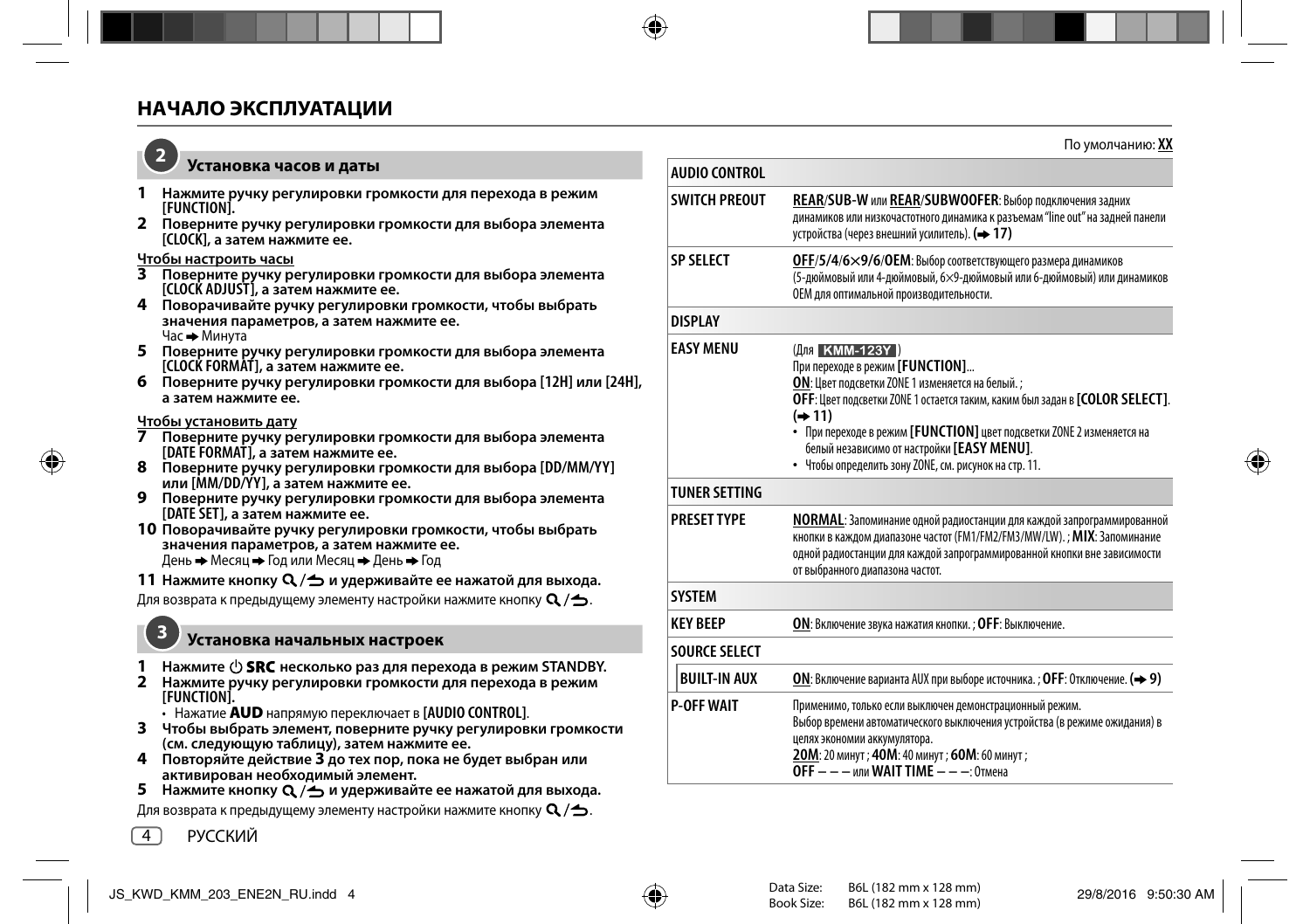# **НАЧАЛО ЭКСПЛУАТАЦИИ**

# **РАДИОПРИЕМНИК**

|                                  | <b>F/W UPDATE</b>    |                                                                                                                                                                                                                  |  |
|----------------------------------|----------------------|------------------------------------------------------------------------------------------------------------------------------------------------------------------------------------------------------------------|--|
|                                  | <b>UPDATE SYSTEM</b> |                                                                                                                                                                                                                  |  |
|                                  | F/W UP xxxx          | <b>YES</b> : Запуск обновления встроенного программного<br>обеспечения. ; NO: Отмена (обновление не запущено).<br>Подробнее об обновлении встроенного программного обеспечения<br>CM. < www.kenwood.com/cs/ce/>. |  |
|                                  | <b>CLOCK</b>         |                                                                                                                                                                                                                  |  |
|                                  | <b>CLOCK DISPLAY</b> | ОН: Даже в выключенном состоянии на дисплее отображается<br>текущее время. ; OFF: Отмена.                                                                                                                        |  |
|                                  | <b>ENGLISH</b>       | Выберите язык отображения для меню [FUNCTION] и в                                                                                                                                                                |  |
| <b>РУССКИЙ</b><br><b>ESPANOL</b> |                      | применимы случая информации о музыке.<br>По умолчанию выбрано значение [ENGLISH].                                                                                                                                |  |



### **Поиск радиостанции**

- **1** Нажмите кнопку  $\bigcirc$  **SRC** несколько раз для выбора TUNER.
- **2 Нажмите кнопку ▲ BAND несколько раз для выбора FM1/FM2/FM3/MW/LW.**
- **3** Нажмите  $\blacktriangleleft$  /  $\blacktriangleright$   $\blacktriangleright$  итобы выполнить поиск радиостанции.
- Порядок изменения метода поиска для  $\blacktriangleleft$  /  $\blacktriangleright$   $\blacktriangleright$   $\blacktriangleright$   $\blacktriangleright$   $\bowtie$   $\bowtie$  FIFIST SEEK несколько раз.
	- **AUTO1** : Автоматический поиск станции.
	- **AUTO2** : Поиск запрограммированной радиостанции.
	- **MANUAL** : Поиск станции вручную.
- **Порядок сохранения радиостанции**: Нажмите и удерживайте нажатой одну из нумерованных кнопок (**1** – **6**).
- **Порядок выбора сохраненной радиостанции**: Нажмите одну из нумерованных кнопок (**1** – **6**).

# **Другие настройки**

- **1 Нажмите ручку регулировки громкости для перехода в режим [FUNCTION].**
- **2 Поверните ручку регулировки громкости для выбора элемента ( 6), а затем нажмите ручку.**
- **3 Повторяйте действие 2 до тех пор, пока не будет выбран/активирован желаемый элемент, или следуйте инструкциям, приведенным для выбранного элемента.**
- **4 Нажмите кнопку Q**/→ и удерживайте ее нажатой для выхода.

Для возврата к предыдущему элементу настройки нажмите кнопку  $Q / \triangle$ .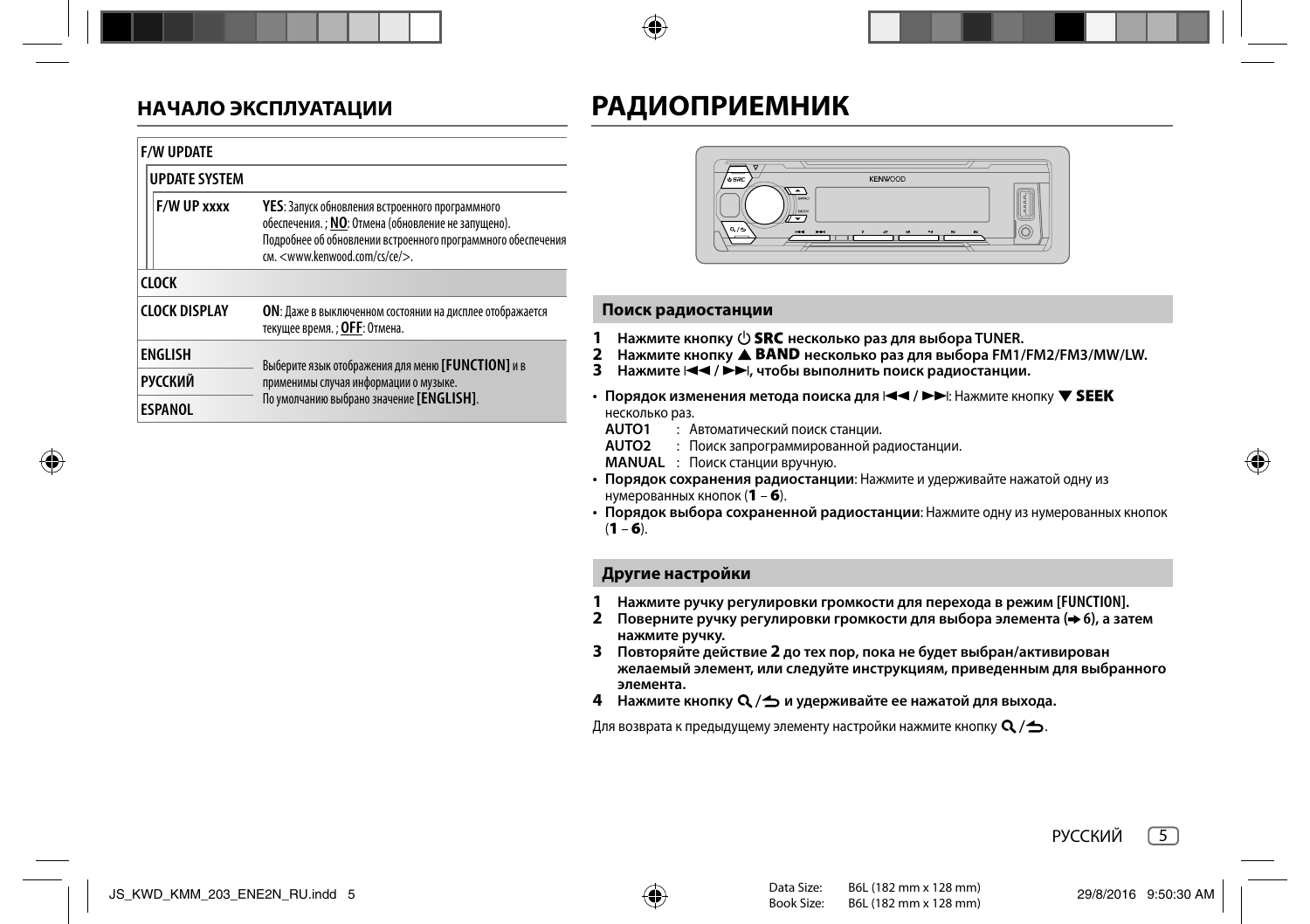# **РАДИОПРИЕМНИК**

|                              | По умолчанию: XX                                                                                                                                                                                                                                                                  |
|------------------------------|-----------------------------------------------------------------------------------------------------------------------------------------------------------------------------------------------------------------------------------------------------------------------------------|
| <b>TUNER SETTING</b>         |                                                                                                                                                                                                                                                                                   |
| <b>LOCAL SEEK</b>            | ОН: Поиск только станций с хорошим качеством приема. ; ОЕЕ: Отмена.<br>• Выполняемые настройки применяются только к выбранному источнику/радиостанции. После<br>переключения источника/радиостанции, настройки требуется выполнить еще раз.                                       |
| <b>AUTO</b><br><b>MEMORY</b> | YES: Автоматический запуск запоминания 6 станций с хорошим качеством приема. ; NO: Отмена.<br>• Доступно только в том случае, если для параметра [PRESET TYPE] выбрано значение<br>$INORMALI. (\rightarrow 4)$                                                                    |
| <b>MONO SET</b>              | ОН: Улучшение качества приема в FM-диапазоне (при этом стереоэффект может быть утрачен).;<br>ОЕЕ: Отмена.                                                                                                                                                                         |
| <b>NEWS SET</b>              | ОН: Устройство временно переключается на программу новостей, если она доступна. ;<br>ОҒЕ: Отмена.                                                                                                                                                                                 |
| REGIONAL                     | ОН: Переключение на другую станцию только в определенном регионе с помощью элемента<br>управления "АҒ".: ОҒҒ: Отмена.                                                                                                                                                             |
| <b>AF SFT</b>                | ОН: Автоматический поиск другой станции, транслирующей эту же программу в данной сети<br>Radio Data System с более высоким качеством приема, если текущее качество приема является<br>неудовлетворительным.; ОГГ: Отмена.                                                         |
| TI                           | ОН: Позволяет устройству временно переключаться в режим приема сообщений о движении на<br>дорогах, когда эти сообщения доступны (загорается индикатор "TI"). ; ОГГ: Отмена.                                                                                                       |
| <b>PTY SFARCH</b>            | Поверните ручку регулировки громкости для выбора доступного типа программы. (См. ниже.)<br>1<br>Поверните ручку регулировки громкости для выбора языка функции РТҮ (ENGLISH/<br>2<br><b>FRENCH/GERMAN</b> ), а затем нажмите ее.<br>З Нажмите I < < /> / ▶▶ - Чтобы начать поиск. |
| <b>CLOCK</b>                 |                                                                                                                                                                                                                                                                                   |
| <b>TIME SYNC</b>             | <b>ON</b> : Синхронизация времени устройства со временем станции Radio Data System. ; <b>OFF</b> : Отмена.                                                                                                                                                                        |

**Доступные типы программ для [PTY SEARCH]**

- **SPEECH** : **NEWS**, **AFFAIRS**, **INFO** (информация), **SPORT**, **EDUCATE**, **DRAMA**, **CULTURE**, **SCIENCE**, **VARIED**, **WEATHER**, **FINANCE**, **CHILDREN**, **SOCIAL**, **RELIGION**, **PHONE IN**, **TRAVEL**, **LEISURE**, **DOCUMENT**
- **MUSIC** : **POP M** (музыка), **ROCK M** (музыка), **EASY M** (музыка), **LIGHT M** (музыка), **CLASSICS**, **OTHER M** (музыка), **JAZZ**, **COUNTRY**, **NATION M** (музыка), **OLDIES**, **FOLK M** (музыка)

Устройство выполняет поиск типа программы, выбранного в функциях **[SPEECH]** или **[MUSIC]** (если тип выбран).

- Параметр **[LOCAL SEEK]**/**[MONO SET]**/**[NEWS SET]**/**[REGIONAL]**/**[AF SET]**/**[TI]**/ **[PTY SEARCH]** доступен для выбора, только когда используется диапазон частот FM1/FM2/FM3.
- В случае регулировки громкости в процессе приема информации о дорожной ситуации или новостей настроенная громкость фиксируется в памяти автоматически. Настройка будет применена при следующем включении информирования о дорожной ситуации или новостях.

6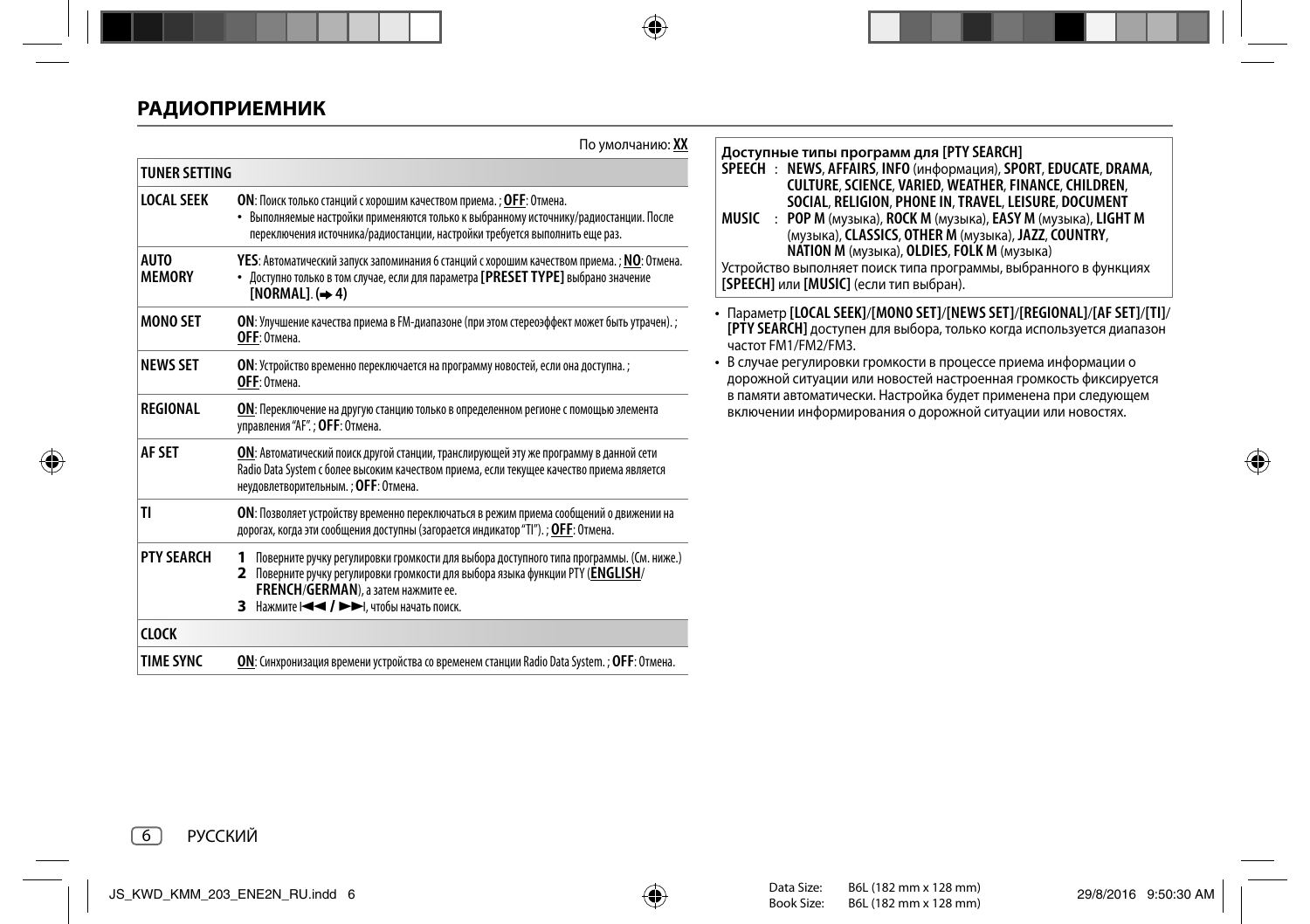## **Начало воспроизведения**

Происходит автоматическая смена источника, и начинается воспроизведение.

## Входной USB-разъем



\*1 KCA-iP102 : 30-контактного типа, KCA-iP103 : Типа Lightning \*2 Не оставляйте кабель в автомобиле, когда он не используется.



| Задача                          | На передней панели                                                                                                    |
|---------------------------------|-----------------------------------------------------------------------------------------------------------------------|
| Воспроизведение/пауза           | Нажмите кнопку 6 ▶     .                                                                                              |
| Перемотка назад или<br>вперед*4 | Нажмите и удерживайте нажатой кнопку $\blacktriangleright\blacktriangleright\blacktriangleright\blacktriangleright$ . |
| Выбор файла                     | Нажмите кнопку $\blacktriangleleft$ / ►►.                                                                             |
| Выбор папки*5                   | Нажмите кнопку ▲ / ▼.                                                                                                 |
| Воспроизведение в               | Нажмите кнопку 4 $\mathbb{C}$ несколько раз.                                                                          |
| режиме повтора*6                | FILE REPEAT/FOLDER REPEAT/ALL REPEAT: Файл MP3/WMA/WAV/FLAC<br>FILE REPEAT/FOLDER REPEAT/REPEAT OFF: iPod или ANDROID |
| Воспроизведение в               | Нажмите кнопку 3 > с несколько раз.                                                                                   |
| случайном порядке <sup>*6</sup> | FOLDER RANDOM/RANDOM OFF: Файл MP3/WMA/WAV/FLAC, iPod или ANDROID                                                     |
|                                 | Нажмите и удерживайте нажатой кнопку 3 $\times$ для выбора элемента<br>ALL RANDOM.                                    |

\*3 При подключении устройства Android отобразится "Press [VIEW] to install KENWOOD MUSIC PLAY APP". Следуйте инструкциям на экране, чтобы установить приложение. Вы также можете установить последнюю версию приложения KENWOOD MUSIC PLAY на ваше устройство Android до его подключения. Для получения дополнительной информации посетите <www.kenwood.com/cs/ce/>.<br>\*4 Для ANDROID: Применимо, только если выбрано [BROWSE MODE]. (→ 8)

- 
- \*4 Для ANDROID: Применимо, только если выбрано **[BROWSE MODE]**. **( 8)** \*5 Только для файлов MP3/WMA/WAV/FLAC. Эта функция не работают для устройства iPod/ANDROID.
- \*6 Для iPod/ANDROID: Применимо, только если выбрано **[MODE OFF]**/**[BROWSE MODE]**. **( 8)**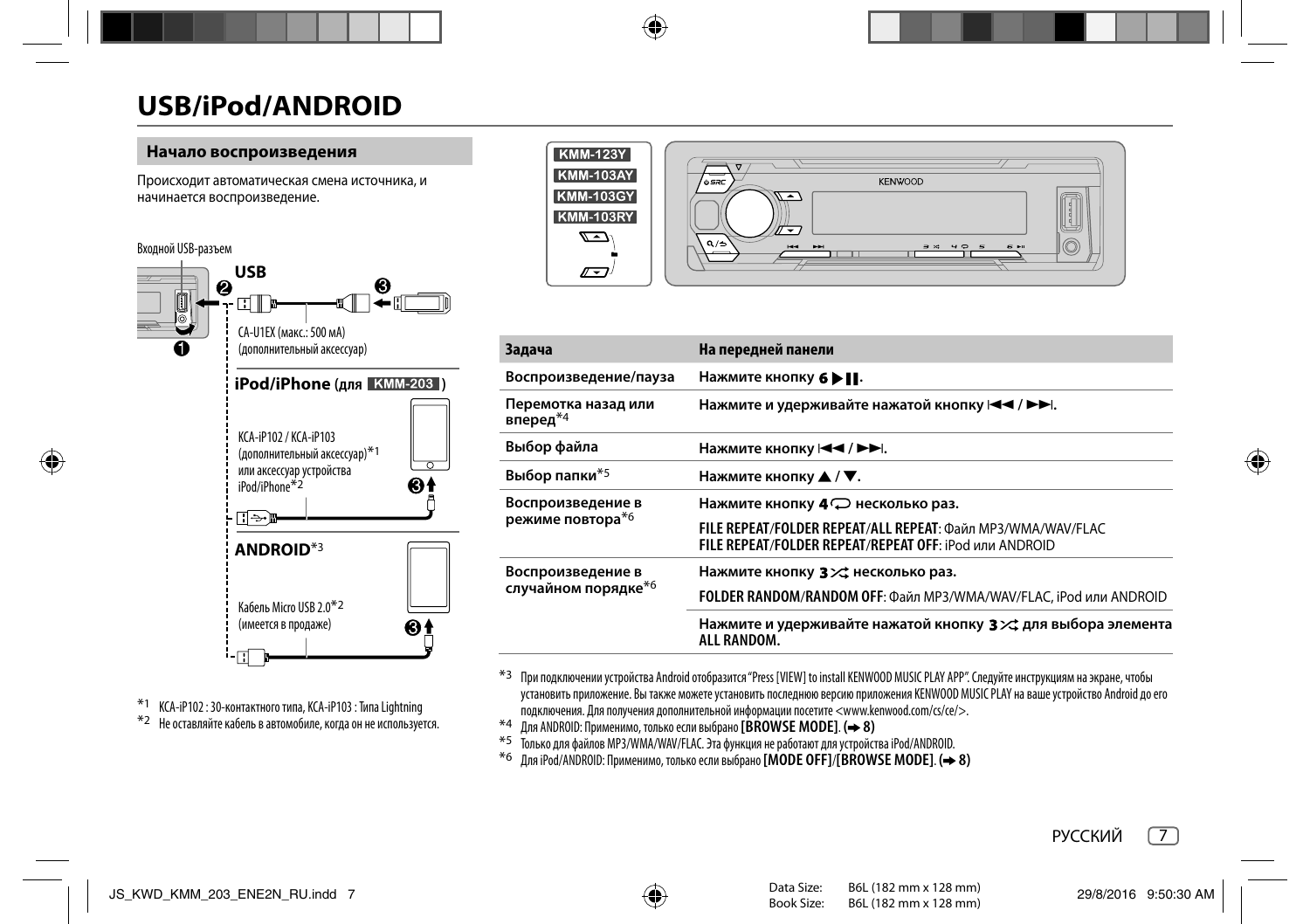## **Выбор режима управления**

#### **Когда источником является iPod, последовательно нажимайте 5.**

- **MODE ON** : Управление устройством iPod с самого iPod. Однако с помощью устройства по-прежнему можно управлять паузой/воспроизведением, пропуском файлов, быстрой перемоткой вперед или назад.
- **MODE OFF** : Управление устройством iPod с данного устройства.

### **Когда источником является ANDROID, последовательно нажимайте 5.**

- **BROWSE MODE**: Управление устройством Android с данного устройства через приложение KENWOOD MUSIC PLAY, установленное на устройстве Android.
- **HAND MODE** : Управление устройством Android с помощью самого устройства Android через другие программные медиаплееры, установленные на устройстве Android. Однако вы по-прежнему можете запускать воспроизведение/ставить на паузу и пропускать файл с данного устройства.

## **Выбор музыкального диска**

#### **Когда источником является USB, последовательно нажимайте 5.**

Будут воспроизводиться песни, сохраненные на следующем диске.

- Выбранная внутренняя или внешняя память смартфона (запоминающее устройство большой емкости).
- Выбранный привод устройства с несколькими дисками.

# **Выбор файла из папки/списка**

Для iPod/ANDROID применимо, только когда выбрано **[MODE OFF]**/**[BROWSE MODE]**.

- **Нажмите кнопку**  $Q/\Delta$ **.**
- **2 Поверните ручку регулировки громкости для выбора папки/списка, а затем нажмите ее.**
- **3 Поверните ручку регулировки громкости для выбора файла, а затем нажмите ее.**

**Быстрый поиск (применимо только для источника USB и ANDROID)** Если у вас имеется большое количество файлов, вы можете выполнить быстрый

**Для быстрого просмотра списка быстро поворачивайте ручку регулировки громкости.**

#### **Поиск с пропусками (применимо только для источника iPod и ANDROID)** Нажмите  $\left|\blacktriangleleft\blacktriangleleft\right/ \blacktriangleright\blacktriangleright\right|$  для поиска с предварительно заданным **коэффициентом пропуска при поиске. ( 9, [SKIP SEARCH])**

• При нажатии и удержании нажатой кнопки  $\blacktriangleleft \blacktriangleleft / \blacktriangleright \blacktriangleright$  поиск выполняется с коэффициентом 10**%**.

#### **Поиск по алфавиту (применимо только для источника iPod и ANDROID)** Вы можете выполнить поиск файла по первому символу в имени.

#### **Для источника iPod**

поиск по ним.

- **1 Быстро поверните ручку регулировки громкости для ввода искомого символа.**
- **2 Поверните ручку регулировки громкости для выбора символа.**
	- $\cdot$  Выберите " $\star$ " для поиска по символам, отличным от A–Z и 0–9.
- **3** Нажмите **E** / ► → Для перемещения положения записи. • Предусмотрен ввод не более трех символов.
- **4 Нажмите ручку регулировки громкости, чтобы запустить поиск.**

## **Для источника ANDROID**

- **1 Нажмите** J **/** K **для перехода к поиску по символу.**
- **2 Поверните ручку регулировки громкости для выбора символа.**
	- **^A^**: Буквы верхнего регистра (A–Z)
	- **\_A\_**: Буквы нижнего регистра (a–z)
	-
	- **-0-**: Цифры (0–9)<br><del>\*\*\*</del>: Символ, отличный от A–Z и 0–9
- \*\*\*: Символ, отличный от A–Z и 0–9 **3 Нажмите ручку регулировки громкости, чтобы запустить поиск.**
- Для возврата к корневой папке/первому файлу/верхнему меню нажмите кнопку **5**.
- Для возврата к предыдущему элементу настройки нажмите кнопку  $\mathsf{Q}/\mathbf{\triangle}$ .
- Для отмены нажмите и удерживайте нажатой кнопку  $\mathbf{Q}/\mathbf{\triangle}$ .

8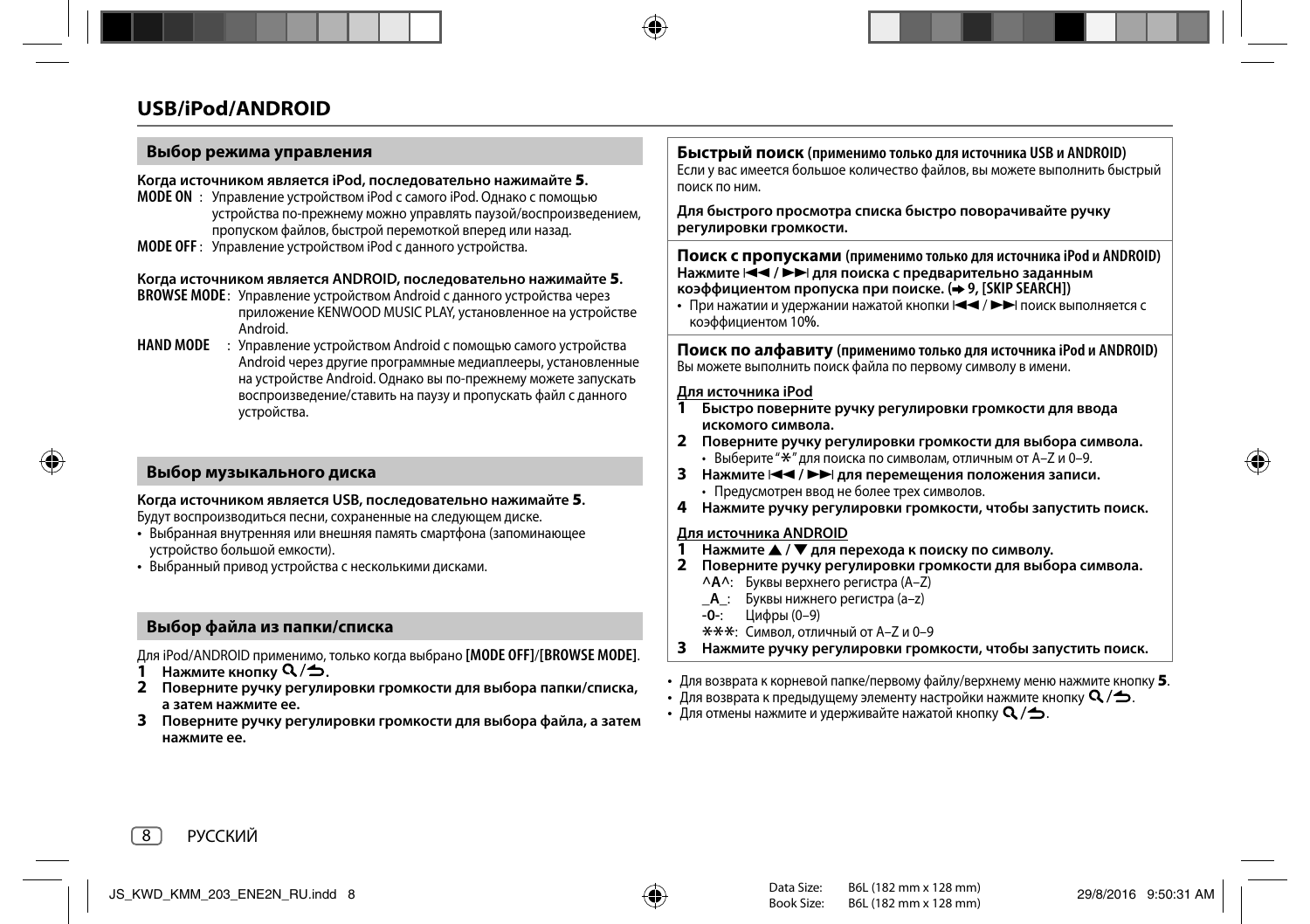#### **Прослушивание TuneIn Radio/TuneIn Radio Pro/Aupeo (для )**

При прослушивании TuneIn Radio, TuneIn Radio Pro или Aupeo подсоедините iPod/ iPhone к входному USB-разъему устройства.

• Устройство будет выводить звук из этих приложений.

### **Другие настройки**

**USB**

- **1 Нажмите ручку регулировки громкости для перехода в режим [FUNCTION].**
- **2 Чтобы выбрать элемент, поверните ручку регулировки громкости (см. следующую таблицу), затем нажмите ее.**
- **3 Повторяйте действие 2 до тех пор, пока не будет выбран или активирован необходимый элемент.**
- **4** Нажмите кнопку  $Q / \Delta$  и удерживайте ее нажатой для выхода.

Для возврата к предыдущему элементу настройки нажмите кнопку  $\mathsf{Q}/\mathsf{\Delta}$ .

По умолчанию: **XX**

| טכט⊦               |                                                                                                                                                                                            |
|--------------------|--------------------------------------------------------------------------------------------------------------------------------------------------------------------------------------------|
| <b>MUSIC DRIVE</b> | DRIVE CHANGE: Следующий диск (с [DRIVE 1] по [DRIVE 5]) выбирается<br>автоматически, и начинается воспроизведение.<br>Для выбора следующих дисков повторите действия $\bm{1}$ – $\bm{3}$ . |
| <b>SKIP SEARCH</b> | $0.5\%/1\%/5\%/10\%$ : При прослушивании с источника iPod или ANDROID, выбор<br>коэффициента пропуска при поиске по всем файлам.                                                           |

# **AUX**

#### **Подготовка:**

Выберите **[ON]** для **[BUILT-IN AUX]** в **[SOURCE SELECT]**. **( 4)**

### **Начало прослушивания**

**1 Подключите портативный аудиопроигрыватель (имеется в продаже).**

Дополнительный входной разъем



Мини-стереоразъем 3,5 мм с разъемом в форме буквы "L" (имеется в продаже)

- **2** Нажмите кнопку  $\bigcirc$  **SRC** несколько раз для выбора AUX.
- **3 Включите портативный аудиопроигрыватель и начните воспроизведение.**

## **Настройка имени AUX**

Во время прослушивания портативного аудиопроигрывателя, подключенного к устройству...

- **1 Нажмите ручку регулировки громкости для перехода в режим [FUNCTION].**
- **2 Поверните ручку регулировки громкости для выбора элемента [SYSTEM], а затем нажмите ее.**
- **3 Поверните ручку регулировки громкости для выбора элемента [AUX NAME SET], а затем нажмите ее.**
- **4 Поверните ручку регулировки громкости для выбора элемента, а затем нажмите ручку. AUX** (по умолчанию)/**DVD**/**PORTABLE**/**GAME**/**VIDEO**/**TV**

**5** Нажмите кнопку  $Q / \Delta$  и удерживайте ее нажатой для выхода.

Для возврата к предыдущему элементу настройки нажмите кнопку  $\mathsf{Q}/\mathsf{\Delta}$ .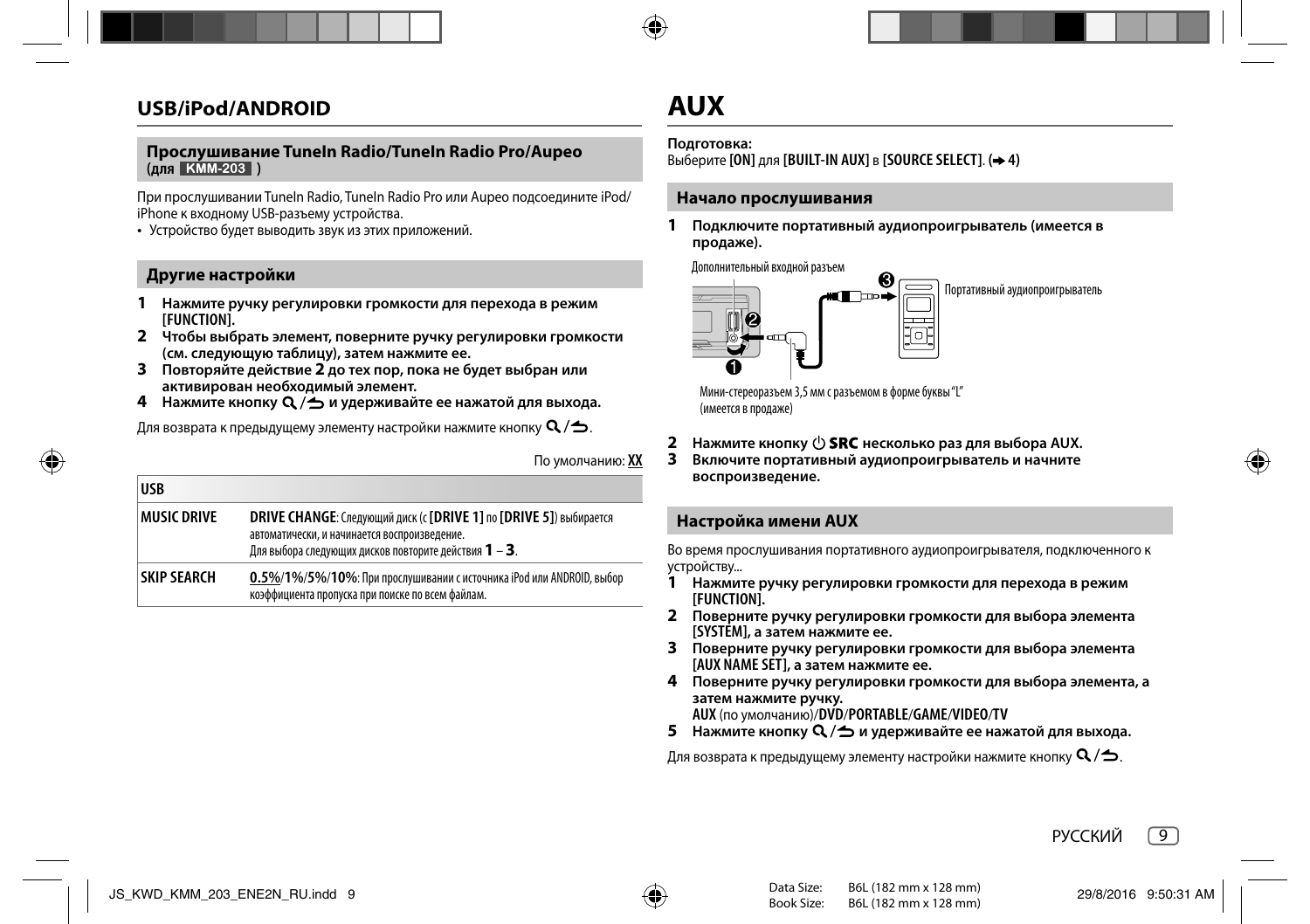# **ЗВУКОВЫЕ НАСТРОЙКИ**

При прослушивании любого источника звука...

- **1 Нажмите кнопку AUD для прямого перехода в режим [AUDIO CONTROL].**
- **2 Чтобы выбрать элемент, поверните ручку регулировки громкости (см. следующую таблицу), затем нажмите ее.**
- **3 Повторяйте действие 2 до тех пор, пока не будет выбран или активирован необходимый элемент.**
- **4 Нажмите кнопку и удерживайте ее нажатой для выхода.**

Для возврата к предыдущему элементу настройки нажмите кнопку  $\mathsf{Q}/\mathsf{\Delta}$ .

По умолчанию: **XX**

| <b>AUDIO CONTROL</b>                        |                                                                |                                                                        |  |
|---------------------------------------------|----------------------------------------------------------------|------------------------------------------------------------------------|--|
| SUB-WIFVFI                                  | $0$ т - 15 до + 15 (0)                                         | Настройте уровень выходного сигнала низкочастотного<br>динамика.       |  |
| <b>BASS LEVEL</b><br>0т - 8 до + 8 ( $+2$ ) |                                                                | Настройте уровень для сохранения в каждом источнике.                   |  |
| <b>MID LEVEL</b>                            | $0t - 8$ ao $+8$ (+1)                                          | (Перед выполнением настройки выберите источник, который                |  |
| <b>TRE LEVEL</b>                            | $0$ т -8 до +8 (+1)                                            | необходимо настроить.)                                                 |  |
|                                             | <b>EQ PRO</b> (Данная настройка сохраняется в разделе [USER].) |                                                                        |  |
| <b>BASS ADJUST</b>                          | <b>BASS CTR FRO</b>                                            | 60/80/100/200 или 60HZ/80HZ/100HZ/200HZ:<br>Выбор центральной частоты. |  |
|                                             | <b>BASS LEVEL</b>                                              | $0$ т $-8$ до $+8$ ( $+2$ ): Настройте уровень.                        |  |
|                                             | <b>BASS Q FACTOR</b>                                           | 1.00/1.25/1.50/2.00: Настройка коэффициента качества.                  |  |
|                                             | <b>BASS EXTEND</b>                                             | ОН: Включение усиленных нижних частот. ; ОГГ: Отмена.                  |  |
| <b>MID ADJUST</b>                           | <b>MID CTR FRO</b>                                             | 0.5KHZ/1.0KHZ/1.5KHZ/2.5KHZ: Выбор центральной<br>частоты.             |  |
|                                             | <b>MID I FVFI</b>                                              | $0$ т - 8 до + 8 (+1): Настройте уровень.                              |  |
|                                             | <b>MID O FACTOR</b>                                            | 0.75/1.00/1.25: Настройка коэффициента качества.                       |  |
| <b>TRE ADJUST</b>                           | TRE CTR FRQ                                                    | 10.0КHZ/12.5КHZ/15.0КHZ/17.5КHZ: Выбор<br>центральной частоты.         |  |
|                                             | TRE LEVEL                                                      | 0т – 8 до + 8 ( $+1$ ): Настройте уровень.                             |  |

| LV1/LV2/LV3 или LEVEL1/LEVEL2/LEVEL3: Выбор предпочитаемого                                                                                                                                                                                                                                                      |
|------------------------------------------------------------------------------------------------------------------------------------------------------------------------------------------------------------------------------------------------------------------------------------------------------------------|
| уровня подъема нижних частот. ; ОГГ: Отмена.                                                                                                                                                                                                                                                                     |
| LV1/LV2 или LEVEL1/LEVEL2: Выбор предпочитаемых низких и высоких<br>частот для получения хорошо сбалансированного звучания при низком уровне<br>громкости.; ОҒЕ: Отмена.                                                                                                                                         |
| ОN: Включение выходного сигнала низкочастотного динамика. ; OFF: Отмена.                                                                                                                                                                                                                                         |
| <b>THROUGH</b> : Все сигналы передаются в низкочастотный динамик. ;<br>85HZ/120HZ/160HZ: Низкочастотный динамик воспроизводит аудиосигналы<br>с частотами ниже 85 Гц/120 Гц/160 Гц.                                                                                                                              |
| REVERSE (180°)/NORMAL (0°): Выбор фазы выходного сигнала<br>низкочастотного динамика в соответствии с выходным сигналом динамика в<br>целях обеспечения оптимальной производительности. (Доступно только в том<br>случае, если для параметра [LPF SUBWOOFER] выбрано значение, отличное<br><b>oτ [THROUGH].)</b> |
| От R15 до F15 (0): Настройка выходного баланса передних и задних динамиков.                                                                                                                                                                                                                                      |
| От L15 до R15 (0): Настройка выходного баланса левых и правых динамиков.                                                                                                                                                                                                                                         |
| Для AUX: От -8 до +8 (0) ; Для других источников: От -8 до 0:<br>Программирование первоначального уровня громкости для каждого источника.<br>(Перед настройкой выберите источник, который необходимо настроить.)                                                                                                 |
| ОН: Создание реалистичного звука путем компенсации высокочастотных<br>компонентов и восстановления времени достижения максимального эффекта<br>волны, которые были потеряны при аудиокомпрессии данных. ; ОГГ: Отмена.                                                                                           |
|                                                                                                                                                                                                                                                                                                                  |

значение **[SUB-W]** или **[SUBWOOFER]**. **( 4)** • Элемент **[SUB-W LEVEL]**/**[LPF SUBWOOFER]**/**[SUB-W PHASE]** доступен только в том случае, если для параметра **[SUBWOOFER SET]** установлено значение **[ON]**.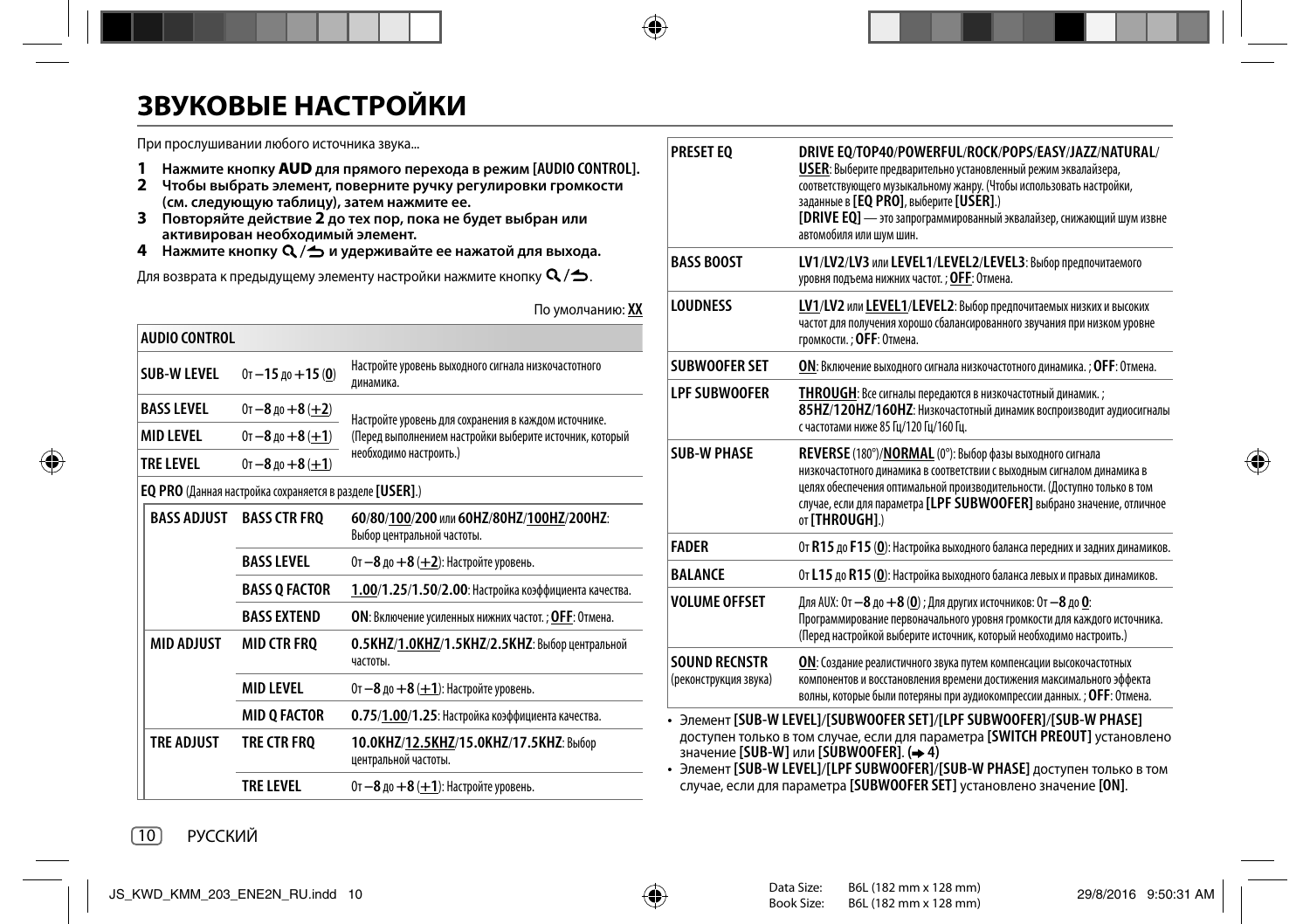# **НАСТРОЙКИ ДИСПЛЕЯ**

### **KMM-123Y**



## **Настройка затемнения**

#### **Нажмите и удерживайте нажатой кнопку DISP (DIMMER), чтобы включить или выключить затемнение.**

• Если был установлен параметр **[DIMMER TIME]**, эта настройка будет отменена при нажатии и удержании этой кнопки.

# **Другие настройки**

- **1 Нажмите ручку регулировки громкости для перехода в режим [FUNCTION].**
- **2 Чтобы выбрать элемент, поверните ручку регулировки громкости (см. следующую таблицу), затем нажмите ее.**
- **3 Повторяйте действие 2 до тех пор, пока не будет выбран/ активирован желаемый элемент, или следуйте инструкциям, приведенным для выбранного элемента.**
- **4** Нажмите кнопку Q / → и удерживайте ее нажатой для выхода.

Для возврата к предыдущему элементу настройки нажмите кнопку  $\mathsf{Q}/\spadesuit$ .

| <b>DISPI AY</b>   |                                                                                                                                                                                                                                                                                                                                                                                                      |  |  |
|-------------------|------------------------------------------------------------------------------------------------------------------------------------------------------------------------------------------------------------------------------------------------------------------------------------------------------------------------------------------------------------------------------------------------------|--|--|
| COLOR SELECT      | (Для КММ-123Ү)<br>Выбор цвета для ALL ZONE, ZONE 1 и ZONE 2, отдельно.                                                                                                                                                                                                                                                                                                                               |  |  |
|                   | 1 Выбор зоны. (См. рисунок в левой колонке)<br>2 Выберите цвет для выбранной зоны.<br>VARIABLE SCAN/CUSTOM R/G/B/предустановленные цвета*                                                                                                                                                                                                                                                            |  |  |
|                   | Чтобы создать собственный цвет, выберите [CUSTOM R/G/B]. Созданный цвет<br>сохранится в in [CUSTOM R/G/B].<br>1 Нажмите ручку регулировки громкости для перехода в режим подробной                                                                                                                                                                                                                   |  |  |
|                   | настройки цвета.<br>2 Нажмите I < < /> /> D + I, чтобы выбрать цвет (R/G/B) для настройки.<br>З Поверните ручку регулировки громкости для настройки уровня (от 0 до 9), а<br>затем нажмите ее.                                                                                                                                                                                                       |  |  |
| <b>DIMMFR</b>     | Затемнение подсветки.<br>ОН: Затемнение включено.: ОГГ: Отмена.<br><b>DIMMER TIME: Настройка времени включения и выключения затемнения.</b><br>Поверните ручку регулировки громкости для настройки значения времени [ON],<br>а затем нажмите ее.<br>2 Поверните ручку регулировки громкости для настройки значения времени [OFF],<br>а затем нажмите ее.<br>(По умолчанию: [ON]: 18:00; [OFF]: 6:00) |  |  |
| <b>BRIGHTNESS</b> | От О до 31: Выберите предпочитаемого уровня яркости для подсветки дисплея.<br>(Для КММ-123Y)<br>1 Выбор зоны. (См. рисунок в левой колонке.)<br>2 От 0 до 31: Выберите предпочитаемый уровень яркости для выбранной зоны.                                                                                                                                                                            |  |  |
| TFXT SCROLL       | AUTO/ONCE: Выбор автоматической прокрутки отображаемой информации или<br>единовременной прокрутки. ; OFF: Отмена.                                                                                                                                                                                                                                                                                    |  |  |

\* Предустановленные цвета: **RED1**/**RED2**/**RED3**/**PURPLE1**/**PURPLE2**/**PURPLE3**/**PURPLE4**/ **BLUE1**/**BLUE2**/**BLUE3**/**SKYBLUE1**/**SKYBLUE2**/**LIGHTBLUE**/**AQUA1**/**AQUA2**/**GREEN1**/ **GREEN2**/**GREEN3**/**YELLOWGREEN1**/**YELLOWGREEN2**/**YELLOW**/**ORANGE1**/**ORANGE2**/ **ORANGERED**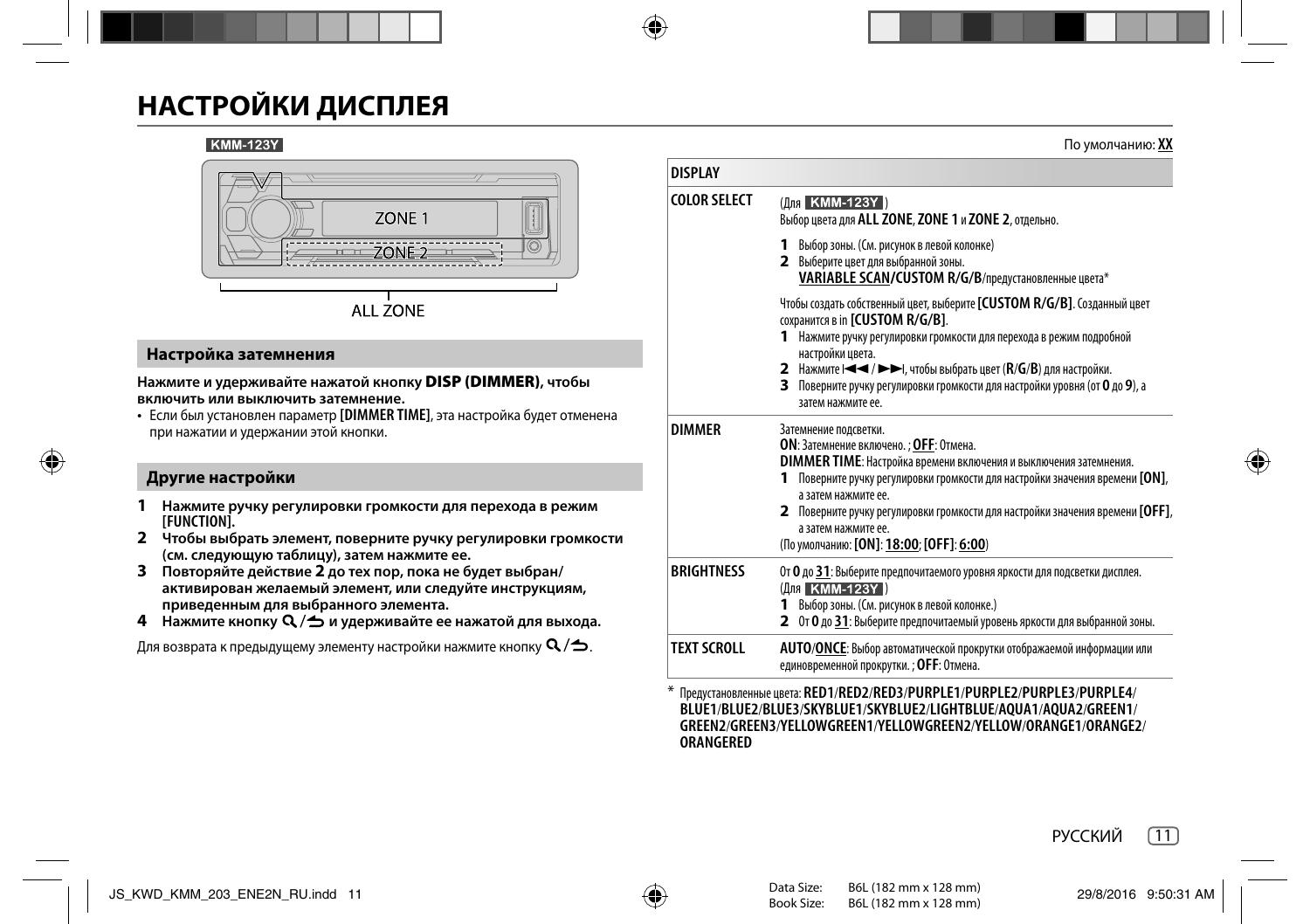# **УСТРАНЕНИЕ ПРОБЛЕМ**

| Симптомы             |                                                                                                           | Способы устранения                                                                                                                                                                                                                  |  |  |
|----------------------|-----------------------------------------------------------------------------------------------------------|-------------------------------------------------------------------------------------------------------------------------------------------------------------------------------------------------------------------------------------|--|--|
| Общие характеристики | Звук не слышен.                                                                                           | • Установите оптимальный уровень громкости.<br>• Проверьте кабели и соединения.                                                                                                                                                     |  |  |
|                      | Отображается надпись<br>"MISWIRING CHECK WIRING THEN<br>PWR ON".                                          | Выключите питание, затем выполните проверку, чтобы<br>убедиться, что контакты проводов динамиков должным образом<br>изолированы. Снова включите питание.                                                                            |  |  |
|                      | Отображается надпись<br>"PROTECTING SEND SERVICE".                                                        | Отправьте устройство в ближайший сервисный центр.                                                                                                                                                                                   |  |  |
|                      | • Звук не слышен.<br>• Устройство не включается.<br>• На дисплее отображается<br>неправильная информация. | Почистите разъемы. (→ 13)                                                                                                                                                                                                           |  |  |
|                      | Приемник не работает.                                                                                     | Выполните сброс устройства. (+3)                                                                                                                                                                                                    |  |  |
| Радиоприемник        | Слабый радиоприем.<br>Статические помехи при<br>٠<br>прослушивании радио.                                 | Плотно вставьте антенну.                                                                                                                                                                                                            |  |  |
| USB/iPod             | Продолжает мигать текст<br>"READING".                                                                     | Не используйте многоуровневую иерархическую структуру и<br>много папок.                                                                                                                                                             |  |  |
|                      | Время от начала воспроизведения<br>неправильное.                                                          | Причина заключается в способе записи файлов.                                                                                                                                                                                        |  |  |
|                      | Не отображаются правильные<br>символы (т.е. название альбома).                                            | • Данное устройство может отображать только буквы верхнего<br>регистра, цифры и ограниченное число символов.<br>• В зависимости от выбранного вами языка отображения<br>(→ 5), некоторые символы могут отображаться<br>неправильно. |  |  |
|                      | "NA FILE"                                                                                                 | Убедитесь, что носитель содержит поддерживаемые<br>аудиофайлы. (→ 13)                                                                                                                                                               |  |  |
|                      | "READ ERROR"                                                                                              | Повторите копирование файлов и папок на устройство USB.<br>Если проблема не устранена, перезапустите устройство USB или<br>воспользуйтесь другим устройством USB.                                                                   |  |  |

| Симптомы |                                                                                                         | Способы устранения                                                                                                                                                                                                                                                                                                                                                                                                                                                                                     |  |  |
|----------|---------------------------------------------------------------------------------------------------------|--------------------------------------------------------------------------------------------------------------------------------------------------------------------------------------------------------------------------------------------------------------------------------------------------------------------------------------------------------------------------------------------------------------------------------------------------------------------------------------------------------|--|--|
|          | "NO DEVICE"                                                                                             | Подсоедините устройство USB, и снова смените источник на устройство<br>USB.                                                                                                                                                                                                                                                                                                                                                                                                                            |  |  |
| USB/IPod | "COPY PRO"                                                                                              | Воспроизводится защищенный от копирования файл.                                                                                                                                                                                                                                                                                                                                                                                                                                                        |  |  |
|          | "NA DEVICE"                                                                                             | Подключите поддерживаемое устройство USB и проверьте подключение.                                                                                                                                                                                                                                                                                                                                                                                                                                      |  |  |
|          | "NO MUSIC"                                                                                              | Подключите устройство USB, содержащее доступные для<br>воспроизведения аудиофайлы.                                                                                                                                                                                                                                                                                                                                                                                                                     |  |  |
|          | "iPod ERROR"                                                                                            | • Повторно выполните подключение iPod.<br>• Перезапустите iPod.                                                                                                                                                                                                                                                                                                                                                                                                                                        |  |  |
| NDROID   | • Во время<br>воспроизведения не<br>слышен звук.<br>• Звук выводится<br>только с устройства<br>Android. | • Повторно выполните подключение устройства Android.<br>• Если работает режим [HAND MODE], запустите любой программный<br>медиаплеер на устройстве Android и начните воспроизведение.<br>• Если работает режим [HAND MODE], перезапустите текущий<br>программный медиаплеер или используйте другой программный<br>медиаплеер.<br>• Перезапустите устройство Android.<br>• Если это не решит проблему, подключенное устройство Android<br>неспособно передавать аудиосигнал на данное устройство. (+13) |  |  |
|          | Не удается<br>воспроизвести в режиме<br>[BROWSE MODE].                                                  | • Убедитесь в том, что приложение KENWOOD MUSIC PLAY APP<br>установлено на устройство Android. (→ 7)<br>• Повторно выполните подключение устройства Android и выберите<br>соответствующий режим управления.<br>• Если это не решит проблему, подключенное устройство Android не<br>поддерживает [BROWSE MODE]. (+13)                                                                                                                                                                                   |  |  |
|          | Продолжает мигать<br>текст "NO DEVICE" или<br>"READING".                                                | • Отключите на устройстве Android опции для разработчика.<br>Повторно выполните подключение устройства Android.<br>• Если это не решит проблему, подключенное устройство Android не<br>поддерживает [BROWSE MODE]. (+13)                                                                                                                                                                                                                                                                               |  |  |
|          | Прерывистое<br>воспроизведение или<br>пропускается звук.                                                | Выключите режим энергосбережения на устройстве Android.                                                                                                                                                                                                                                                                                                                                                                                                                                                |  |  |
|          | "ANDROID ERROR"/<br>"NA DEVICE"                                                                         | • Повторно выполните подключение устройства Android.<br>• Перезапустите устройство Android.                                                                                                                                                                                                                                                                                                                                                                                                            |  |  |

 $\overline{\phantom{a}}$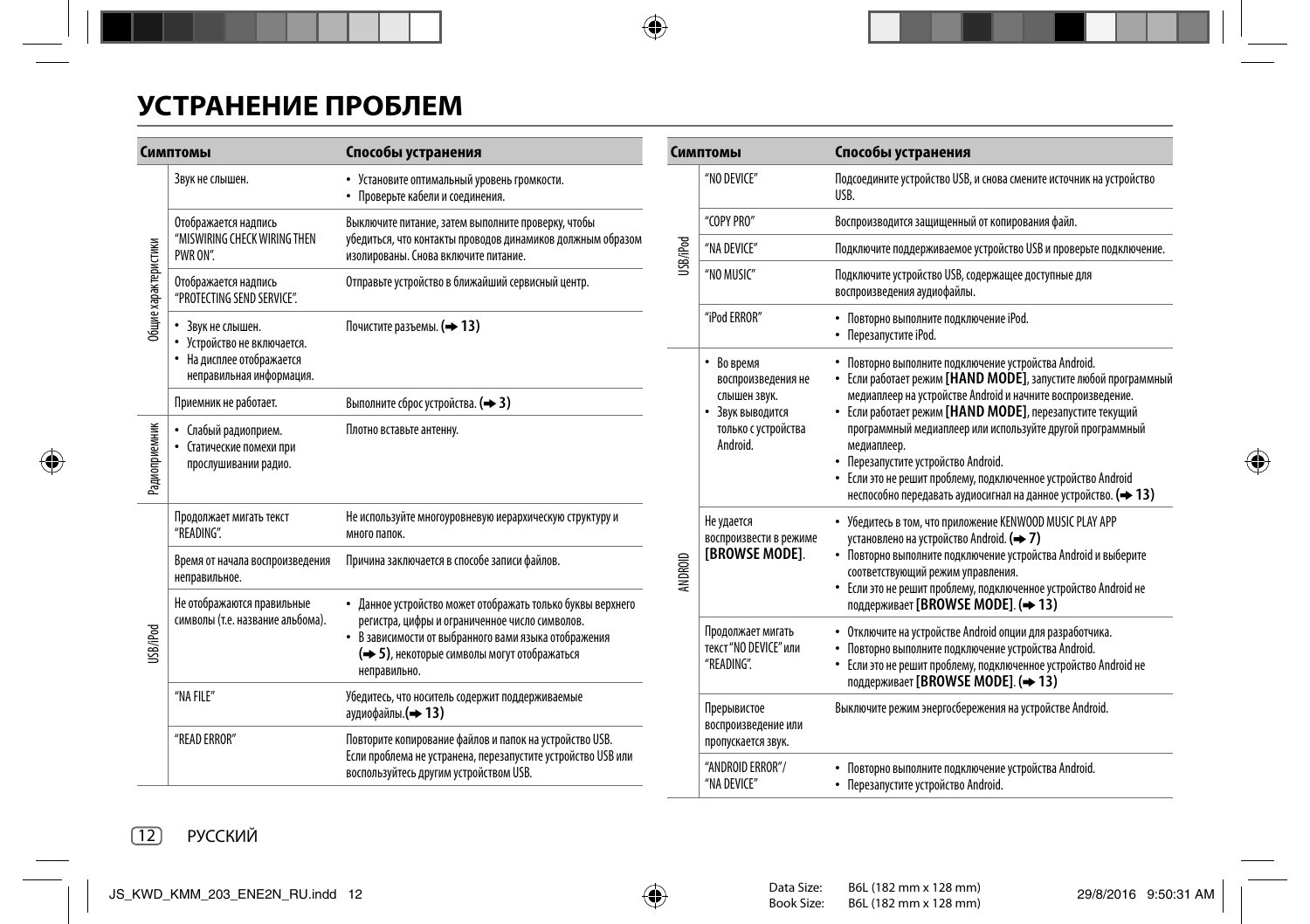# **СПРАВОЧНЫЕ МАТЕРИАЛЫ**

# **Обслуживание**

## **Чистка устройства**

В случае загрязнения протрите переднюю панель сухой силиконовой или мягкой тканью.

# **Очистка разъема**

Отсоедините лицевую панель и аккуратно протрите разъем ватной палочкой. Соблюдайте осторожность, чтобы не повредить разъем.



Разъем (на обратной стороне лицевой панели)

# **Дополнительная информация**

- Для: Последние обновления встроенного программного обеспечения и последний список поддерживаемых функций
	- Любая другая последняя информация

Посетите <www.kenwood.com/cs/ce/>.

# **Воспроизводимые файлы**

- Воспроизводимые аудиофайлы для запоминающего устройства USB большой емкости: MP3 (.mp3), WMA (.wma), WAV (.wav), FLAC (.flac)
- Воспроизводимая файловая система устройств USB: FAT12, FAT16, FAT32 Даже если аудиофайлы соответствуют перечисленным выше стандартам, при некоторых типах или состояниях носителей воспроизведение может оказаться невозможным.
- Чтобы ознакомиться с подробными сведениями и примечаниями относительно доступных для воспроизведения звуковых файлов, посетите <www.kenwood.com/cs/ce/audiofile/>.

# **Об устройствах USB**

- Запрещается подключать USB-носитель через USB-концентратор.
- Подключение кабеля, общая длина которого превышает 5 м, может привести к некорректному воспроизведению.
- Это устройство не распознает устройства USB с номинальным напряжением, отличным от 5 В, и номинальным током свыше 1 А.

# **Об iPod/iPhone**

Made for

- iPod touch (2nd, 3rd, 4th, 5th и 6th generation)
- iPod classic
- iPod nano (3rd, 4th, 5th, 6th и 7th generation)
- iPhone 3G, 3GS, 4, 4S, 5, 5S, 5C, 6, 6 Plus, 6S, 6S Plus, SE
- Управление iPod невозможно, если на нем отображается текст "KENWOOD" или " $\mathcal{L}$ ".
- В зависимости от версии операционной системы iPod/iPhone некоторые функции могут не работать на данном устройстве.

## **Об устройствах Android**

- Данное устройство поддерживает Android OS 4.1 и выше.
- Некоторые устройства Android (с OS 4.1 и выше) могут не поддерживать полностью Android Open Accessory  $(A \cap A)$  2 $\cap$ .
- Если устройство Android одновременно поддерживает запоминающие устройства большой емкости и AOA 2.0, данное устройство всегда воспроизводит через AOA 2.0 в качестве приоритета.

## **Отключение звука при приеме телефонного вызова**

Подключите провод MUTE к телефону с использованием имеющейся в продаже дополнительной принадлежности для телефона. **( 17)**

**При поступлении входящего вызова отображается сообщение "CALL".** (Аудиосистема устанавливается на паузу.)

 $\cdot$  Чтобы продолжить использование аудиосистемы во время вызова нажмите кнопку (1) SRC. Сообщение "CALL" исчезает, и работа аудиосистемы возобновляется.

**При завершении вызова сообщение "CALL" исчезает.** (Работа аудиосистемы возобновляется.)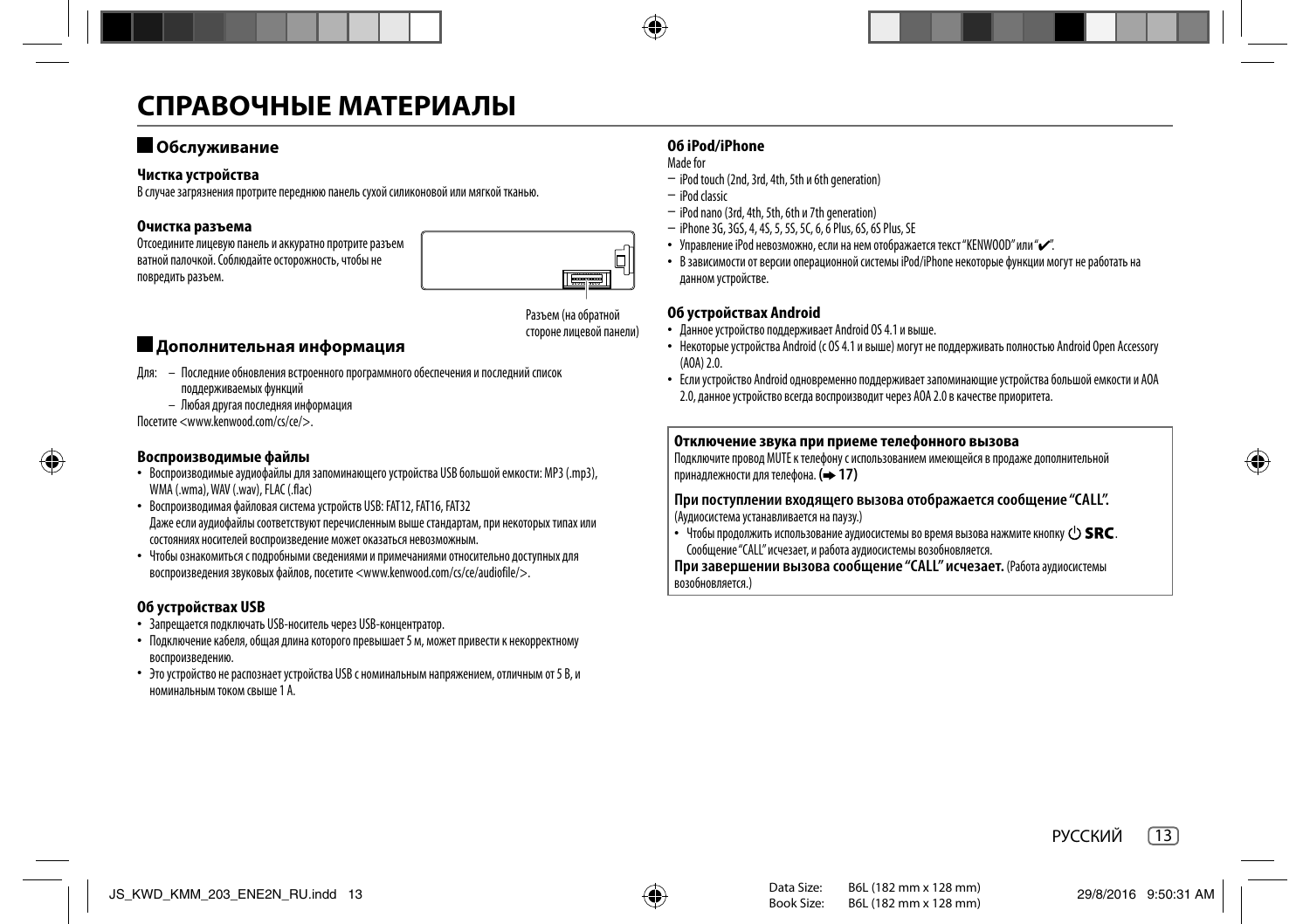**Изменение отображаемой информации**<br>Каждое нажатие кнопки **DISP** переключает отображаемую информацию.<br>• Если информация не доступна или не записана, отображается сообщение "NOTEXT","NO INFO" или другая информер, например,

|                    | Информация на дисплее                                                                                                                                                                            |                                                                                                                                                                                                                                                                                                  |  |  |
|--------------------|--------------------------------------------------------------------------------------------------------------------------------------------------------------------------------------------------|--------------------------------------------------------------------------------------------------------------------------------------------------------------------------------------------------------------------------------------------------------------------------------------------------|--|--|
| Название источника | KMM-203 / KMM-103AY / KMM-103GY / KMM-103RY                                                                                                                                                      | KMM-123Y                                                                                                                                                                                                                                                                                         |  |  |
| STANDBY            | Название источника • Часы • (обратно к началу)                                                                                                                                                   | Название источника (Дата/Часы)                                                                                                                                                                                                                                                                   |  |  |
| <b>TUNER</b>       | Частота - Часы - (обратно к началу)                                                                                                                                                              | Частота (Дата/Часы)                                                                                                                                                                                                                                                                              |  |  |
|                    | (Только для FM-радиостанций системы передачи цифровой<br>информации)<br>Название радиостанции → Радиотекст → Радиотекст+ → Название/Исполнитель →<br>Частота • Часы • (обратно к началу)         | (Только для FM-радиостанций системы передачи цифровой<br>информации)<br>Название радиостанции (Дата/Часы) → Радиотекст (Дата/Часы) → Радиотекст+ (R.TEXT+) →<br>Название (Исполнитель) → Название (Дата/Часы) → Частота (Дата/Часы) → (обратно к началу)                                         |  |  |
| <b>USB</b>         | (Для файлов MP3/WMA/WAV/FLAC)<br>Название музыкальной композиции/Исполнитель • Название альбома/<br>Исполнитель → Имя папки → Имя файла → Время воспроизведения → Часы →<br>(обратно к началу)   | (Для файлов MP3/WMA/WAV/FLAC)<br>Название музыкальной композиции (Исполнитель) + Название музыкальной композиции<br>(Название альбома) → Название музыкальной композиции (Дата/Часы) → Имя файла (Имя папки) →<br>Имя файла (Дата/Часы) → Время воспроизведения (Дата/Часы) → (обратно к началу) |  |  |
| iPod или ANDROID   | Когда выбрано [MODE OFF]/[BROWSE MODE]. ( $\rightarrow$ 8)<br>Название музыкальной композиции/Исполнитель • Название альбома/<br>Исполнитель • Время воспроизведения • Часы • (обратно к началу) | Когда выбрано [BROWSE MODE]. ( $\rightarrow$ 8)<br>Название музыкальной композиции (Исполнитель) + Название музыкальной композиции<br>(Название альбома) → Название музыкальной композиции (Дата/Часы) → Время воспроизведения<br>(Дата/Часы) $\rightarrow$ (обратно к началу)                   |  |  |
| AUX                | Название источника • Часы • (обратно к началу)                                                                                                                                                   | Название источника (Дата/Часы)                                                                                                                                                                                                                                                                   |  |  |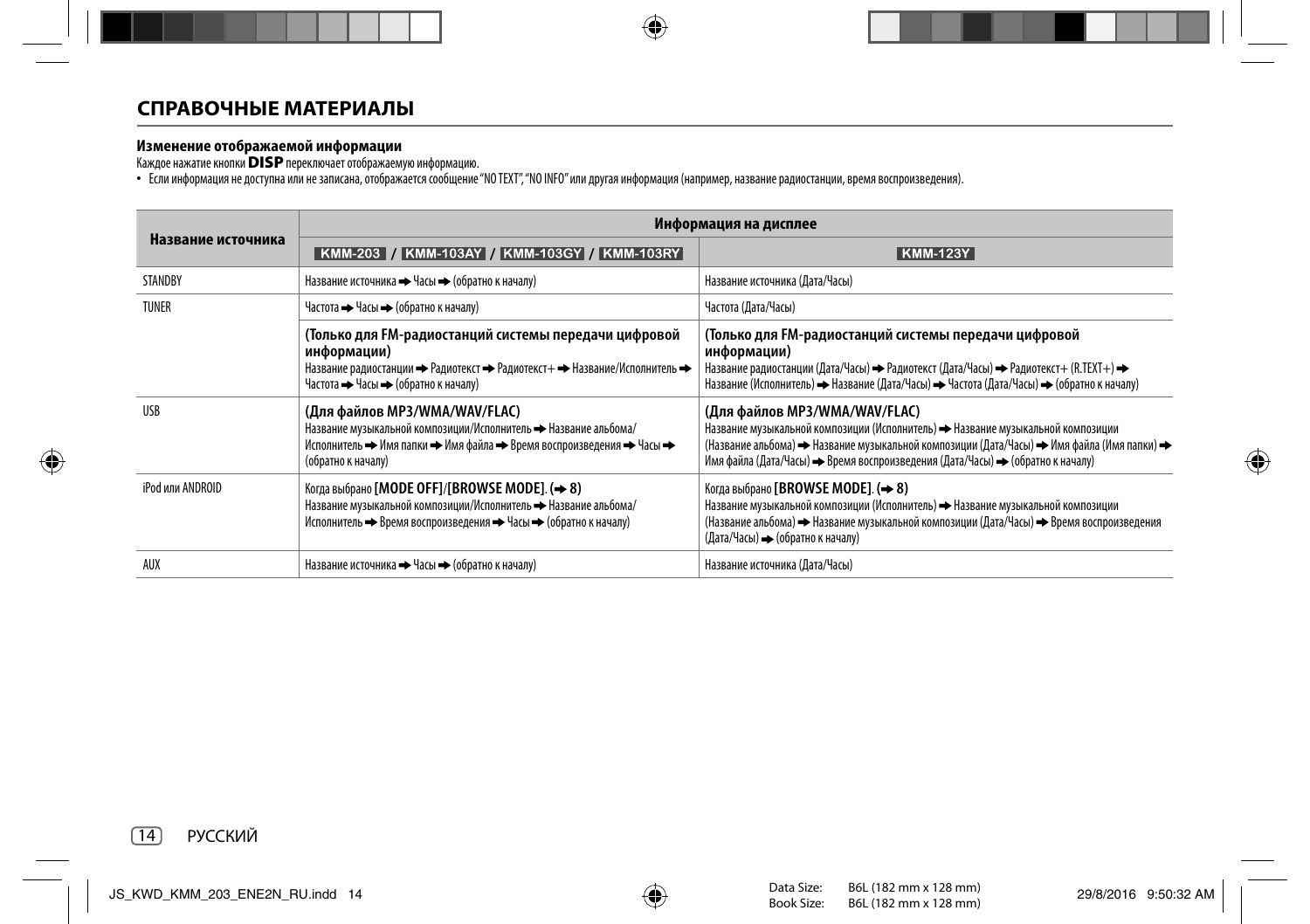# **ТЕХНИЧЕСКИЕ ХАРАКТЕРИСТИКИ**

| Тюнер     | FM                                 | Диапазон частот                                                  | 87,5 МГц - 108,0 МГц (с интервалом 50 кГц)            |  |
|-----------|------------------------------------|------------------------------------------------------------------|-------------------------------------------------------|--|
|           |                                    | Полезная чувствительность<br>(отношение сигнал/шум = 26 дБ)      | 0.71 мкВ/75 Ом                                        |  |
|           |                                    | Пороговая чувствительность<br>(ДИН отношение сигнал/шум = 46 дБ) | 2.0 мкВ/75 Ом                                         |  |
|           |                                    | Частотная характеристика (±3 дБ)                                 | 30 Гц — 15 кГц                                        |  |
|           |                                    | Отношение сигнал/шум (MONO)                                      | 64 дБ                                                 |  |
|           |                                    | Разделение стереоканалов (1 кГц)                                 | 40 дБ                                                 |  |
|           | MW                                 | Диапазон частот                                                  | 531 кГц - 1611 кГц (с интервалом 9 кГц)               |  |
|           | (AM)                               | Полезная чувствительность<br>(отношение сигнал/шум = 20 дБ)      | 28,2 мкВ                                              |  |
|           | LW                                 | Диапазон частот                                                  | 153 кГц - 279 кГц (с интервалом 9 кГц)                |  |
|           | (AM)                               | Полезная чувствительность<br>(отношение сигнал/шум = 20 дБ)      | 50.0 мкВ                                              |  |
|           | USB-стандарт                       |                                                                  | USB 1.1, USB 2.0 Полноскоростной                      |  |
|           | Система файлов                     |                                                                  | FAT12/16/32                                           |  |
| <b>SR</b> | Максимальный ток источника питания |                                                                  | 5 В пост. тока = = 1 А                                |  |
|           | Частотная характеристика (±1 дБ)   |                                                                  | 20 Гц — 20 кГц                                        |  |
|           | Отношение сигнал/шум (1 кГц)       |                                                                  | 105 дБ                                                |  |
|           | Динамический диапазон              |                                                                  | 88 дБ                                                 |  |
|           | Разделение каналов                 |                                                                  | 90 дБ                                                 |  |
|           | МРЗ-декодирование                  |                                                                  | В соответствии с аудиоуровнем-3 стандарта<br>MPEG-1/2 |  |
|           | WMA-декодирование                  |                                                                  | Совместимо с Windows Media Audio                      |  |
|           | WAV-декодирование                  |                                                                  | Линейная импульсно-кодовая модуляция                  |  |
|           | FLAC-декодирование                 |                                                                  | Файл FLAC (До 48 кГц/ 16 бит)                         |  |

|                      | Максимальная выходная мощность                                 | $50Bx \times 4$                       |                                   |  |
|----------------------|----------------------------------------------------------------|---------------------------------------|-----------------------------------|--|
| Звук                 | Полный диапазон частот                                         | 22 Вт $\times$ 4 (менее чем 1 % THD)  |                                   |  |
|                      | Полное сопротивление катушки<br>громкоговорителя               | $40M - 80M$                           |                                   |  |
|                      | Тоновоспроизведение                                            | Низкие<br>частоты                     | 100 Ги ±8 дБ                      |  |
|                      |                                                                | Средние<br>частоты                    | 1,0 кГц ±8 дБ                     |  |
|                      |                                                                | Высокие<br>частоты                    | 12,5 кГц ±8 дБ                    |  |
|                      | Уровень/нагрузка предусилителя (USB)                           | 2500 мВ/10 кОм                        |                                   |  |
|                      | Полное сопротивление выхода<br>предусилителя                   | $< 600$ O <sub>M</sub>                |                                   |  |
| Вспом. оборуд.       | Частотная характеристика (±3 дБ)                               | 20 Ги — 20 кГи                        |                                   |  |
|                      | Максимальное напряжение на входе                               | 1000 MB                               |                                   |  |
|                      | Полное сопротивление на входе                                  | 30 кОм                                |                                   |  |
|                      | Рабочее напряжение                                             |                                       | 14,4 В (допустимо от 10,5 - 16 В) |  |
|                      | Максимальное текущее потребление                               | 10 A                                  |                                   |  |
| Общие характеристики | Диапазон рабочих температур                                    | $-10^{\circ}$ C $- +60^{\circ}$ C     |                                   |  |
|                      | Установочные размеры (Ш × В × Г)                               | 182 мм $\times$ 53 мм $\times$ 114 мм |                                   |  |
|                      | Вес нетто (включая декоративную<br>панель и посадочный корпус) | 0,6 кг                                |                                   |  |

Данные могут быть изменены без уведомления.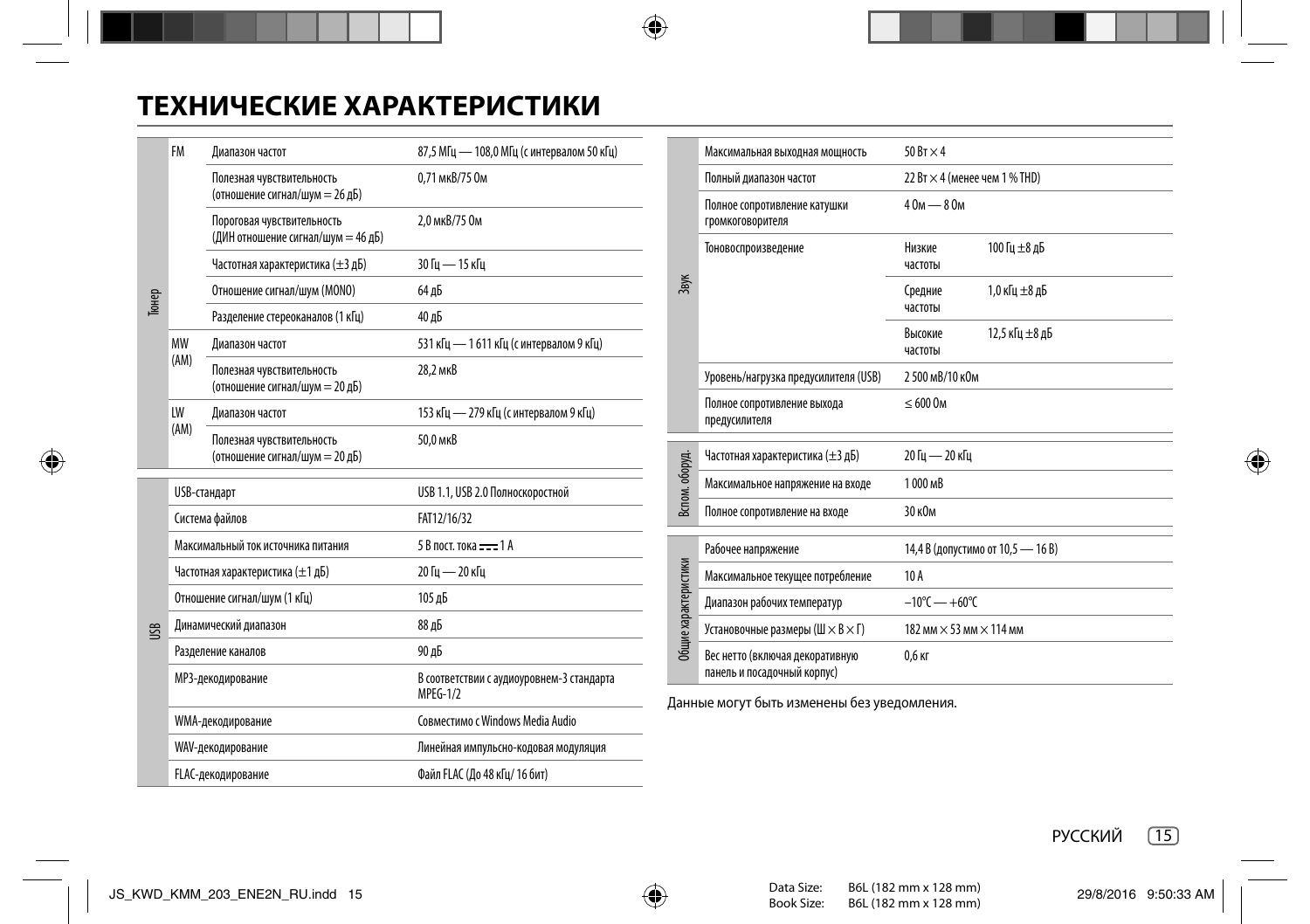# **УСТАНОВКА И ПОДКЛЮЧЕНИЕ**

- **А Предупреждение**<br>• Устройство можно использовать только с источником питания 12 В постоянного тока с отрицательным заземлением.
- Отключите отрицательную клемму аккумулятора перед подключением проводов и монтажом.
- Не подключайте провод аккумулятора (жёлтый) и провод высокого напряжения (красный) к корпусу машины или проводу заземления (чёрный), чтобы не допустить короткое замыкание.
- Изолируйте свободные провода виниловой лентой, чтобы не допустить короткое замыкание.
- После установки обязательно заземлите данное устройство на корпус автомобиля.

- **Внимание** В целях безопасности работа по подключению проводов и монтажу должна выполняться специалистами. Обратитесь к поставщику автомобильных аудиосистем.
- Данное устройство подлежит установке в консоль автомобиля. Не прикасайтесь к металлическим деталям устройства в процессе и на протяжении некоторого времени после завершения эксплуатации устройства. Температура металлических деталей, таких как радиатор охлаждения и кожух, существенно повышается.
- Не подключайте провода динамиков  $\ominus$  к корпусу машины, проводу заземления (чёрный) или параллельно.
- Установите устройство под углом менее 30º.
- Если в электропроводке транспортного средства нет клеммы зажигания, подключите провод высокого напряжения (красный) к клемме на блоке плавких предохранителей, которая обеспечивает питание с напряжением 12 В постоянного тока и которая включается и выключается ключом зажигания.
- Держите все кабели вдали от тепловыделяющих металлических частей.
- После установки устройства, убедитесь в том, что все осветительные и электронные приборы вашего автомобиля работают в прежнем режиме.
- Если предохранитель сгорел, первым делом убедитесь в том, что кабели не касаются корпуса автомобиля, после чего замените предохранитель на аналогичный новый.

# **Стандартная процедура**

- **1 Извлеките ключ из замка зажигания, затем отсоедините разъем** [ **автомобильного аккумулятора.**
- **2 Правильно подключите провода.**

См. раздел "Подключение проводов". **( 17)**

**3 Установите устройство в вашем автомобиле.**

См. раздел "Установка устройства (установка в приборную панель)".

- **4 Подключите клемму** [ **автомобильного аккумулятора.**
- **5 Выполните сброс устройства. ( 3)**



# **Порядок извлечения устройства**

- **1 Снимите переднюю панель.**
- **2 Снимите декоративную панель.**
- **3 Введите ключи для демонтажа в прорези на каждой стороне, затем следуйте инструкциям со стрелками, как показано на рисунке.**

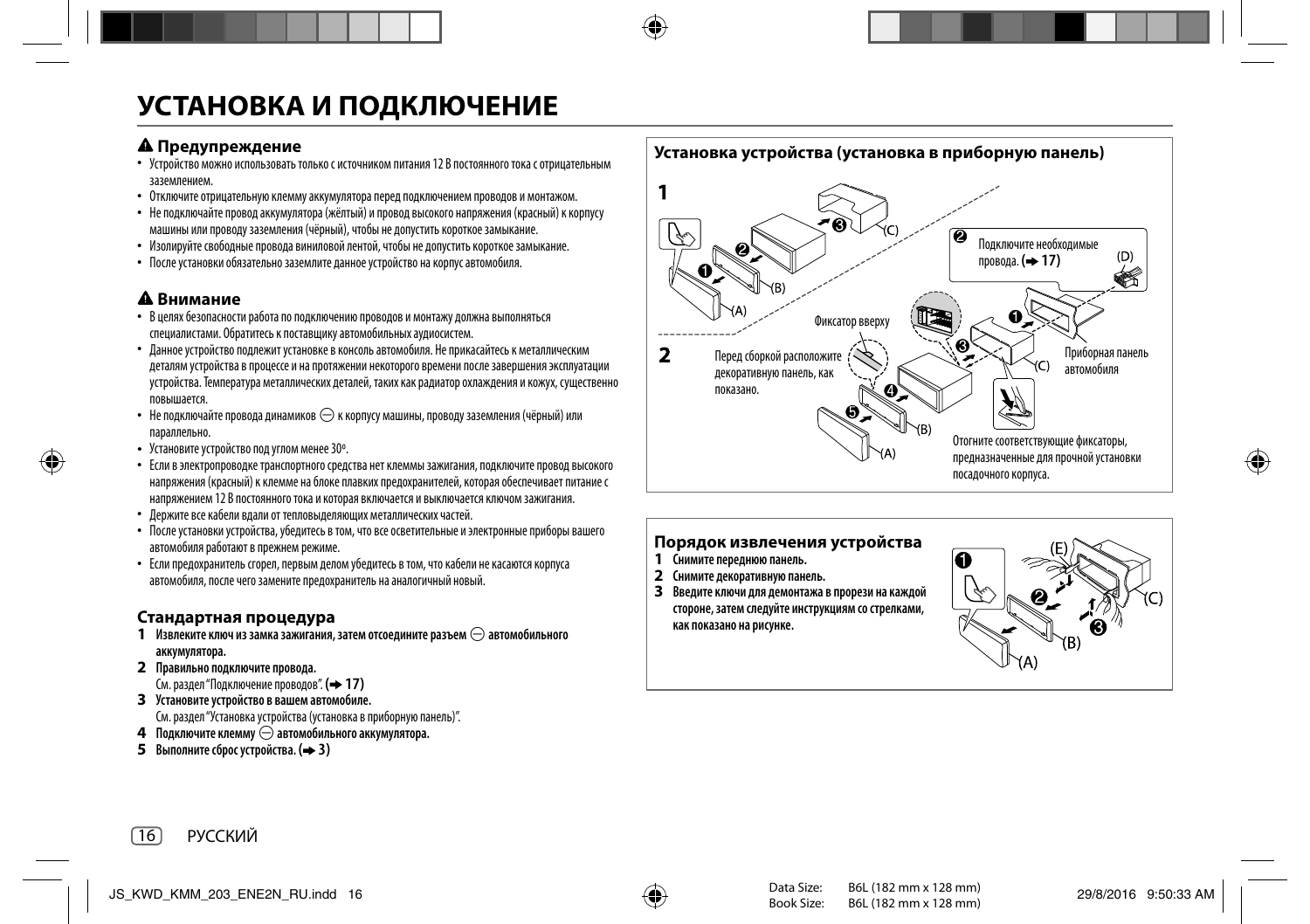# **УСТАНОВКА И ПОДКЛЮЧЕНИЕ**